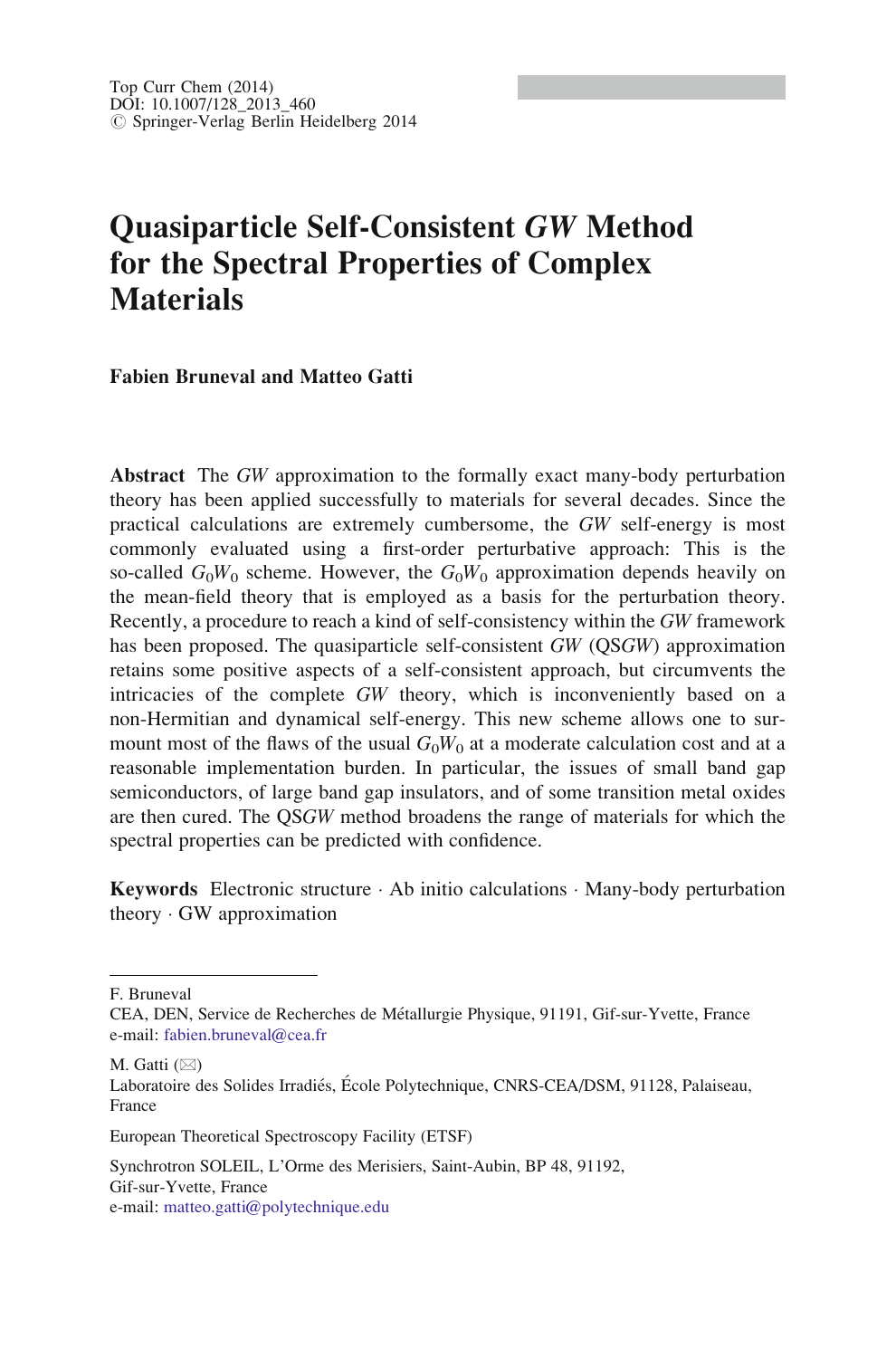#### <span id="page-1-0"></span>**Contents**

- 1 Photoemission Spectroscopy and Methods for Electronic Structure Calculations
- 2 Theoretical Survival Kit in GW Environment
	- 2.1 Green's Function G and Self-Energy  $\Sigma$
	- 2.2 The Screened Coulomb Interaction W
	- 2.3 Hedin's Equations and the GW Approximation
	- 2.4 Practical Calculation of the GW Self-Energy: The  $G_0W_0$  Approach
- 3 Beyond  $G_0W_0$ 
	- 3.1 Which Starting Point?
	- 3.2 Energy Scales
	- 3.3 Quasiparticle Wavefunctions
- 4 Quasiparticle Self-Consistent GW
	- 4.1 Full Self-Consistent GW
	- 4.2 The QSGW Approximation to the GW Self-Energy
	- 4.3 Practical Implementation of the QSGW Method
	- 4.4 Results
- 5 Relation with Alternative Self-Consistent Schemes
	- 5.1 Energy-Only Self-Consistency
	- 5.2 Alternatives to the QSGW: COHSEX and Others
	- 5.3 Hybrid Functionals and LDA+U
- 6 Conclusions and Outlook

References

# 1 Photoemission Spectroscopy and Methods for Electronic Structure Calculations

Photoemission (PES) is one of the most powerful spectroscopy tools that probe the electronic properties of materials [[1,](#page-30-0) [2](#page-30-0)]. Direct photoemission is a photon-in electron-out technique: the energy of an incoming photon is used to extract an electron (that is called the photoelectron) from the sample. If  $N$  is the initial number of electrons, the electronic system after the electron removal is left in an  $(N - 1)$ -electron state, which can be the ground state or an excited state. By measuring the kinetic energy of the photoelectron, one obtains the ionization energies of the electrons in the system (i.e., the energy required to remove an electron, or, equivalently, to create a hole). The affinity energies (i.e., the energy gained to add an electron to the system) can be analogously obtained by means of inverse photoemission, which is an electron-in photon-out technique. Electron addition and removal energies together define the electronic structure of a material (e.g., its band gap). In particular, when the momentum (and possibly the spin) of the photoelectron is also measured, as in angular-resolved photoemission (ARPES), one gets access to the band structure of the material.

From the theoretical point of view, an accurate description of photoemission spectra is still a great challenge today [[3–](#page-30-0)[8\]](#page-31-0). In the sudden approximation one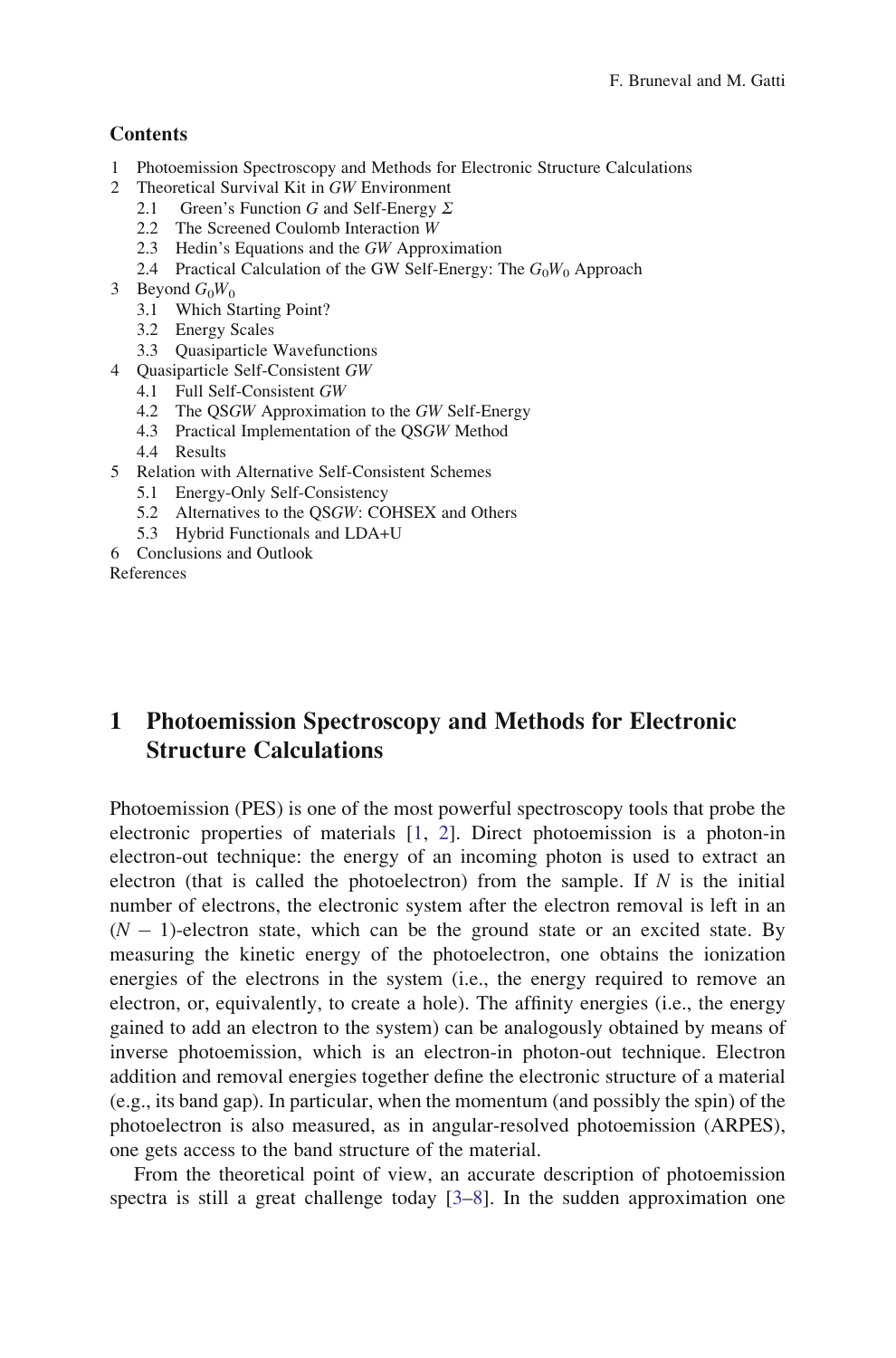<span id="page-2-0"></span>Fig. 1 Experimental photoemission spectra for the valence band of the metallic phase of  $V_2O_3$  for a broad range of photon<br>energies from  $hv = 19$  eV energies from  $hv = 19$  eV<br>to  $hv = 6$  KeV. We observ to  $hv = 6$  KeV. We observe<br>a strong variation of the a strong variation of the spectra with the photon energy. From [\[9](#page-31-0)]. Copyright 2009, The American Physical Society



assumes that the photoelectron is immediately decoupled from the sample. In this approximation the measured photocurrent  $J_k(\omega)$ , which is the probability per unit time of emitting an electron with momentum **k** and kinetic energy  $E_k$  when the sample is irradiated with photons of frequency  $\omega$ , is given by [\[5](#page-30-0)]

$$
J_{\mathbf{k}}(\omega) = \sum_{i} |\Delta_{\mathbf{k}i}|^{2} A_{ii} (E_{\mathbf{k}} - \omega), \qquad (1)
$$

where we have introduced the matrix elements of the spectral function  $A(\omega)$  (for  $\omega < \mu$ , where  $\mu$  is the Fermi energy), which are weighted by the photoemission matrix elements  $\Delta_{ki}$  that describe the coupling with the photons. Here we have also assumed that there exists a one-particle basis in which A, rigorously defined as the imaginary part of the one-particle Green's function  $G$  (see Sect. [2\)](#page-5-0), is diagonal. While the spectral function  $A_{ii}$  is an (intrinsic) property of the (bulk) material, independent of the photon field, photoemission spectra often display an important dependence on the photon properties (see Fig. 1). However, when comparing theoretical results with experimental spectra, most often the photoemission matrix elements are completely neglected, together with the photon-energy dependence of the spectra. Going through the series of drastic assumptions that we have made so far, we see that bridging the gap between theory and experiment is still an important issue.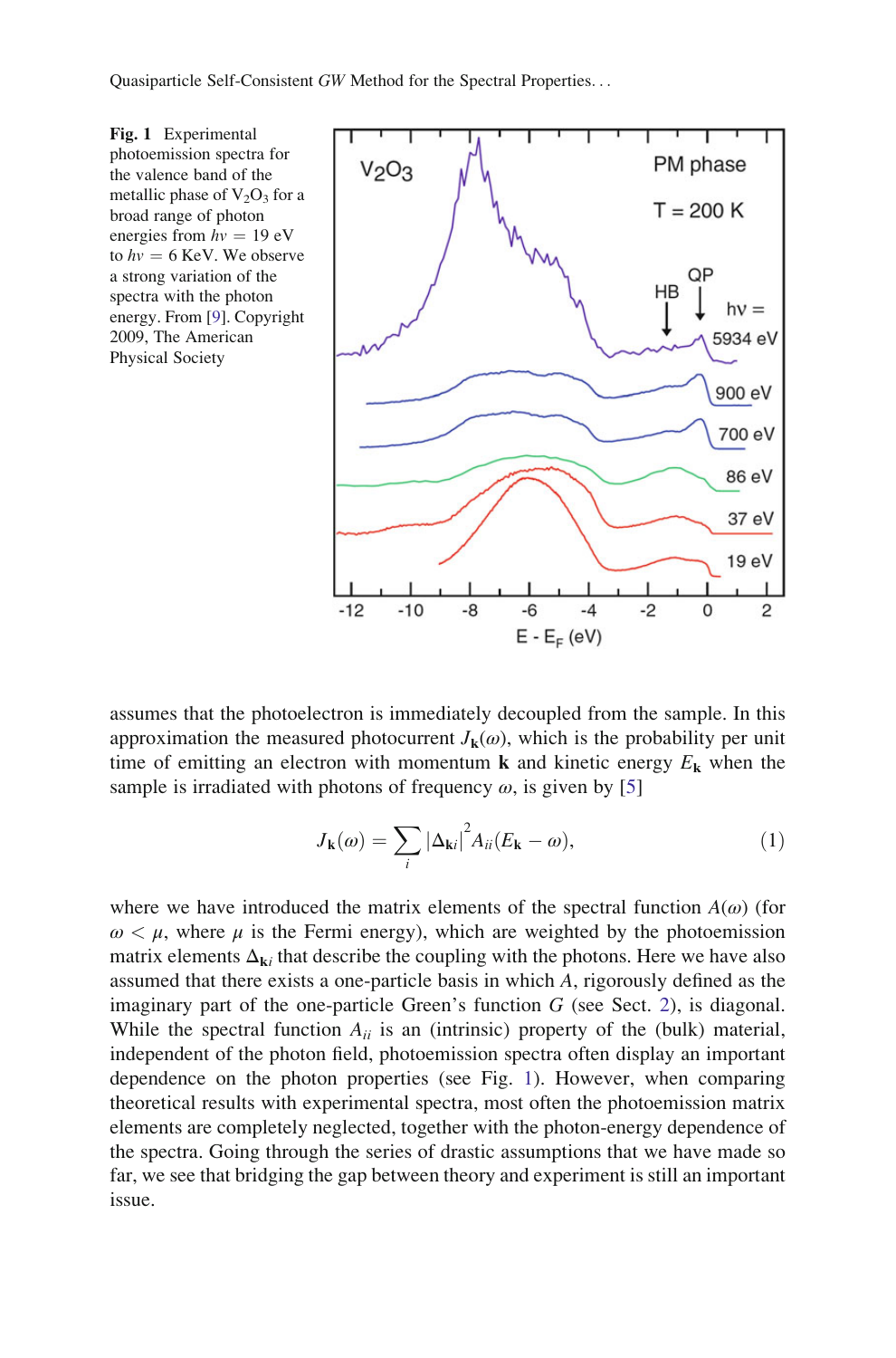<span id="page-3-0"></span>In the following we will confine our discussion to the electronic properties contained in the spectral function A. In an independent-particle picture the spectral function for occupied states is simply  $A_{ii}(\omega) = \delta(\omega - \varepsilon_i)\theta(\mu - \omega)$  and the photocurrent

$$
J_{\mathbf{k}}(\omega) = \sum_{i}^{\text{occ}} \delta(E_{\mathbf{k}} - \omega - \varepsilon_{i})
$$
 (2)

is hence described by the density of occupied states evaluated at the energy  $E_{\bf k} - \omega$ , and is given by a series of delta peaks corresponding to the energies  $\varepsilon_i$  of the one-particle Hamiltonian. By measuring the kinetic energy of the photoelectron, in an independent-particle picture one would obtain directly the energy of the one-particle level that the electron was occupying before being extracted from the sample. More realistically, as a consequence of the electronic interactions, the delta peaks in the spectral function acquire a finite width, which corresponds to the finite lifetime of the excitation in the electronic system. Generally a broadened peak is still prominent in the spectrum, having a weight Z (called the renormalization factor) as large as 0.6–0.7 (a delta peak has  $Z = 1$ ). In these situations one associates the peak with a quasiparticle (QP) excitation. The collection of the energy positions of the quasiparticle peaks defines the band structure of the material, which is most often the target of the calculations.

However, beyond a quasiparticle picture, the spectral function is generally much richer. In fact, features with lower intensities (the satellites or side bands) are often visible in the spectra. They correspond to situations in which the electronic system is left in an  $(N - 1)$ -electron excited state which cannot be described by a quasi-hole. Indeed, together with the electron removal, additional excitations (e.g., plasmons) can also be induced in the system by the absorption of the photon. Clearly a calculation of quasiparticle energies only is unable to describe satellites, including Hubbard side bands, which are, by definition, a signature of many-body effects beyond a band-structure description.

Density-functional theory (DFT) [\[10](#page-31-0)] is a ground-state theory and hence is not appropriate to describe excitation energies measured in photoemission. In the Kohn–Sham scheme [[11\]](#page-31-0) the ground-state density and the ground-state total energy are obtained from a set of fictitious noninteracting electrons. Unfortunately, the eigenvalues  $\varepsilon_i$  of the Kohn–Sham equation

$$
\left(-\frac{\nabla^2}{2} + V_{\text{ext}}(\mathbf{r}) + V_{\text{H}}(\mathbf{r}) + V_{\text{xc}}(\mathbf{r})\right)\phi_i(\mathbf{r}) = \varepsilon_i \phi_i(\mathbf{r}),\tag{3}
$$

where  $V_{ext}$ ,  $V_H$ , and  $V_{xc}$  are respectively the external, Hartree, and exchangecorrelation potentials, cannot be interpreted as the additional or removal energies measured in photoemission [\[12](#page-31-0)] (except for the HOMO level [[13\]](#page-31-0)). In practical applications, the Kohn–Sham band gaps are most commonly smaller than the experimental values. The exact quasiparticle band gap is defined as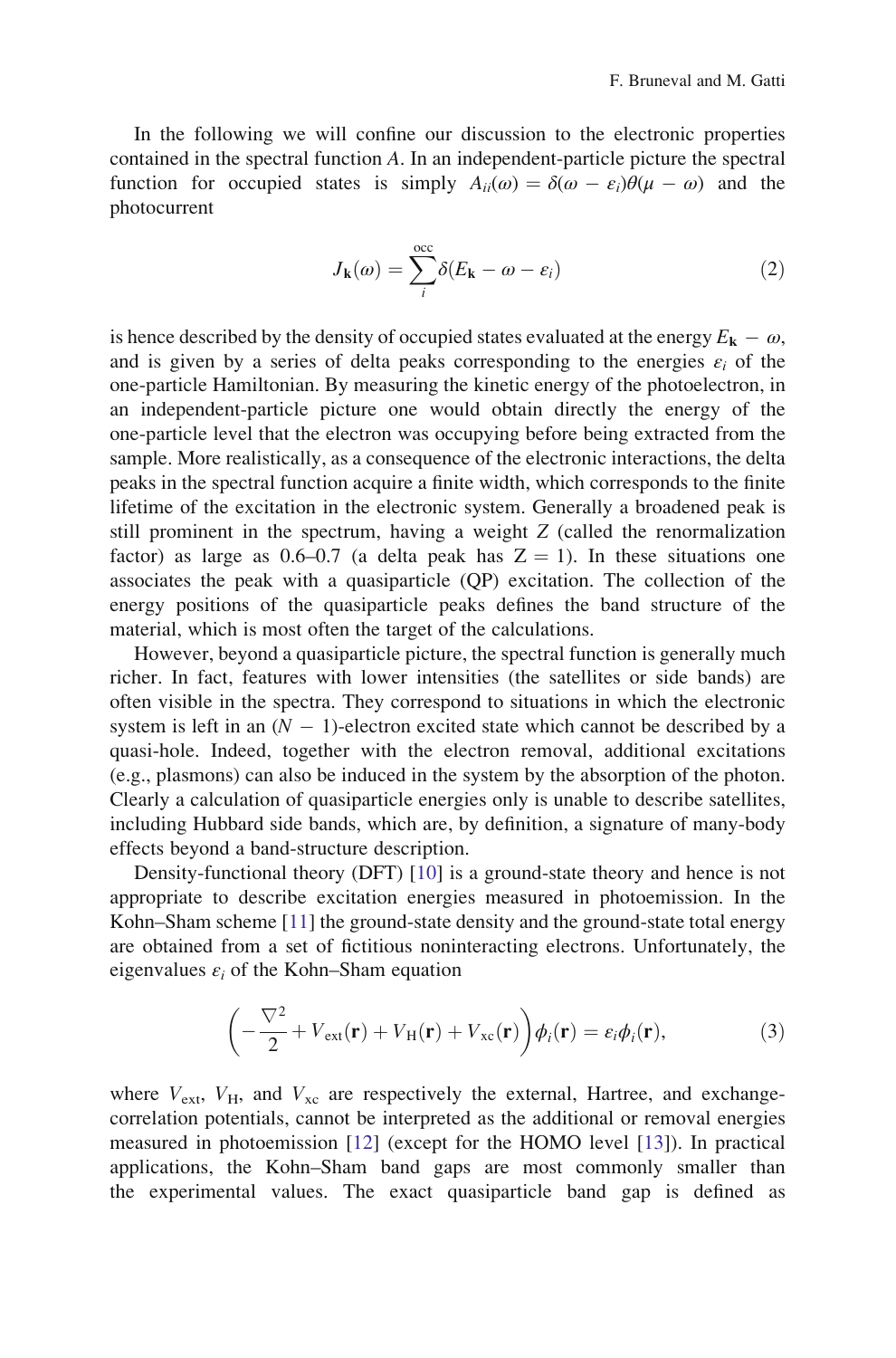<span id="page-4-0"></span> $[E(N + 1) - E(N)] - [E(N) - E(N - 1)]$ , where  $E(M)$  is the ground-state total energy of M electrons. In finite systems in the "self-consistent field" ( $\Delta$ -SCF) scheme, these total energies for N,  $N \pm 1$  electrons can be calculated explicitly and approximations to  $V_{\text{xc}}$  can give good results for the band gaps, since they can describe Hartree relaxation effects well [\[14](#page-31-0)]. The variation of the electron density  $\delta \rho$  for adding or removing an electron scales as  $1/N$ : thus in an infinite system  $\delta \rho \rightarrow 0$ . In this limit the  $\Delta$ -SCF scheme yields, with analytic functionals of the density such the local-density approximation (LDA) [[11\]](#page-31-0), the Kohn–Sham band gap [[15\]](#page-31-0). In exact Kohn–Sham theory a nonanalytic, discontinuous change in  $V_{\rm xc}$ with respect to change in the electron number must be present [[16–18\]](#page-31-0).

Even in the homogeneous electron gas, where the local-density approximation is exact for the total energies by definition, the discontinuity of the momentum distribution at the Fermi surface (which corresponds to the renormalization factor Z) and spectral properties such as lifetimes and satellites remain inaccessible in the Kohn–Sham formalism [\[19](#page-31-0), [20](#page-31-0)]. The momentum distribution, for instance, can be accurately calculated using Quantum Monte Carlo (QMC) techniques [[19\]](#page-31-0), but excitations contained in the spectral function cannot be easily calculated in QMC at the moment. Accurate quantum chemical methods, such as full configuration interaction or coupled-cluster techniques, have been developed for molecular systems, but until recently they have not been explored in solids for their high computational complexity [\[21](#page-31-0)].

In spectroscopy one is often interested in specific answers to limited questions and there is no need to calculate the full many-body wavefunction, which contains more information than necessary. A successful strategy is hence to introduce suitable quantities with a reduced number of degrees of freedom that are able to provide the desired spectra. A key quantity is the spectral function – see  $(1)$  $(1)$  $(1)$  – which can be calculated from the Green's function G:

$$
A_{ii}(\omega) = \frac{1}{\pi} \left| \text{Im} G_{ii}(\omega) \right|.
$$
 (4)

Many-body perturbation theory (MBPT) has traditionally been the framework in which different approaches have been developed to calculate  $G$ . We can refer to the various textbooks for a general introduction (see, e.g., [\[22–24](#page-31-0)]). Within MBPT, Hedin's GW approximation (GWA) [[25](#page-31-0)] represents the state-of-the-art for the calculation of band structures in a large variety of materials. Besides the early review work by Hedin and Lundqvist [[26\]](#page-31-0), other in-depth reviews were published around the year 2000 [\[14](#page-31-0), [27](#page-31-0), [28](#page-31-0)]. Since then the number of applications has exploded, reaching more and more complicated materials such as interfaces [[29\]](#page-31-0), surfaces with adsorbates (see, e.g., [\[30–32](#page-31-0)]), or defects in bulk materials (see, e.g., [\[33–38](#page-31-0)]), and extending to other areas like quantum transport (see, e.g., [[39–](#page-31-0)[43\]](#page-32-0)). Moreover, the field itself has experienced several advances, both from the technical and the fundamental points of view. For instance: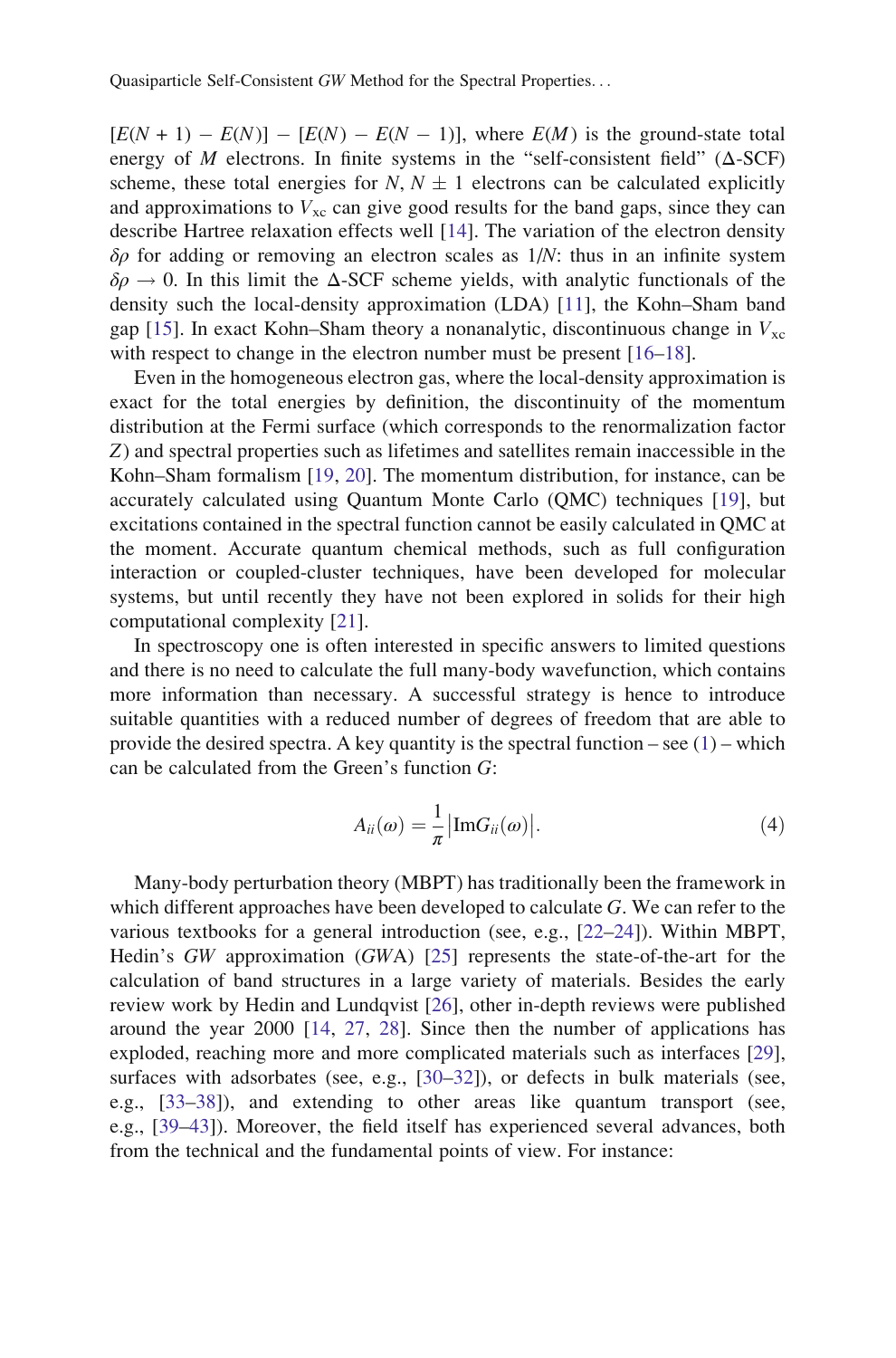- <span id="page-5-0"></span>• Computational schemes that avoid sums of part or all the empty states have recently been proposed (see, e.g., [[44–49\]](#page-32-0)).
- Pathologies and limits of the GWA (e.g., the self-screening problem and the wrong atomic limit of the Hubbard model) and ways to go beyond GW have been explored (see, e.g., [\[34](#page-31-0), [50–54](#page-32-0)]).
- The GWA has been extended in various ways to account for phenomena not contained in it. Examples include the cumulant expansion (see, e.g., [[55,](#page-32-0) [56](#page-32-0)]), the T matrix approximation (see, e.g., [\[57](#page-32-0)–[59\]](#page-32-0)), approaches developed starting from the Hubbard model, like dynamical mean field theory (DMFT) [[60\]](#page-32-0), or with the calculation of vibrational excitations [[61,](#page-32-0) [62\]](#page-32-0).
- Another emerging research line in recent years has been the application of the GWA to non-equilibrium situations by means of the solution of the Baym– Kadanoff equations (see, e.g., [[42,](#page-32-0) [63–65](#page-32-0)]).

In this chapter we will focus on the approaches that have been developed in the last decade to go beyond the perturbative  $G_0W_0$  scheme (see Sect. 2), which has been the standard implementation for GW calculations in real materials. We will focus on the calculation of spectral properties (for instance we will not deal with calculations of ground-state total energies; see, e.g., [\[66](#page-32-0)[–70](#page-33-0)]). While advanced computational schemes allow one to deal with more complicated materials (e.g., with a larger number of atoms), beyond- $G_0W_0$  approaches have led to a qualitative breakthrough in ab initio calculations of spectral properties of more complex materials, such as those containing localized d or f electrons, also including the challenging class of strongly correlated materials. In particular, in the following we will discuss why (see Sect. [3](#page-13-0)) and how (see Sects. [4](#page-21-0) and [5](#page-26-0)) to go beyond  $G_0W_0$ , notably by means of the quasiparticle self-consistent GW (QSGW) method introduced in 2004 by Faleev et al. [\[71](#page-33-0)]. Finally, we will conclude the chapter by presenting a brief discussion of the new prospects that QSGW has opened in the field.

## 2 Theoretical Survival Kit in GW Environment

## 2.1 Green's Function G and Self-Energy  $\Sigma$

The single-particle Green's function  $G$  is the most basic ingredient of MBPT. The time-ordered Green's function describes the propagation of an extra electron in an electronic system for positive times and the propagation of a missing electron  $(i.e., a hole)$  for negative times<sup>1</sup>:

<sup>&</sup>lt;sup>1</sup> Here the spin degrees of freedom are omitted for simplicity. The generalization is however straightforward.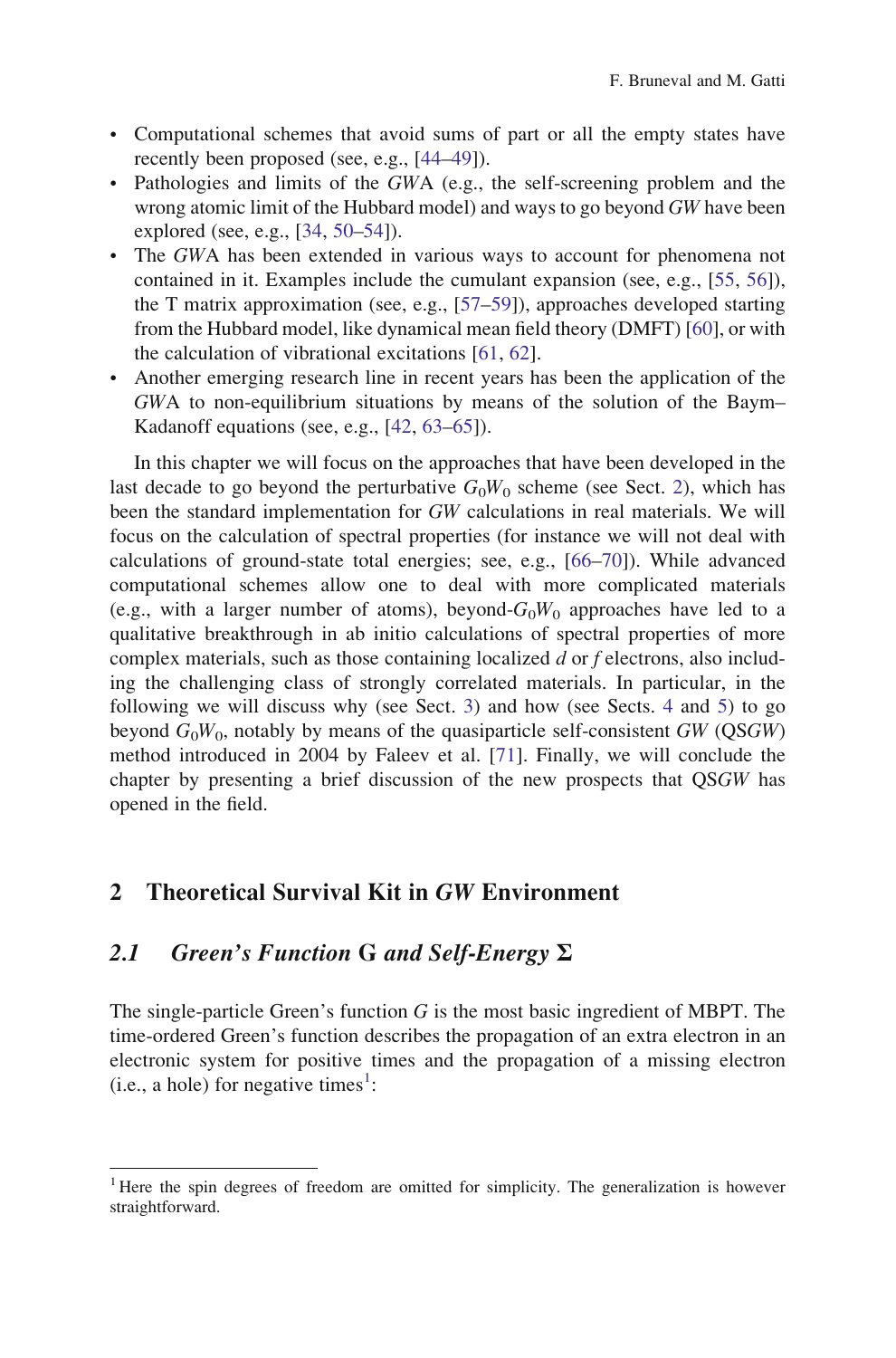$$
iG(\mathbf{r}t, \mathbf{r}'t') = \theta(t - t') \langle N0 | \psi(\mathbf{r}t) \psi^{\dagger}(\mathbf{r}'t') | N0 \rangle -\theta(t' - t) \langle N0 | \psi^{\dagger}(\mathbf{r}'t') \psi(\mathbf{r}t) | N0 \rangle,
$$
 (5)

<span id="page-6-0"></span>where  $|N0\rangle$  denotes the exact ground-state wavefunction of an N electron system,  $\psi$ and  $\psi^{\dagger}$  are the annihilation/creation field operators in the Heisenberg picture, and  $\theta$ is the step function.

The physical meaning of G becomes clear when inserting the closure relation in between the two field operators and taking a Fourier transform in time. The so-called Lehmann representation reads

$$
G(\mathbf{r}, \mathbf{r}', \omega) = \sum_{i} \frac{f_i(\mathbf{r}) f_i^*(\mathbf{r}')}{\omega - E_i}.
$$
 (6)

The poles of G are located at the energies  $E_i$ :

$$
E_i = E_{N+1i} - E_{N0} - i\eta \quad \text{when } E_i > \mu
$$
  
=  $E_{N0} - E_{N-1i} + i\eta \quad \text{when } E_i < \mu,$  (7)

where the energies  $E_{N} \pm 1i$  are the exact eigenenergies of the  $N \pm 1$  electron system and i is the index labeling the exact eigenvectors of both the  $N - 1$  and  $N + 1$ electron systems. The ubiquitous vanishing positive  $\eta$  has naturally arisen from the Fourier transform of the step functions. In a solid, the discrete set of poles in (6) merges into a branch-cut. The so-called Lehmann amplitudes  $f_i$  are then defined as

$$
f_i(\mathbf{r}) = \langle N0 | \psi(\mathbf{r}0) | N + 1i \rangle \quad \text{when } E_i > \mu
$$
  
=  $\langle N - 1i | \psi(\mathbf{r}0) | N0 \rangle \quad \text{when } E_i < \mu.$  (8)

Note that the Lehmann amplitudes  $f_i$  are not mutually orthogonal. From this representation we see that the poles  $E_i$  carry the exact ionization energies of electrons in the system or the exact affinity energies. The analytical structure of G is also made clear: the poles lie slightly above the real axis for  $E_i < \mu$  and slightly below for  $E_i > \mu$ . The poles can be directly compared to the peaks obtained from a photoemission or inverse photoemission experiment (see Sect. [1](#page-1-0)).

Because  $G$  is the fundamental quantity, a great deal of effort has been put in to its evaluation in a many-body context. This poses a very large challenge since equation of motion for G involves the two-particle Green's function. Its equation of motion in turn involves the three-particle Green's function, and so on. The standard remedy in MBPT is to break this hierarchy by introducing an effective operator, the selfenergy Σ. As Schwinger showed, by introducing an auxiliary external field  $U(\mathbf{r}t)$ that is set to zero at the end, it is possible to express formally the two-particle Green's function as a function of the one-particle Green's function [[72\]](#page-33-0). This results in an equation of motion for G alone: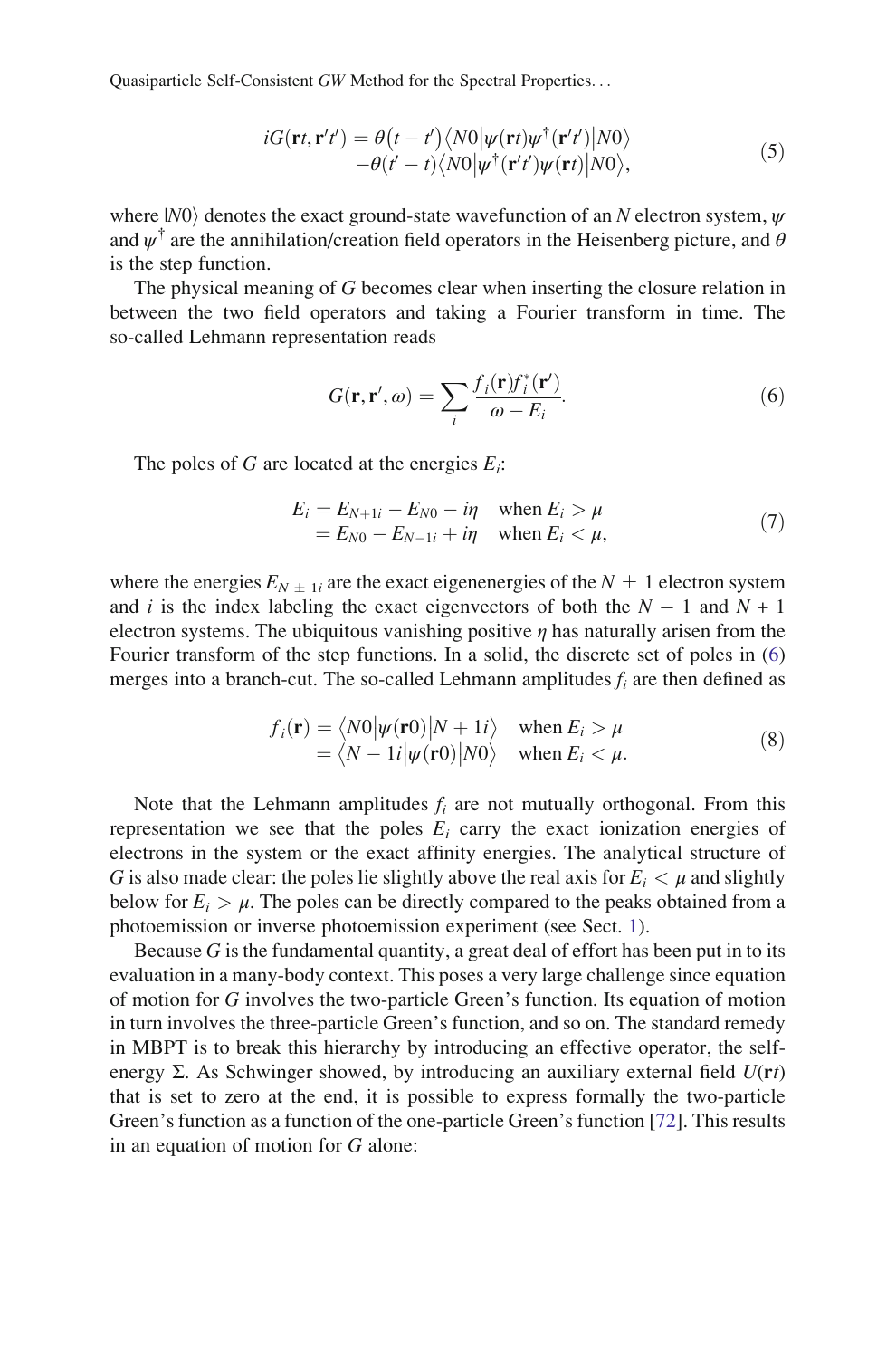<span id="page-7-0"></span>
$$
\int d\mathbf{r}'\{[\omega - h_0(\mathbf{r}) - V_H(\mathbf{r})] \delta(\mathbf{r} - \mathbf{r}') - \Sigma(\mathbf{r}, \mathbf{r}', \omega)\} G(\mathbf{r}', \mathbf{r}'', \omega) = \delta(\mathbf{r} - \mathbf{r}''). \quad (9)
$$

Here  $h_0$  is the non-interacting Hamiltonian and  $V_H$  the Hartree potential – see ([3\)](#page-3-0). Note that the self-energy  $\Sigma$  hides all the complexity of the original problem and thus is a non-local, dynamical and non-Hermitian operator. When  $\Sigma = 0$  the Green's function  $G_0$  is simply the resolvent of the Hartree Hamiltonian:  $G_0^{-1} = \omega - h_0$  –<br>V<sub>1</sub> We refer the reader to the review articles of Strinati [72] or of Hedin and  $V_H$ . We refer the reader to the review articles of Strinati [\[72\]](#page-33-0) or of Hedin and Lundqvist [[26](#page-31-0)] for further details.

Dyson's equation results by multiplying ([9\)](#page-6-0) by  $G_0$ :

$$
G(\mathbf{r}, \mathbf{r}', \omega) = G_0(\mathbf{r}, \mathbf{r}', \omega) + \int d\mathbf{r}_1 d\mathbf{r}_2 G_0(\mathbf{r}, \mathbf{r}_1, \omega) \Sigma(\mathbf{r}_1, \mathbf{r}_2, \omega) G(\mathbf{r}_2, \mathbf{r}', \omega).
$$
 (10)

This equation establishes the link between the Hartree Green's function  $G_0$ (easily calculated) and the fully interacting Green's function G (very hard to calculate) through the self-energy  $\Sigma$ .

The purpose of MBPT is then to provide approximations with increasing accuracy for the self-energy. The Coulomb interaction between electrons

$$
v(\mathbf{r} - \mathbf{r}') = \frac{1}{|\mathbf{r} - \mathbf{r}'|} \tag{11}
$$

is considered as the perturbation with respect to the independent-particle case. The first-order contribution to the self-energy is nothing else but the Fock exchange operator (the Hartree potential is already taken into account by  $G_0$ ). This level of approximation is widely used for atoms and molecules, and in quantum chemistry perturbative methods in v with respect to Hartree–Fock are known as Møller–Plesset perturbation theory [\[73\]](#page-33-0). However, for the homogeneous electron gas, Hartree–Fock yields an anomalous zero density of states at the Fermi level. There is therefore a stringent need for higher order terms for periodic systems. Unfortunately, the analytical evaluation of one of the two second-order contributions is not finite in the case of the homogeneous electron gas [[22](#page-31-0), [23\]](#page-31-0). Perturbation theory is thus not justified. How should one proceed to circumvent this problem, especially for periodic systems?

#### 2.2 The Screened Coulomb Interaction W

This divergence can be addressed in an effective manner by introducing a screened counterpart to the Coulomb interaction  $v$ . Other electrons act as a dielectric medium that reduces the interaction between any pair. It is common sense that the interaction between charges is not the same in vacuum as in a dielectric medium. At the macroscopic scale this is measured by the dielectric constant of the medium. At the microscopic scale the screening of the Coulomb interaction is given by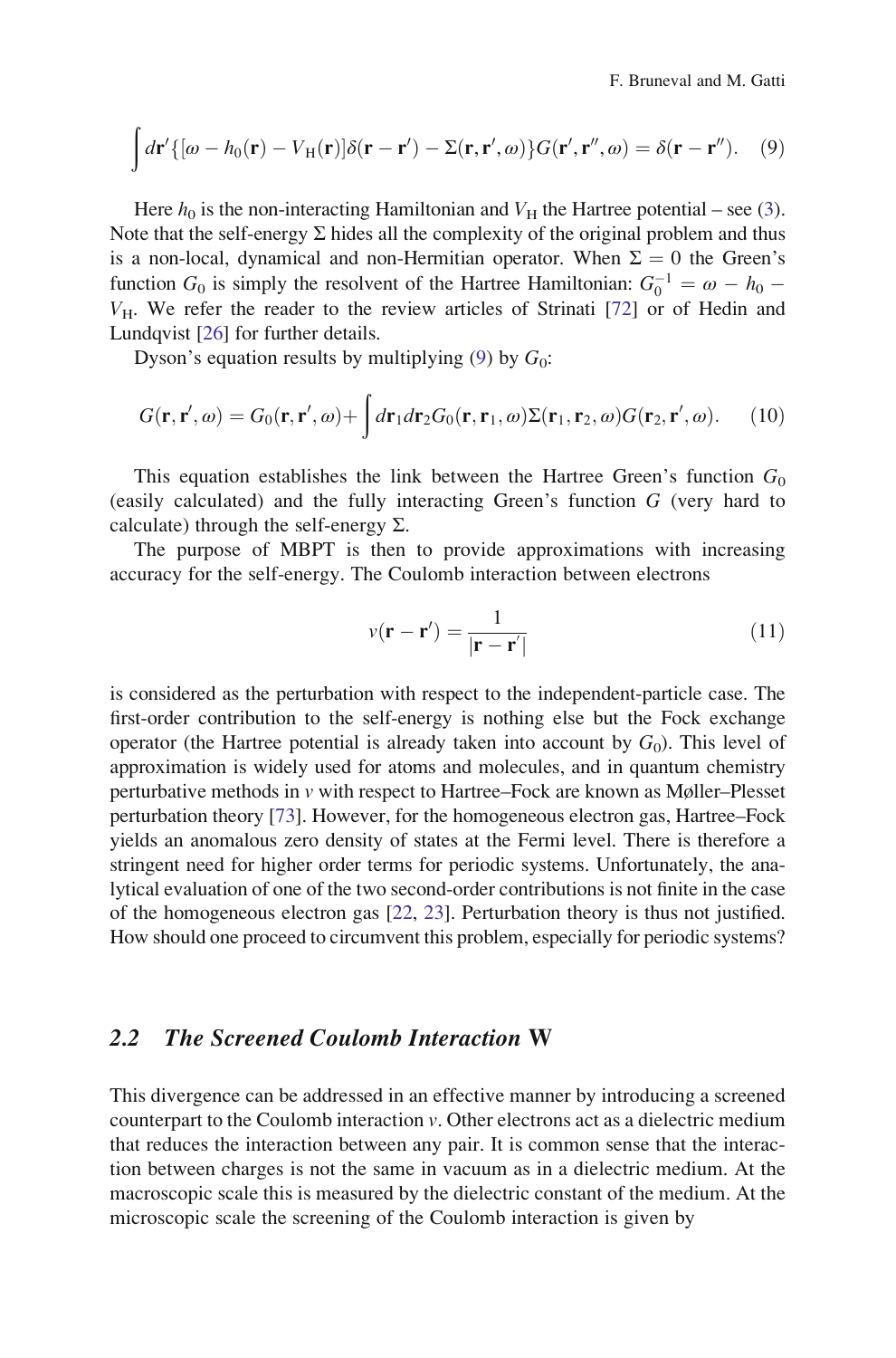$$
W(\mathbf{r}, \mathbf{r}', \omega) = \int d\mathbf{r}_1 \varepsilon^{-1}(\mathbf{r}, \mathbf{r}_1, \omega) v(\mathbf{r}_1 - \mathbf{r}'), \qquad (12)
$$

<span id="page-8-0"></span>where the microscopic dielectric matrix  $\varepsilon^{-1}$  has been introduced.  $\varepsilon$  is linked to the macroscopic dielectric function  $\varepsilon_M$  [[74,](#page-33-0) [75\]](#page-33-0), which is a measurable quantity. For instance,  $-\text{Im}\varepsilon_M^{-1}$  is called the loss function and can be measured by electron<br>energy loss spectroscopy (EEI S) or inelastic X-ray scattering (IXS) energy loss spectroscopy (EELS) or inelastic X-ray scattering (IXS).

So far, the expression of the dielectric matrix has not been specified. Nevertheless, one can still analyze the physical meaning of the dynamically screened Coulomb interaction  $W(\mathbf{r}, \mathbf{r}', \omega)$ . The effective interaction between electrons in a medium is decreased from  $v$ , the bare Coulomb interaction, to W the screened interaction. A perturbation theory based on W rather than on  $\nu$  then makes much more sense. However there is a price to pay: the screened interaction  $W$  is dynamical, meaning that the screening is more effective for some frequencies than for others. For metals, the static dielectric constant is infinite and consequently the long-range component of  $W$  vanishes. This fixes the problem of the vanishing density of states at the Fermi level predicted by Hartree–Fock theory for the homogeneous electron gas. Conversely, in the high frequency limit, the screening by the electrons becomes completely ineffective and the screened Coulomb interaction is simply the bare Coulomb interaction.

The additional complexity contained in  $W$  compared to  $\nu$  bears the hope that the perturbation theory is to be rapidly convergent. Maybe, as W already contains an infinite sum of interactions  $v$ , just the first order in W will suffice, as proposed by Hedin [\[25](#page-31-0)].

#### 2.3 Hedin's Equations and the GW Approximation

Employing W instead of  $\nu$  in the MBPT allowed Hedin to reformulate the exact equations of the solution of the many-electron problem for the calculation of  $G$  [\[25](#page-31-0)]. They read:

$$
G(1,2) = G_0(1,2) + \int d(34)G_0(1,3)\Sigma(3,4)G(4,2)
$$
 (13a)

$$
\Sigma(1,2) = i \int d(34)G(1,3)W(1^+,4)\Gamma(3,2,4)
$$
\n(13b)

$$
W(1,2) = \int d(3)e^{-1}(1,3)\nu(3,2)
$$
 (13c)

$$
\varepsilon(1,2) = \delta(1,2) - \int d(3)\nu(1,3)\widetilde{\chi}(3,2)
$$
\n(13d)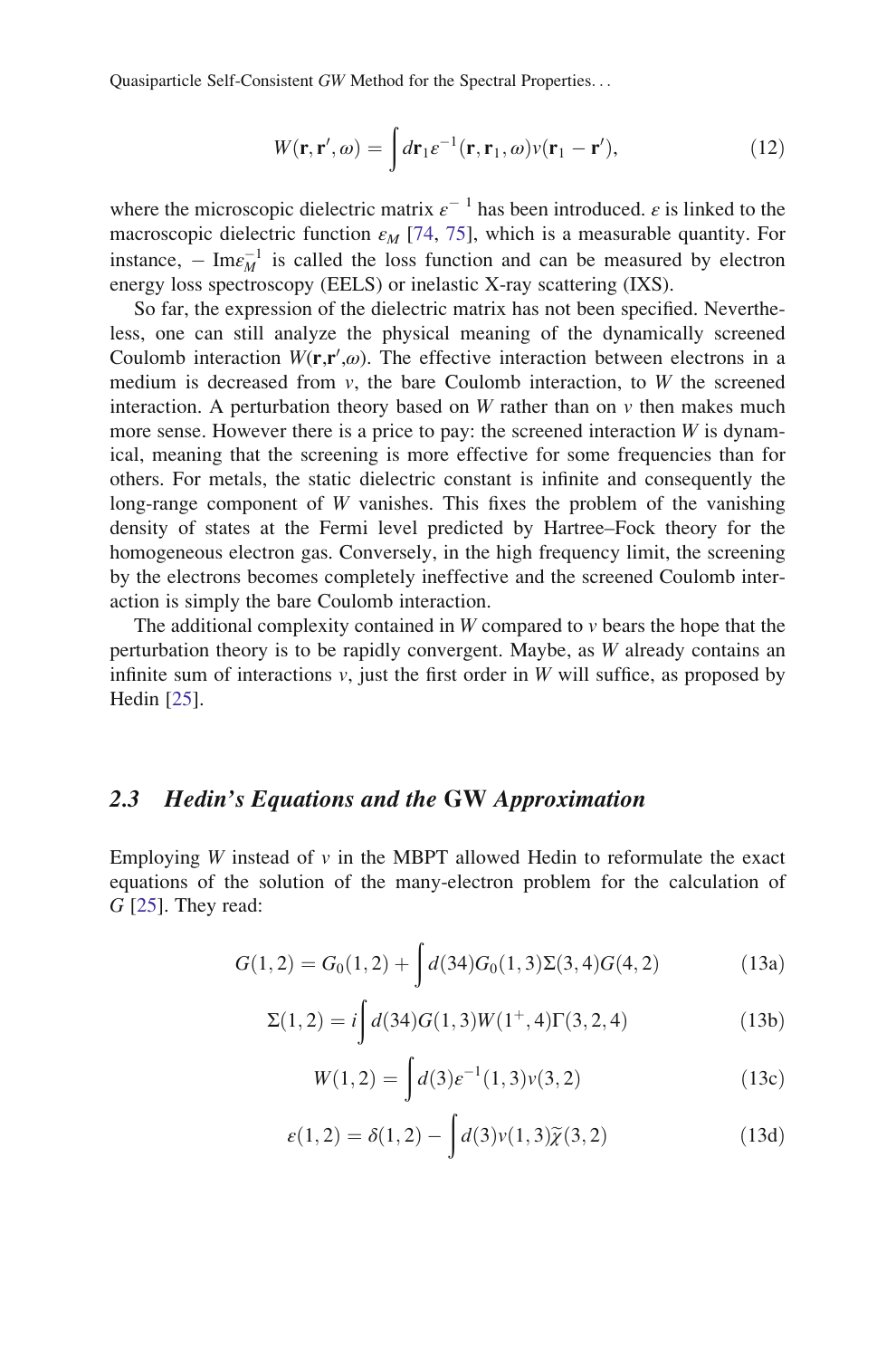<span id="page-9-0"></span>

Fig. 2 Schematic view of the three frameworks described in this review. The exact expression (GWΓ, left panel) can be obtained after an initialization with a guessed Green's function  $G_0$  by iteration of all the Hedin's equations. The self-consistent GW approximation (GW, central panel) arises from the iteration of the equations keeping the vertex function  $\Gamma = 1$ . The perturbative GW approximation  $(G_0W_0, right panel)$  is the one-shot evaluation of the GW self-energy based on the guessed Green's function  $G_0$ 

$$
\widetilde{\chi}(1,2) = -i \int d(34)G(1,3)G(4,1)\Gamma(3,4,2)
$$
\n(13e)

$$
\Gamma(1,2,3) = \delta(1,2)\delta(1,3) + \int d(4567) \frac{\delta \Sigma(1,2)}{\delta G(4,5)} G(4,6)G(7,5) \Gamma(6,7,3). \tag{13f}
$$

Contracted indexes (1) =  $(\mathbf{r}_1,t_1,\sigma_1)$  have been used for simplification. The index 1<sup>+</sup> denotes the times  $t_1 + \eta$  for a vanishing positive  $\eta$ . Most of the quantities have been introduced earlier.  $\tilde{\chi}$  is the irreducible polarizability and  $\Gamma$  is the three-point vertex function. These nonlinear equations are coupled. If solved self-consistently, these equations form an exact scheme to obtain the solution of the many-body problem. This process is pictured in the left panel of Fig. 2. Of course, in practice, even in the simplest cases it is not feasible, mainly due to the presence of the threepoint vertex function Γ. It is then natural that an approximated scheme begins by simplifying this particular term.

The second term in the right-hand side of (13f) involves the self-energy which is of first-order in W according to [\(13b](#page-8-0)). Retaining only the zero-order terms in (13f) (i.e., the  $\delta$  functions), Hedin's equations are greatly simplified:

$$
G(1,2) = G_0(1,2) + \int d(34)G_0(1,3)\Sigma(3,4)G(4,2)
$$
 (14a)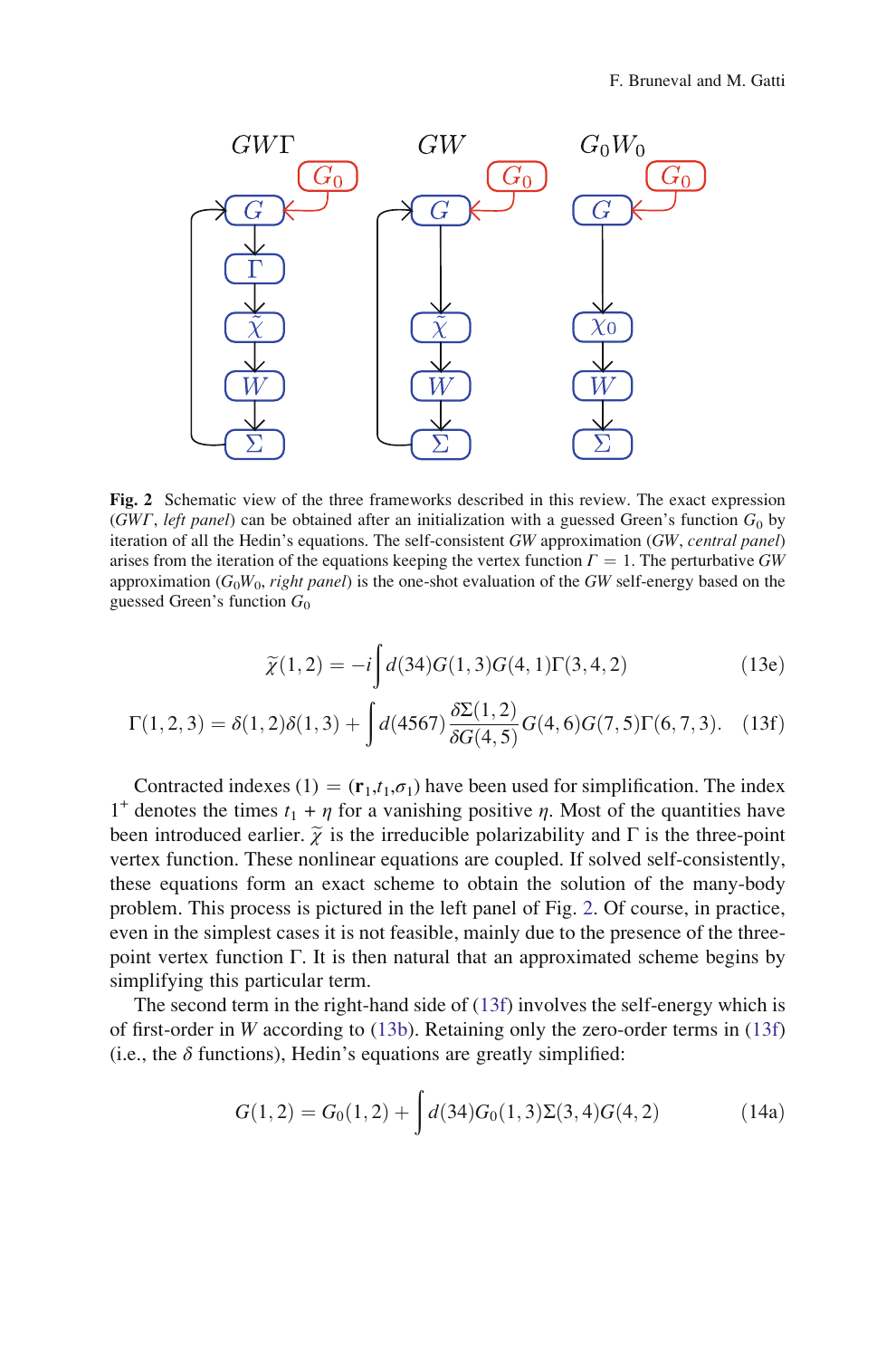$$
\Sigma(1,2) = iG(1,2)W(1^+,2)
$$
\n(14b)

$$
W(1,2) = \int d(3)e^{-1}(1,3)\nu(3,2)
$$
 (14c)

$$
\varepsilon(1,2) = \delta(1,2) - \int d(3)\nu(1,3)\widetilde{\chi}(3,2)
$$
\n(14d)

$$
\widetilde{\chi}(1,2) = -iG(1,2)G(2,1).
$$
 (14e)

<span id="page-10-0"></span>The irreducible polarizability  $\tilde{\chi}$  is then a simple product of two Green's functions. This is the well known Random-Phase Approximation (RPA) to the dielectric matrix. The self-energy is also much simplified: this is just the simple product of G and W, giving the name to the GW approximation. It is of first-order in W. The missing terms (second and higher orders in  $W$ ) are commonly named the "vertex corrections".

The set of equations ([14a](#page-9-0)–14e) still requires a self-consistent treatment since W and  $\Sigma$  depend on G, which is the quantity one needs to find. This is pictured in the central panel of Fig. [2.](#page-9-0) The practical implementation of these equations is still far from obvious. This is the reason why for many years the GW self-energy has been evaluated non-self-consistently.

## 2.4 Practical Calculation of the GW Self-Energy: The  $G_0W_0$ Approach

It is usually impossible to evaluate the Green's function self-consistently from [\(14a–](#page-9-0)14e). However, let us imagine that mean-field theories such as Hartree– Fock or Kohn–Sham provide a good description of the electronic system under study. In a mean-field theory, the one-electron wavefunctions  $\phi_i(\mathbf{r})$  and eigenvalues  $\varepsilon_i$  allow one to evaluate the independent-particle Green's function<sup>2</sup>  $G_0$ 

$$
G_0(\mathbf{r}, \mathbf{r}', \omega) = \sum_i \frac{\phi_i(\mathbf{r}) \phi_i^*(\mathbf{r}')}{\omega - \varepsilon_i + i\eta \text{sign}(\varepsilon_i - \mu)}.
$$
(15)

The location of the poles of  $G_0$  are above the real axis for occupied states and below for empty states. As a consequence,  $\widetilde{\chi}$  and then W can be readily evaluated from this expression of  $G_0$ . Let us label this evaluation of the irreducible polarizability  $\chi_0$  and of the screened Coulomb interaction,  $W_0$ . Finally, the GW self-energy is obtained as the convolution  $G_0W_0$ .

 ${}^{2}G_{0}$  here can be understood as a generalization of the Hartree Green's function introduced in ([10](#page-7-0).2), and thus we keep the same notation for a distinct quantity. See also Sect. [2.1](#page-5-0) for an extended discussion.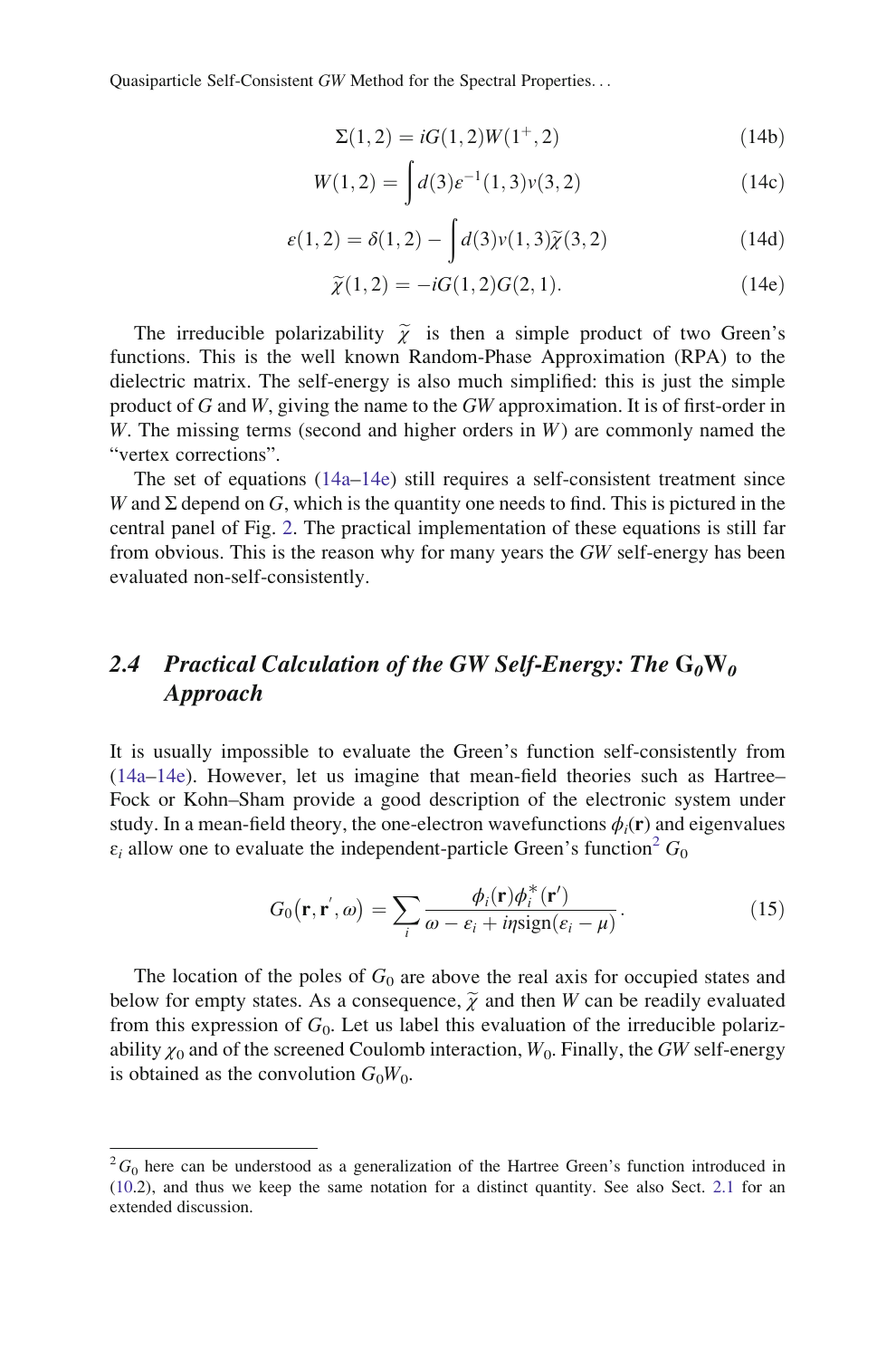<span id="page-11-0"></span>The so-called  $G_0W_0$  approach consists in stopping the procedure immediately after the first evaluation of the self-energy, as shown in the right hand panel of Fig. [2.](#page-9-0) This "one-shot" procedure is justified when the starting mean-field theory used for  $G_0$  is accurate enough for the targeted property. The vast majority of the  $GW$  applications for almost 50 years have been obtained with the  $G_0W_0$  procedure. Of course, the choice of the starting point is material dependent. The seminal paper of Hedin [\[25](#page-31-0)] simply employed the free electron model to calculate the GW selfenergy for the homogeneous electron gas. The first application of GW to real solids used either the Hartree–Fock approximation [\[76](#page-33-0)] or the local density approximation [\[77](#page-33-0)]. For atoms, Shirley and Martin chose Hartree–Fock [\[78](#page-33-0)]. The rationale underlying the choice is the selection of the most accurate mean-field theory for the specific system under scrutiny. This strategy is sometimes referred to as the "best  $G$ , best W" approach (see Sect. [3.1\)](#page-13-0).

In the quasiparticle approximation, the Dyson equation [\(10](#page-7-0)) becomes

$$
\left(-\frac{\nabla^2}{2} + V_{\text{ext}}(\mathbf{r}) + V_{\text{H}}(\mathbf{r})\right)\psi_i(\mathbf{r}) + \int d\mathbf{r}' \Sigma(\mathbf{r}, \mathbf{r}', E_i)\psi_i(\mathbf{r}') = E_i\psi_i(\mathbf{r}) \qquad (16)
$$

In the  $G_0W_0$  framework one assumes that the quasiparticle wavefunctions  $\psi_i$  can be approximated by the Kohn–Sham orbitals  $\phi_i$ . By comparing [\(3](#page-3-0)) and (16) one finds that the quasiparticle energies  $E_i$  can be calculated as a first-order correction with respect to the underlying mean-field starting point from

$$
E_i = \varepsilon_i + \langle \phi_i | \Sigma(E_i) - V_{\rm xc} | \phi_i \rangle, \qquad (17)
$$

where  $\Sigma$  is the  $G_0W_0$  self-energy. From a linearization of the frequency dependence of  $\Sigma$ , one finally obtains

$$
E_i = \varepsilon_i + Z_i \langle \phi_i | \Sigma(\varepsilon_i) - V_{\rm xc} | \phi_i \rangle, \qquad (18)
$$

where the renormalization factors  $Z_i$  are

$$
Z_i = \left[1 - \langle \phi_i | \frac{\partial \Sigma(\omega)}{\partial \omega} |_{\omega = \varepsilon_i} | \phi_i \rangle \right]^{-1}.
$$
 (19)

In most  $G_0W_0$  calculations the band structures are obtained using (18). One can also calculate the spectral function defined in ([4\)](#page-4-0) from:

$$
A_{ii}(\omega) = \frac{1}{\pi} \frac{\left| \langle \phi_i | \text{Im}\Sigma(\omega) | \phi_i \rangle \right|}{\left[ \omega - \varepsilon_i - \langle \phi_i | \text{Re}\Sigma(\omega) - V_{\text{xc}} | \phi_i \rangle \right]^2 + \left[ \langle \phi_i | \text{Im}\Sigma(\omega) | \phi_i \rangle \right]^2}.
$$
 (20)

The spectral function has poles correspondence to the quasiparticle energies, i.e., when  $\omega - \varepsilon_i - \langle \phi_i | \text{Re}\Sigma(\omega) - V_{\text{xc}} | \phi_i \rangle = 0$ ; cf. (17). The width of the quasiparticle peak is given by Im $\Sigma(\omega)$ , which is hence linked to the lifetime of the excitation (defined as the inverse of its width). The spectral function can have other peaks, the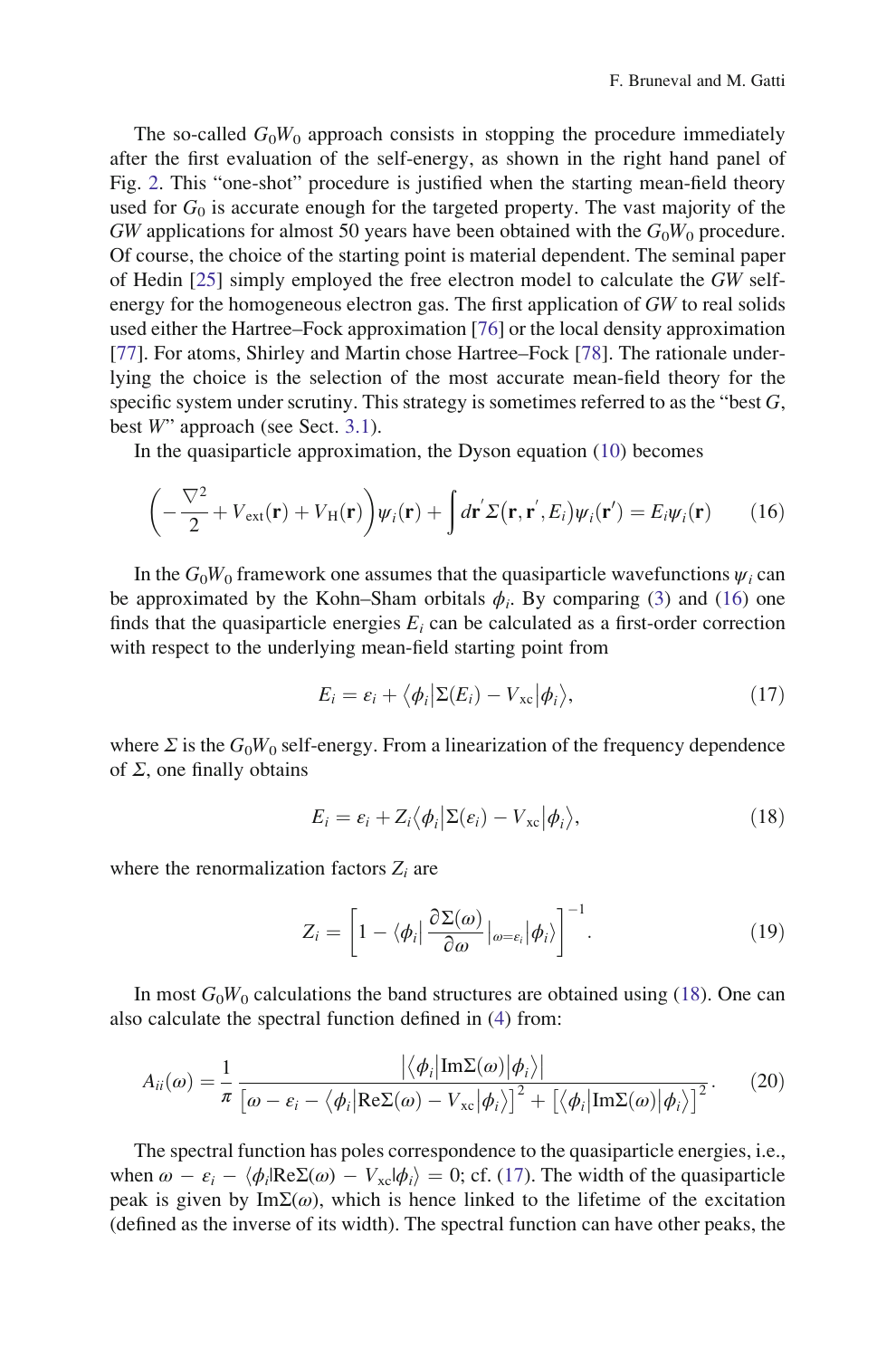<span id="page-12-0"></span>satellites, that originate from structures in ImΣ(ω).  $\omega - \varepsilon_i - \langle \phi_i | \text{Re} \Sigma(\omega) - V_{xc} | \phi_i \rangle$ can also have additional zeroes, giving rise to satellites. Within the GWA this latter kind of satellites has been called plasmarons [\[79](#page-33-0), [80](#page-33-0)], but lately they have been shown to be an artifact of the GWA [[56,](#page-32-0) [81,](#page-33-0) [82](#page-33-0)]. In Hartree–Fock the self-energy is Hermitian: Im $\Sigma(\omega) = 0$ . Therefore quasiparticle peaks become delta functions (i.e., the lifetime of quasiparticle becomes infinite). Moreover, since the self-energy is static, no other structures (e.g., satellites) can appear in the spectral function.

The GW self-energy can be split into a Fock exchange term  $\Sigma_{r}$  and a correlation term  $\Sigma_c(\omega)$ :  $\Sigma(\omega) = \Sigma_x + \Sigma_c(\omega)$ . While  $\Sigma_x = iGv$  is static, the evaluation of  $\Sigma_c(\omega)$ requires the calculation of the convolution integral of G and  $W_p = W - v$ :

$$
\Sigma_c(\mathbf{r}_1, \mathbf{r}_2, \omega) = \frac{i}{2\pi} \int d\omega' e^{i\eta \omega'} G(\mathbf{r}_1, \mathbf{r}_2, \omega + \omega') W_p(\mathbf{r}_1, \mathbf{r}_2, \omega'). \tag{21}
$$

Since  $\Sigma_c$  is obtained through the frequency integration (21), the fine details of the energy dependence of  $W_p$  are often not important. In these cases one can approximate the imaginary part of the inverse dielectric function  $\varepsilon^{-1}$  as a single-pole function in  $\omega$  (plasmon-pole model) [\[83](#page-33-0), [84](#page-33-0)]. Plasmon-pole models can be used for calculating quasiparticle energies, but should be avoided for spectral functions because, for example, they do not describe  $Im\Sigma$  correctly. In these cases the fullfrequency dependence of  $\Sigma$  is required and the frequency integration has to be performed with care [[85\]](#page-33-0).

The spectral representation of  $W_p$  is given by [\[5](#page-30-0)]

$$
W_p(\mathbf{r}_1, \mathbf{r}_2, \omega) = 2 \sum_s \frac{\omega_s W_s(\mathbf{r}_1, \mathbf{r}_2)}{\omega^2 - (\omega_s - i\eta)^2}.
$$
 (22)

The poles of  $W_p$  are the energies  $\omega_s$  that correspond to neutral excitations (electron-hole transitions and plasmons). By combining (22) with ([15\)](#page-10-0) and performing the frequency integration (21), one finds that the  $G_0W_0$  self-energy is given by the sum of two terms:

$$
\Sigma_{\text{SEX}}(\mathbf{r}_1, \mathbf{r}_2, \omega) = -\sum_i \theta(\mu - \varepsilon_i) \phi_i(\mathbf{r}_1) \phi_i^*(\mathbf{r}_2) W(\mathbf{r}_1, \mathbf{r}_2, \omega - \varepsilon_i), \tag{23a}
$$

$$
\Sigma_{\text{COH}}(\mathbf{r}_1, \mathbf{r}_2, \omega) = \sum_{i} \phi_i(\mathbf{r}_1) \phi_i^*(\mathbf{r}_2) \sum_{s} \frac{W_s(\mathbf{r}_1, \mathbf{r}_2)}{\omega - (\omega_s - i\eta) - \varepsilon_i}.
$$
 (23b)

The first term arises from the poles in G and the second from the poles in W. Owing to the similarity of the first term with the Fock exchange, it is usually called the "screened exchange" term. The second term is referred to as the "Coulombhole" term [[25](#page-31-0)]. If a further static approximation is carried out, this decomposition gives rise to the so-called COHSEX (Coulomb hole plus screened exchange), first introduced by Hedin [[25,](#page-31-0) [79\]](#page-33-0). This static and Hermitian self-energy is obtained by setting  $\omega - \varepsilon_i = 0$  in  $\Sigma_{\text{SEX}}(\omega)$  and  $\Sigma_{\text{COH}}(\omega)$ . This corresponds to assuming that the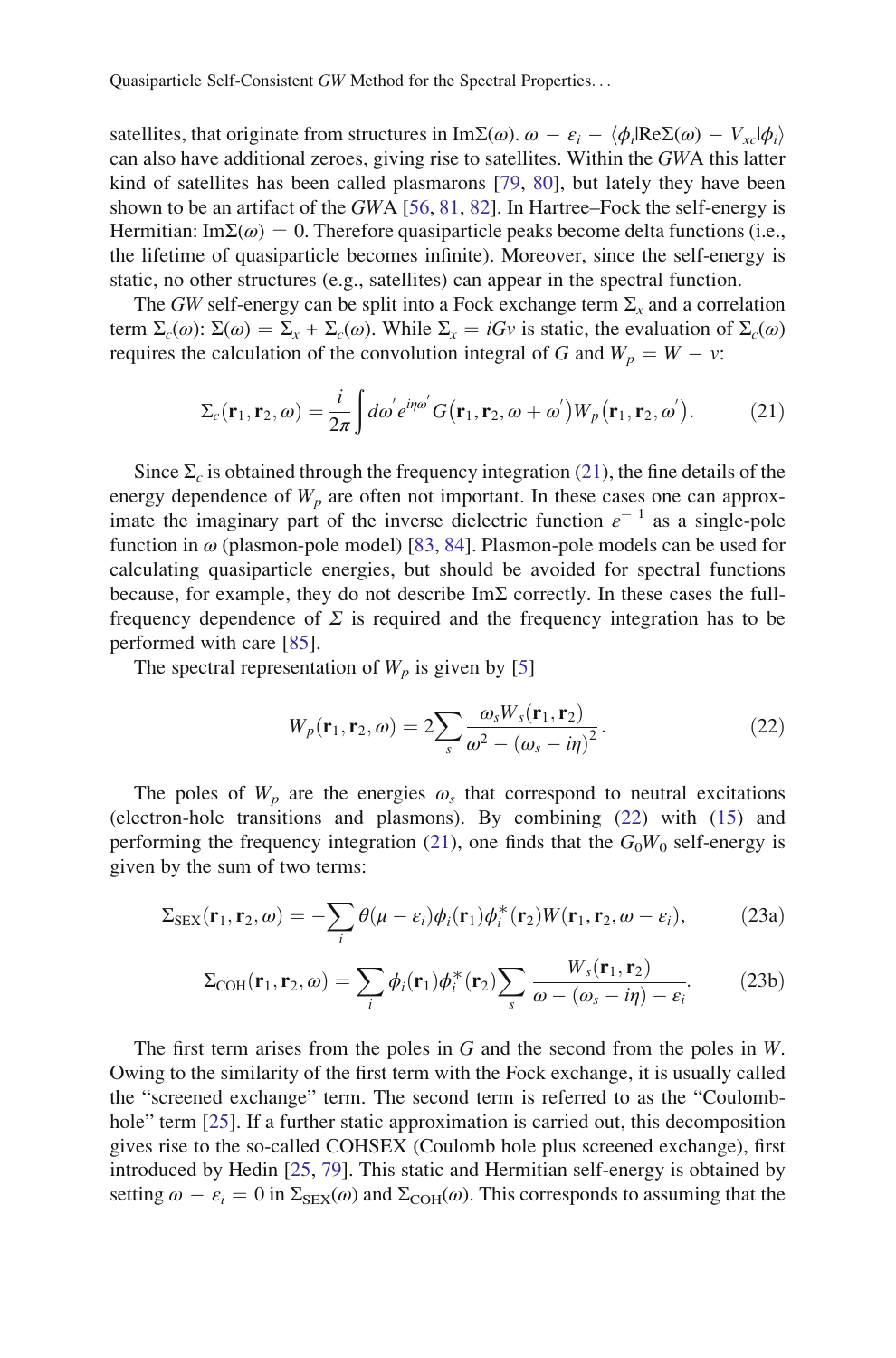<span id="page-13-0"></span>main contribution to the self-energy  $\Sigma(\omega)$  stems from the states  $\varepsilon_i$  close to  $\omega$ . So  $\omega - \varepsilon_i$  is small compared to the main excitations in W which are at the plasmon energies  $\omega$ , [[25,](#page-31-0) [79](#page-33-0)].

In the majority of practical cases the  $G_0W_0$  scheme is largely sufficient to evaluate successfully the GW self-energy. However for some cases it is not. This review will focus precisely on those pathological cases.

## 3 Beyond  $G_0W_0$

In this section we will present arguments to show why one should go beyond the  $G_0W_0$  scheme that has been introduced in the previous section. First of all, we will discuss the criticisms that can be raised about  $G_0W_0$  from the point of view of *basic* principles. Then we will consider a case study where the  $G_0W_0$  scheme shows in *practice* to be inadequate under different aspects. This practical example is  $VO<sub>2</sub>$ , a prototypical transition metal oxide, which has been the subject of an intense debate for the last 5 decades for its metal-insulator transition occurring just above room temperature [[86\]](#page-33-0).

## 3.1 Which Starting Point?

The GW approximation can be seen to correspond to the first step of an iterative solution of Hedin's equations that takes as the starting point  $\Sigma = 0$  (see Fig. [2\)](#page-9-0). Therefore, in principle the GW self-energy should be built using a Green's function G calculated in the Hartree approximation (i.e., with  $\Sigma = 0$ ). However, the Hartree approximation is generally inadequate, giving bad electron densities and one-particle wavefunctions. Moreover, performing an additional step in the iterative solution of Hedin's equations leads to the inclusion of vertex corrections beyond GW that are immediately very expensive from the computational point of view.

One would rather like to remain within the GWA and find an alternative strategy to evaluate the self-energy, discarding the idea of solving Hedin's equations iteratively. This has been the approach followed in practice in the application of the GWA to the calculations of band structures of real materials [[18,](#page-31-0) [77](#page-33-0), [83](#page-33-0)]. The idea is to build the GW self-energy with the best ingredients that can be calculated from first-principles. Historically, in solids this led to the use of the LDA or the GGA (alternatively, Hartree–Fock for atoms [\[78](#page-33-0)]) at the place of the Hartree approximation. This was justified by the observation that in  $sp$  semiconductors and metals LDA wavefunctions are a good approximation to QP wavefunctions [[83\]](#page-33-0) (see Sect. [2.4\)](#page-10-0). A posteriori this choice was validated by the good agreement of  $G_0W_0$  results with experimental band gaps [\[27,](#page-31-0) [28](#page-31-0)].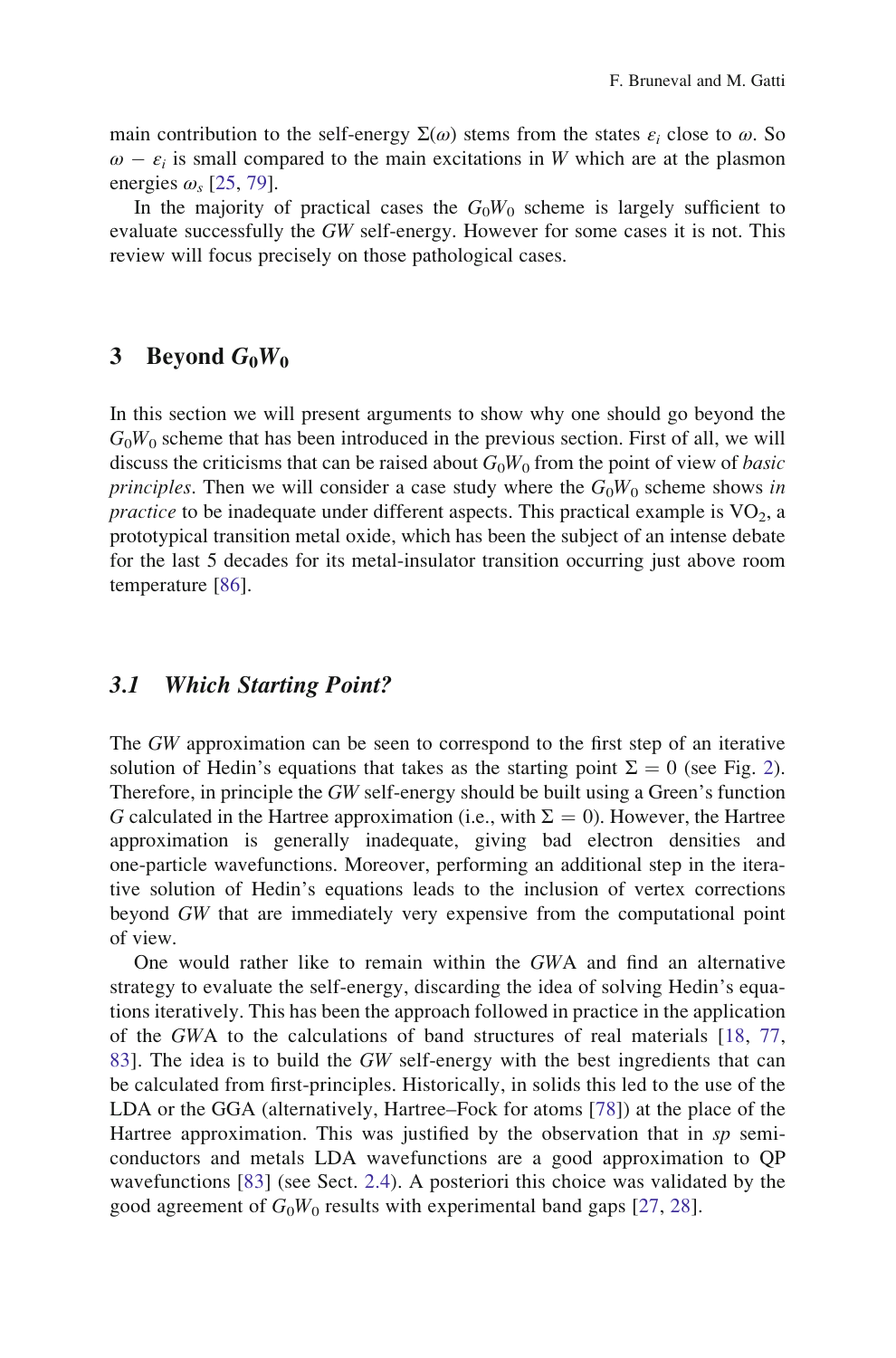Moreover, still in the spirit of the iterative solution of Hedin's equations, one could improve the starting point by setting  $\Sigma = V_{\text{xc}}$ , instead of  $\Sigma = 0$  [\[83](#page-33-0), [87\]](#page-33-0). This would give a self-energy that still has a GW-like form. However, the Coulomb interaction is now screened by an effective dielectric function that has a electrontest-charge form,  $\tilde{\epsilon} = 1 - (v + f_{\rm xc})\chi_0$ , instead of the RPA  $\epsilon$  used in the standard GW approximation,  $\varepsilon = 1 - v\chi_0$ . The main difference is that in the electron-testcharge case the induced charge generates an exchange-correlation potential in addition to the induced Coulomb potential that is already taken into account at the RPA level. This approximation has been called "GWΓ" [[87\]](#page-33-0) because it contains, to some extent, vertex corrections beyond GW. It is consistently derived and calculated using Kohn–Sham ingredients. It has been shown to give results that are similar to (or slightly worse than) standard LDA-based  $GW$  [[29,](#page-31-0) [52,](#page-32-0) [87,](#page-33-0) [88\]](#page-33-0), adding another argument in favor of the pragmatic "best G best W" approach. Vertex corrections beyond the local approximation used to build vertex in the "GWT" scheme [\[87](#page-33-0)] are still an open question under investigation [[89,](#page-33-0) [90\]](#page-33-0).

Anyway, this "best G best W" strategy clearly introduces a degree of arbitrariness in the results. As any first-order perturbation scheme, the  $G_0W_0$  results directly depend on the quality of the starting point (i.e., the zero order of the perturbative scheme). In general, Hartree–Fock overestimates and the LDA (or GGA) underestimates band gaps (and analogously HOMO-LUMO gaps in finite systems).  $G_0W_0$ corrections improve with respect to the starting point, getting closer to experiment from above if starting from Hartree–Fock, or from below if starting from LDA or GGA. Therefore  $G_0W_0$  results obtained from these two starting points generally bracket the reference values, and starting from any hybrid functional mixing LDA with Fock non-local exchange gives rise to intermediate results between the two. This observation is, for instance, illustrated for a benchmark of 34 small closedshell molecules in Fig. [3.](#page-15-0) Deviations from the reference quantum chemistry CCSD(T) calculations are reported: each bar corresponds to a different approximation for the exchange-correlation functional used in the underlying mean-field calculation, comprising local, semilocal, and several hybrid functionals [\[92](#page-33-0)]. Similar results for atoms and molecules have recently been obtained, for instance also in [\[91](#page-33-0), [93–96\]](#page-33-0), and these observations can be generalized to extended systems as well.

Moreover, in contrast to the first applications of the LDA-based  $G_0W_0$  scheme, in recent years the investigation of more complex materials has shown severe limitations of the  $G_0W_0$  approach. Alternative starting points beyond LDA have been put forward, either remaining in the Kohn–Sham scheme – e.g., using the exact exchange approximation (EXX) [\[97](#page-33-0), [98](#page-33-0)] or LDA+U [\[99](#page-33-0), [100](#page-33-0)] – or moving to a generalized Kohn–Sham scheme and adding a part of non-local Fock exchange – e.g., using the Heyd–Scuseria–Ernzerhof (HSE) hybrid functional [[101,](#page-33-0) [102\]](#page-33-0). In most cases bad  $G_0W_0$  results have been explained in terms of the inadequacy of the underlying LDA starting point.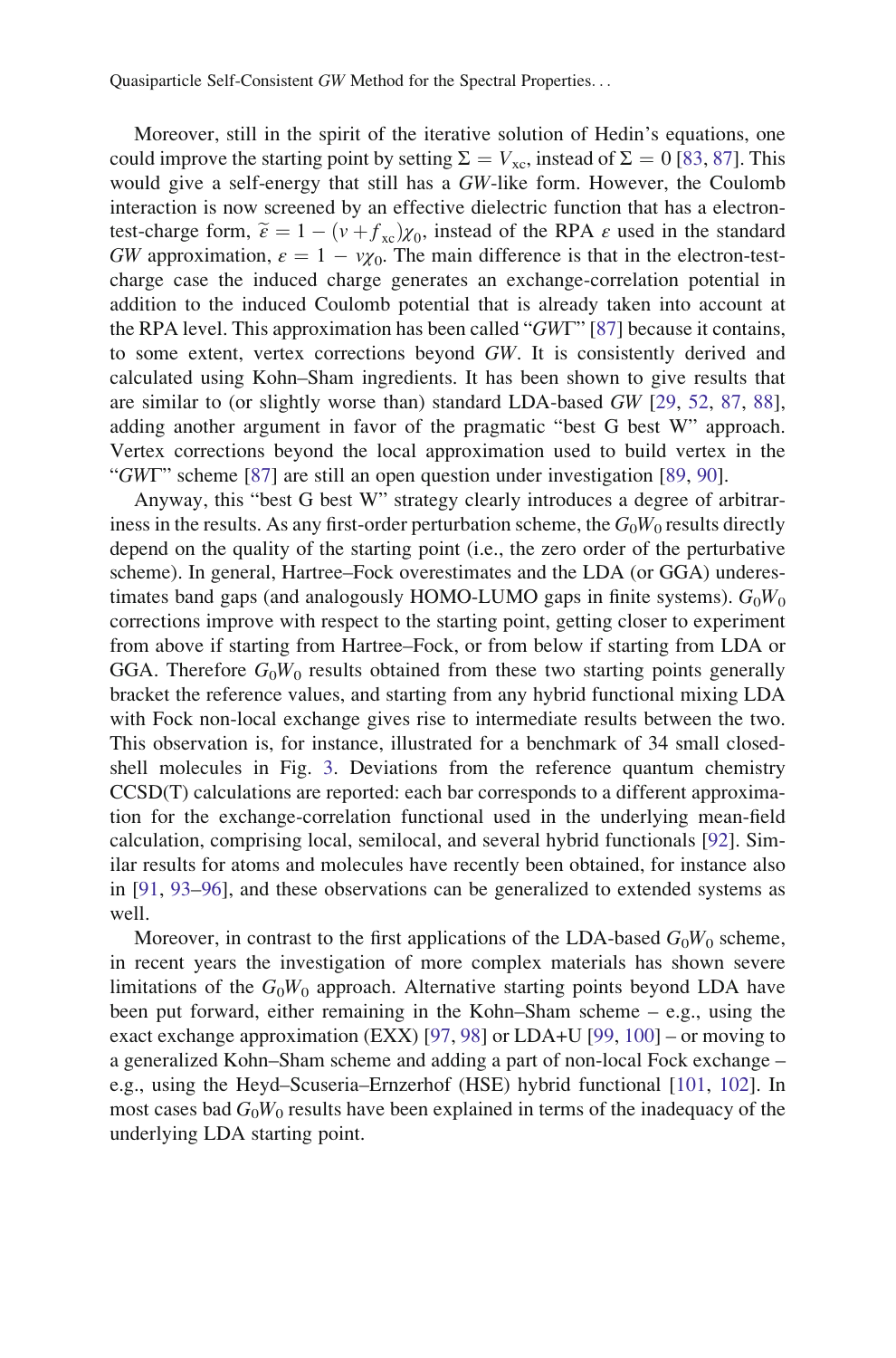<span id="page-15-0"></span>

Fig. 3 Deviation of the HOMO energies with respect to the CCSD(T) total energy difference. The upper panel shows the mean error (ME), and the lower panel the mean-absolute error (MAE) for the 34-molecule set introduced in [\[91\]](#page-33-0). The shaded bar corresponds to the HOMO energy of the starting point, and the *white bar* shows the corresponding  $G_0W_0$  HOMO energy. Reprinted with permission from [\[92\]](#page-33-0). Copyright 2013, American Chemical Society

## 3.2 Energy Scales

In the  $G_0W_0$  scheme, the self-energy displays a dependency on the absolute energy scale used for the construction of  $G_0$ . To illustrate this statement we follow Hedin [\[5](#page-30-0), [25](#page-31-0)] and we introduce an arbitrary shift  $\Delta$  of the energy scale of  $G_0$ . The Green's function  $G_0^{\Delta}$ , depending parametrically on  $\Delta$ , can be written as (see ([15\)](#page-10-0))

$$
G_0^{\Delta}(\mathbf{r}_1, \mathbf{r}_2, \omega) = \sum_i \frac{\phi_i(\mathbf{r}_1)\phi_i^*(\mathbf{r}_2)}{\omega - \varepsilon_i - \Delta + i\eta \operatorname{sgn}(\varepsilon_i - \mu)}\tag{24}
$$

While  $\chi_0$  and  $W_0$  are independent of  $\Delta$ , the  $G_0W_0$  self-energy becomes

$$
\Sigma^{\Delta}(\omega) = \Sigma^{\Delta=0}(\omega - \Delta). \tag{25}
$$

Using the linear expansion of  $\Sigma^{\Delta}(\omega)$  – see [\(18](#page-11-0)) – the quasiparticle energies are in turn calculated as

$$
E_i = \varepsilon_i + \Delta + Z_i^{\Delta=0} \left[ \langle \phi_i | \Sigma^{\Delta=0}(\varepsilon_i) - V_{\rm xc} | \phi_i \rangle - \Delta \right]. \tag{26}
$$

The result should not depend on the absolute energy scale, which is arbitrary.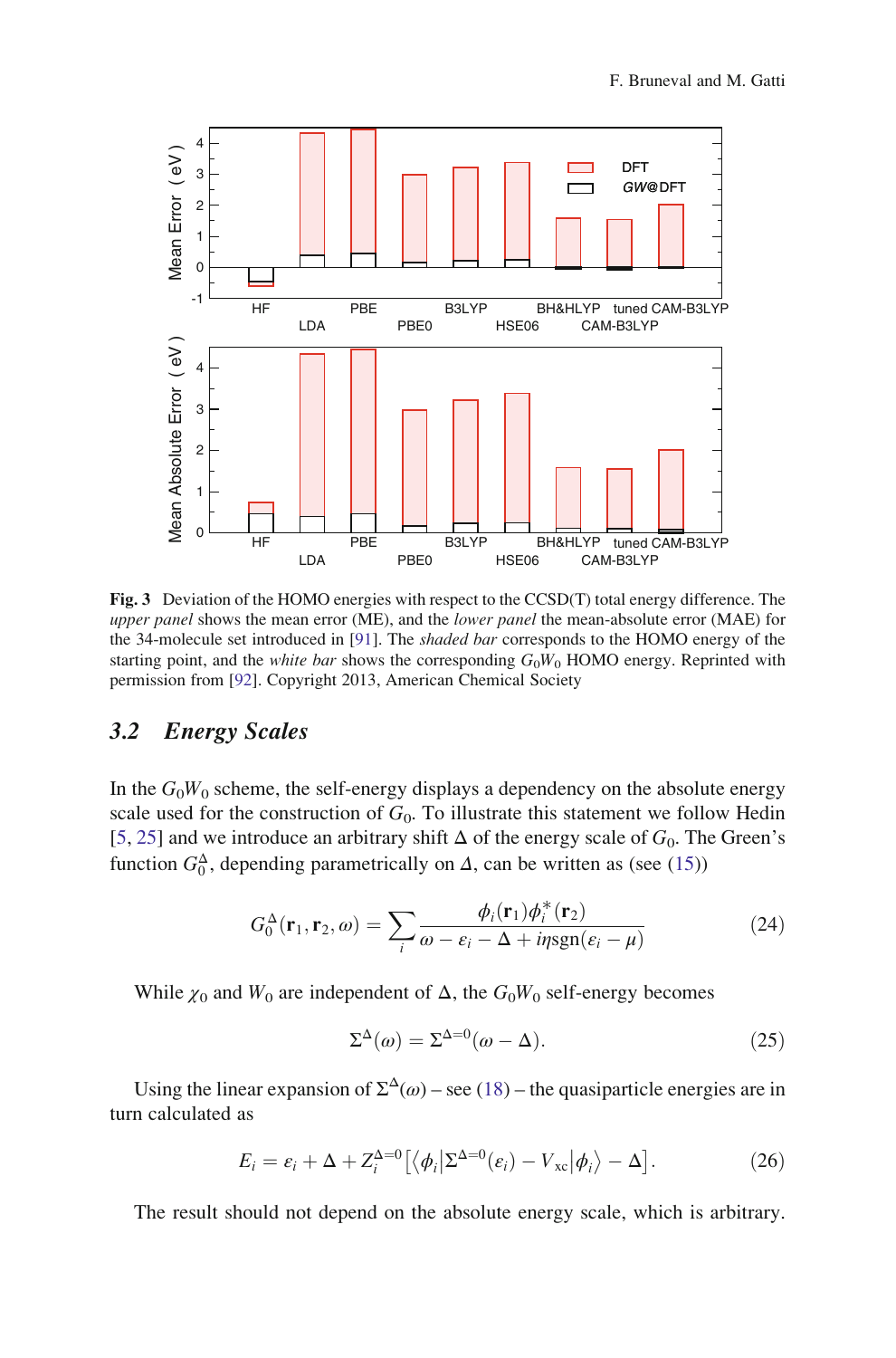<span id="page-16-0"></span>

Fig. 4 Spectral functions  $A(\omega)$  and self-energy  $\Sigma(\omega)$  for the top-valence state at Γ point for the metallic phase of VO<sub>2</sub>, calculated in  $G_0W_0$  (dashed lines) and eigenvalue self-consistent GW (solid lines). Vertical orange arrow: energy of the LDA KS state. Vertical dotted line: Fermi energy in LDA. The zero of the energy axis is at the Fermi energy calculated in the eigenvalue self-consistent GW.  $\Delta_F$  is the shift of the Fermi energy. From Gatti et al. (2013) Unpublished

On the contrary, here we see that shifting by  $\Delta$  the energy scale of  $G_0$  leads to a variation of the quasiparticle energies equal to  $(1 - Z_i^{\Delta} = 0)\Delta$ . This is a consequence of the fact that the self-energy in the *GWA* is dynamical hence  $Z \neq 1$ quence of the fact that the self-energy in the GWA is dynamical, hence  $Z_i \neq 1$ .

However, if the renormalization factors  $Z_i$  do not change much from state to state, as is generally the case in simple systems, this dependency on the absolute energy scale of  $G_0$  has a tiny effect on the  $G_0W_0$  band-structure results. In this situation, in fact, changing arbitrarily the energy scale of  $G_0$  would only give a rigid shift of the whole band structure.

In order to fix this problem, Hedin suggested setting the energy scale by requiring a self-consistency at the Fermi level [[5,](#page-30-0) [25](#page-31-0)]. This means setting  $\Delta$  equal to the matrix element of the self-energy at the Fermi level calculated with  $\Delta = 0$ . A more general solution would be to calculate self-consistently the energies entering  $\Sigma$  (and hence also the Fermi level).

A more severe consequence of this dependency on the energy scale can be found in the calculation of spectral functions. To see this effect in practice, we consider here the example of the metallic phase of  $VO<sub>2</sub>$  [Gatti et al. (2013) Unpublished]. In Fig. 4 we compare the spectral functions calculated within  $G_0W_0$  (dashed lines) and within a scheme in which the quasiparticle energies used to calculate the GW selfenergy are updated to self-consistency (solid lines). In LDA the spectral function for each state is just a delta peak and in Fig. 4 the LDA top valence at the  $\Gamma$  point is represented by the vertical arrow. It corresponds to a V 3d state. In  $G_0W_0$  the corresponding position of the quasiparticle peak is shifted upwards and its width becomes finite, meaning a finite lifetime of the quasiparticle excitation. The shift of the peaks is similar for all the other V 3d states (not shown in Fig. 4), which also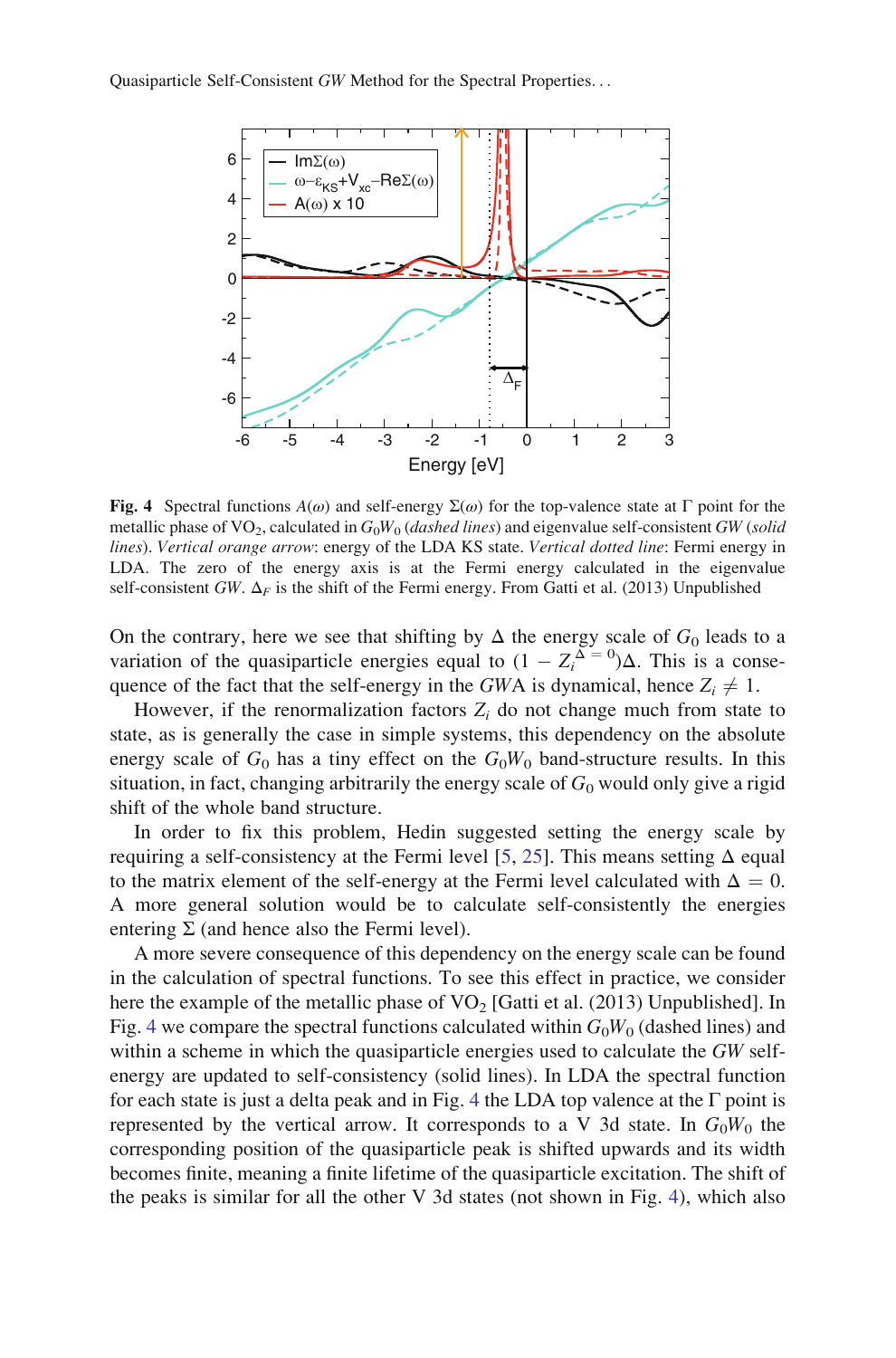have very similar renormalization factors. This is the situation described above: the absolute energy scale entering  $G_0$  does not have an important influence on the bandstructure results.

On the contrary,  $G_0W_0$  gives an inaccurate description of the incoherent features (i.e., besides the quasiparticle peak) in the spectral function. In fact, the satellite measured in the photoemission spectrum of metallic  $VO<sub>2</sub>$  [\[103](#page-33-0)] is too weak in the  $G_0W_0$  spectral function (see dashed red line in Fig. [4](#page-16-0))) [\[104](#page-34-0)]. On the basis of this  $G_0W_0$  result, one would claim the inadequacy of the GW approximation for the description of this genuine signature of dynamical correlation. However, we now show that it is actually a problem of the  $G_0W_0$  scheme itself.

In  $G_0W_0$  the energy scale for  $G_0$  is given by the LDA starting point. For example, the imaginary part of the  $G_0W_0$  self-energy can be written as (see ([15\)](#page-10-0), ([21\)](#page-12-0), and [\(22](#page-12-0)))

$$
\mathrm{Im}\Sigma(\mathbf{r}, \mathbf{r}', \omega) = \mathrm{sgn}(\mu - \varepsilon_i)\pi \sum_{i, s \neq 0} \phi_i(\mathbf{r})\phi_i^*(\mathbf{r}')W_s(\mathbf{r}, \mathbf{r}')\delta[\omega - \varepsilon_i + \omega_s \mathrm{sgn}(\mu - \varepsilon_i)]
$$
\n(27)

where  $\varepsilon_i$  are LDA energies and  $\mu$  the LDA Fermi energy. Therefore, the  $G_0W_0 \text{Im}\Sigma(\omega)$ (see dashed black line in Fig. [4\)](#page-16-0) changes its sign, crossing zero at the LDA Fermi energy (vertical dotted line in Fig. [4\)](#page-16-0) which does not correspond to the Fermi energy after inclusion of GW corrections. In the eigenvalue self-consistent GW scheme, instead, since the energies  $\varepsilon_i$  entering the self-energy are updated selfconsistently, ImΣ( $\omega$ ) (solid black line), as expected, crosses zero at the Fermi energy  $\mu$  that is obtained self-consistently (zero of energy axis in Fig. [4](#page-16-0)).

The peaks in Im $\Sigma(\omega)$  can give rise to structures (satellites) in the spectral function; see ([20\)](#page-11-0). This is indeed the case for the top-valence state of  $VO<sub>2</sub>$  in Fig. [4.](#page-16-0) For occupied states peaks of ImΣ( $\omega$ ) are located approximately at  $-\omega_s + \varepsilon_i$ ; see (27). In VO<sub>2</sub>  $\omega_s$  1.5 eV is the energy of a localized  $d - d$  plasmon and the coupling with this plasmon is at the origin of the satellite [[105\]](#page-34-0). This satellite is called a shake-up excitation. This means that in the photoemission process the photoemitted electron leaves the  $(N - 1)$ -electron system in an excited state in which the creation of an additional plasmon excitation has occurred. The main QP peak in this case corresponds to the ground state of the  $(N - 1)$ -electron system.

On the basis of this physical picture, for the energy-conservation rule we expect that in the spectral function the satellite is at lower energy than the quasiparticle peak and the distance is equal to the plasmon energy  $\omega_{s}$ . However, this does not happen in  $G_0W_0$  approximation. In fact, in  $G_0W_0$  the QP energy is shifted upwards with respect to the LDA energy  $\varepsilon_i$  that is used to build Im $\Sigma_i$ . If we call this shift  $\Delta_i$ , from (27) we find that the peak of Im $\Sigma_i$  is located at  $-\omega_s + \varepsilon_i$  and hence has a distance  $\Delta_i + \omega_s$  from the QP peak. Since  $\Delta_i > 0$ , the satellite in  $G_0W_0$  has then too high a binding energy. Moreover, the intensity is so weak that one would even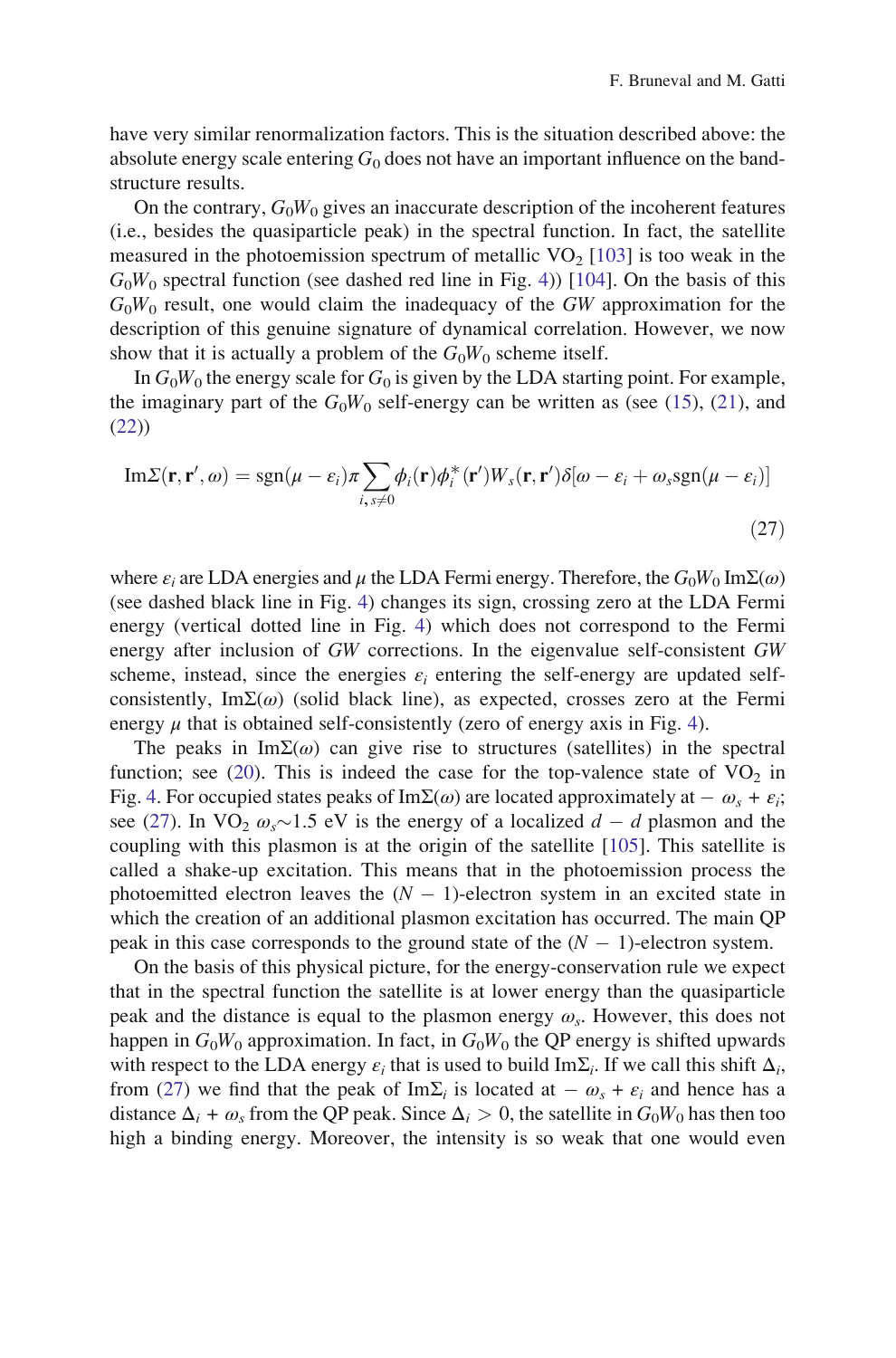conclude that there is no satellite in GW [[104\]](#page-34-0). Instead, in the eigenvalue selfconsistent GW scheme the satellite gets closer to the QP peak (see solid red line), because at self-consistency  $\Delta_i = 0$ . The distance between the satellite and the OP peak becomes correctly  $\sim \omega_s$ , i.e., the energy of the plasmon. Moreover, the intensity of the satellite is enhanced with respect to  $G_0W_0$  due to the fact that  $|(\omega - \varepsilon_i - (\text{Re}\Sigma_i(\omega) - V_i^x \text{e})|)$  becomes smaller (compare solid and dashed cyanglines). In conclusion, the eigenvalue-self-consistent GW scheme gives a correct lines). In conclusion, the eigenvalue-self-consistent GW scheme gives a correct description of the low-energy satellite [Gatti et al. (2013) Unpublished], in contrast to  $G_0W_0$ .

The example just discussed shows that conclusions about spectral functions should not be based on calculations at the  $G_0W_0$  level, especially if one is interested in spectral properties close to the Fermi level and the self-energy induces a non-negligible shift of the positions of the peaks with respect to the LDA starting point. In fact the same problem has been observed in other situations, such as Hubbard chains  $[106]$  $[106]$  or  $SrVO<sub>3</sub>$ , another prototypical strongly correlated metal [\[107](#page-34-0)]. This conclusion is also relevant when GW is combined with other methods that calculate spectral functions, such as dynamical mean field theory (DMFT).

## 3.3 Quasiparticle Wavefunctions

The  $G_0W_0$  scheme is based on the hypothesis that QP wavefunctions can be approximated by LDA orbitals; see ([17\)](#page-11-0). This assumption holds for simple semiconductors and metals and has been investigated in depth, e.g., for bulk silicon [\[83](#page-33-0)]. However, it has been known for a long time that it can be questionable for finite systems [\[108](#page-34-0)] and surfaces [[109–111\]](#page-34-0). In simple systems like bulk silicon the LDA conduction wave functions have also recently been shown to be of significantly poorer quality, in particular away from highly symmetric points of the Brillouin zone [[112\]](#page-34-0). Here, through the case study of the insulating phase of  $VO<sub>2</sub>$ , we discuss a situation in which the  $G_0W_0$  perturbation theory breaks down completely [[105\]](#page-34-0). Similar problems occur when LDA produces a wrong ordering of the bands (see, e.g., [[113,](#page-34-0) [114\]](#page-34-0)).

Across the metal-insulator transition,  $VO<sub>2</sub>$  also undergoes a structural phase transition from rutile (metal) to monoclinic (insulator). This is accompanied by the formation of V–V dimers along the rutile c axis, resulting into a doubling of the unit cell. The LDA underestimates the bonding-antibonding splitting of the V 3d states associated with the formation of these V–V dimers and in turn the band structure is metallic [\[115](#page-34-0)]. Alternatively, the metallic LDA band structure has been interpreted as the proof of the strongly correlated nature of  $VO<sub>2</sub>$  [\[116](#page-34-0)].

In apparent support of the hypothesis of "strong correlation,"  $G_0W_0$  based on LDA also fails to open the gap. In order to get rid of the LDA starting point, QP wavefunctions have been calculated self-consistently in the COHSEX approximation [\[105](#page-34-0)]. This self-consistent quasiparticle calculation does succeed in opening a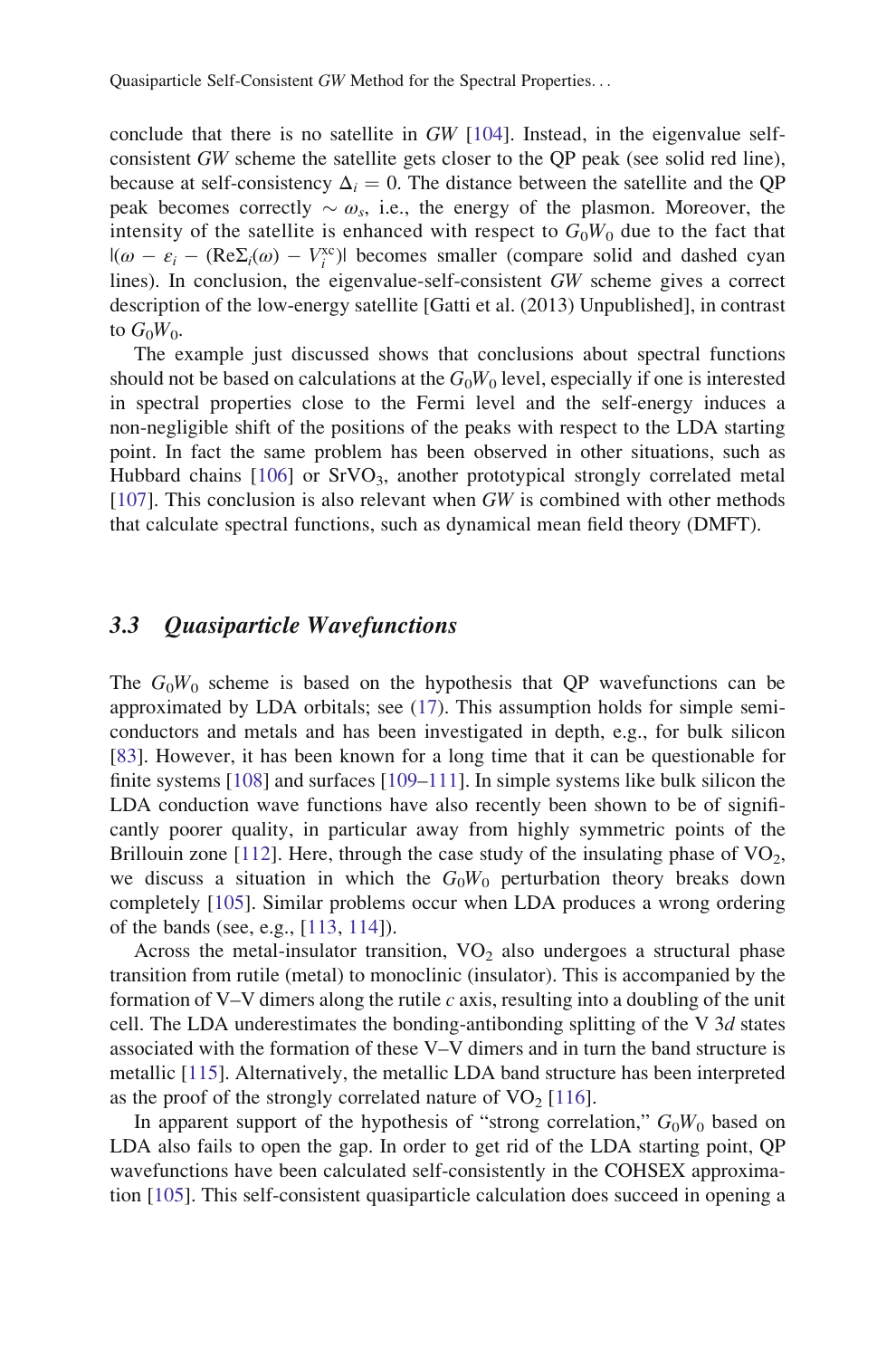Fig. 5 (Left panel) Isosurface of the LDA electron density for the top valence V 3d bands in insulating  $VO<sub>2</sub>$ . It is a V–V dimer bonding  $a_{1g}$  state, highly polarized along the cc axis (vertical axis in the figure). (Right panel) Difference between COHSEX and LDA electron density for the same states. Yellow surfaces are for positive variations and purple for negative ones. The c-axis polarization increases for COHSEX wavefunctions. See [\[105](#page-34-0)]



gap (0.8 eV, quite close to the experimental value of 0.6 eV). In contrast, in a COHSEX calculation where the wavefunctions are constrained to be the LDA ones and only the energies are updated self-consistently, a gap close to zero is found: the change of the wavefunctions with respect to the LDA ones is thus of utmost importance.

In Fig. 5 the LDA electron density for the top valence bands is plotted (see the left panel). It represents the V  $a_{1g}$  states that derive from the V–V dimer bonding states and are hence highly polarized along the V–V dimer axis (the vertical  $c$  axis in the figure). The self-consistent QP COHSEX calculation results in the enhancement of this anisotropy, inducing a stronger bonding character to the top valence wavefunctions. Therefore if the orbital redistribution associated with the formation of V–V dimers is underestimated, as happens in LDA, the system remains metallic. Since LDA orbitals are not a sufficiently good approximation of the QP wavefunctions at the Fermi level, the  $G_0W_0$  perturbative scheme on top of LDA is not valid in the present situation. Improved QP wavefunctions are instead obtained in the COHSEX approximation, which can be used for a subsequent  $G_0W_0$  calculation.

More generally, this conclusion about the failure of  $G_0W_0$  holds for d and f electron states for which the LDA tends to produce too delocalized wavefunctions [\[71](#page-33-0), [113,](#page-34-0) [117–126\]](#page-34-0). The Fock exchange term of the self-energy is essential in these situations to cure this delocalization error [\[126](#page-34-0)].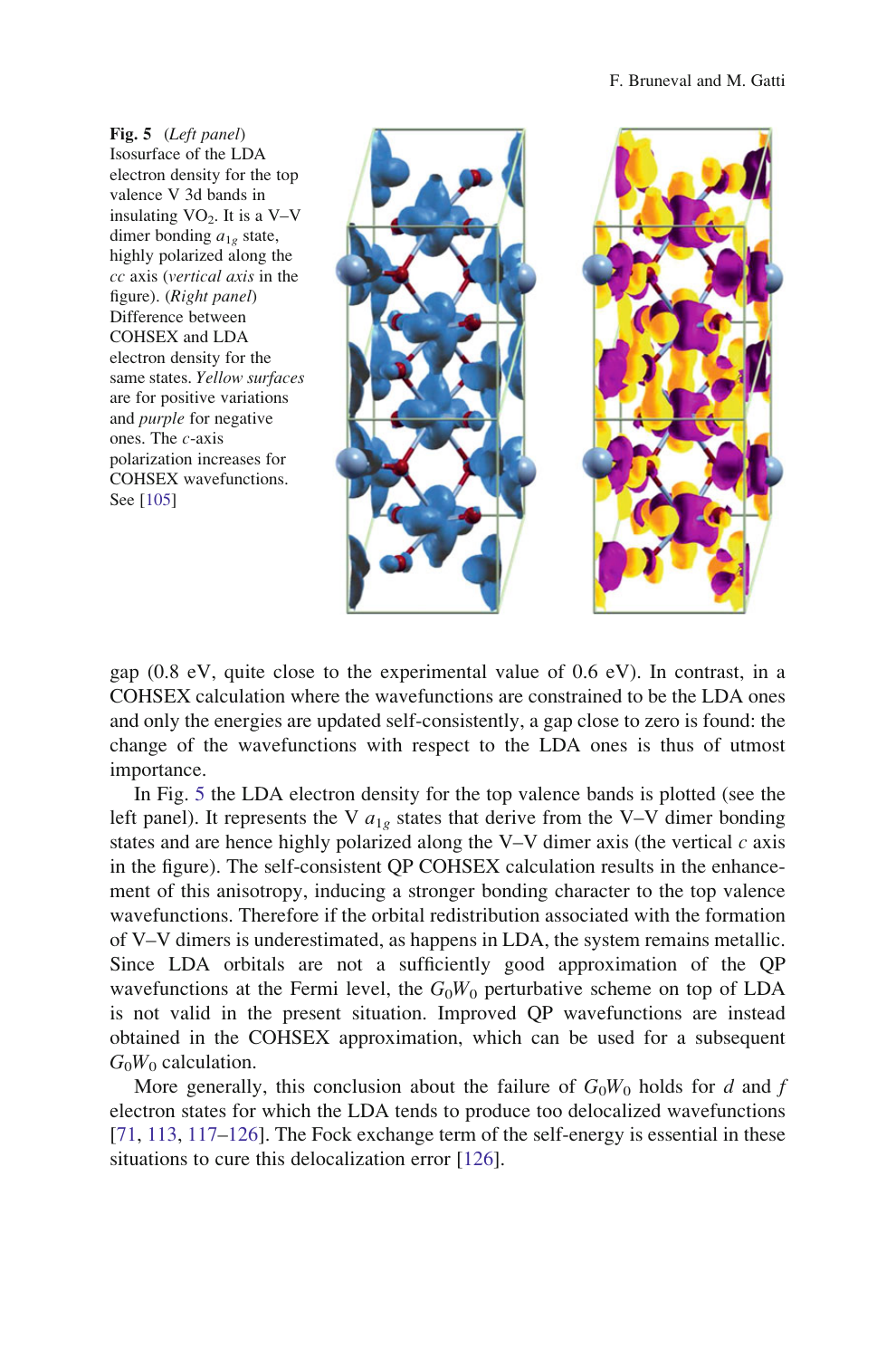

Finally, in Fig. 6 we illustrate the effect of using QP wavefunctions instead of LDA ones in the optical spectra of insulating  $VO<sub>2</sub>$  [Gatti et al. (2013) Unpublished]. Here the absorption spectrum, given by the imaginary part of the dielectric function  $\varepsilon_M$ , is obtained as a sum over independent vertical transitions from valence to conduction states, corresponding to Fermi's golden rule in the independent-particle picture. The energies of these transition are calculated using the COHSEX+  $G_0W_0$ results that correctly produce an insulator in  $VO<sub>2</sub>$  [[105\]](#page-34-0); hence the onset of the optical spectrum is at a finite energy. However, the spectrum calculated with LDA wavefunctions starts with a peak of huge intensity (see yellow line). This huge peak derives from the shift of the metallic Drude peak at  $\omega \sim 0$  in the spectrum calculated with metallic LDA eigenvalues. In order to understand this problem better, we write the oscillators strengths for vanishing q that determine the absorption spectrum by using  $\mathbf{k} \cdot \mathbf{p}$  perturbation theory [[127\]](#page-34-0):

$$
\lim_{\mathbf{q}\to 0} \left\langle \phi_{\nu \mathbf{k}} \left| e^{-i\mathbf{q} \cdot \mathbf{r}} \right| \phi_{c\mathbf{k}+\mathbf{q}} \right\rangle = \lim_{\mathbf{q}\to 0} \frac{i\mathbf{q} \cdot \left\langle \phi_{\nu \mathbf{k}} \right| \left[ H^{\rm KS}, \mathbf{r} \right] \left| \phi_{c\mathbf{k}} \right\rangle}{\varepsilon_{c\mathbf{k}} - \varepsilon_{\nu \mathbf{k}}},\tag{28}
$$

with  $H<sup>KS</sup>\phi_i = \varepsilon_i\phi_i$ . If LDA wavefunctions are used to calculate the oscillator strengths (28), then the energy differences appearing at the denominator in (28) are by definition also to be calculated in LDA. Therefore, since  $VO<sub>2</sub>$  is metallic in LDA, for the first transitions the denominator is vanishingly small. In turn, the oscillator strength of the first peak remains very high, although the *position* is given correctly by COHSEX+  $G_0W_0$  energy differences. Thus the wrong oscillator strength is due to the use of LDA wavefunctions and is corrected by using QP wavefunctions calculated in the self-consistent COHSEX scheme (see blue line in Fig. 6). The effect is drastic for  $VO<sub>2</sub>$ , but one should expect similar behavior whenever the opening of a small bandgap is accompanied by a change of wavefunctions.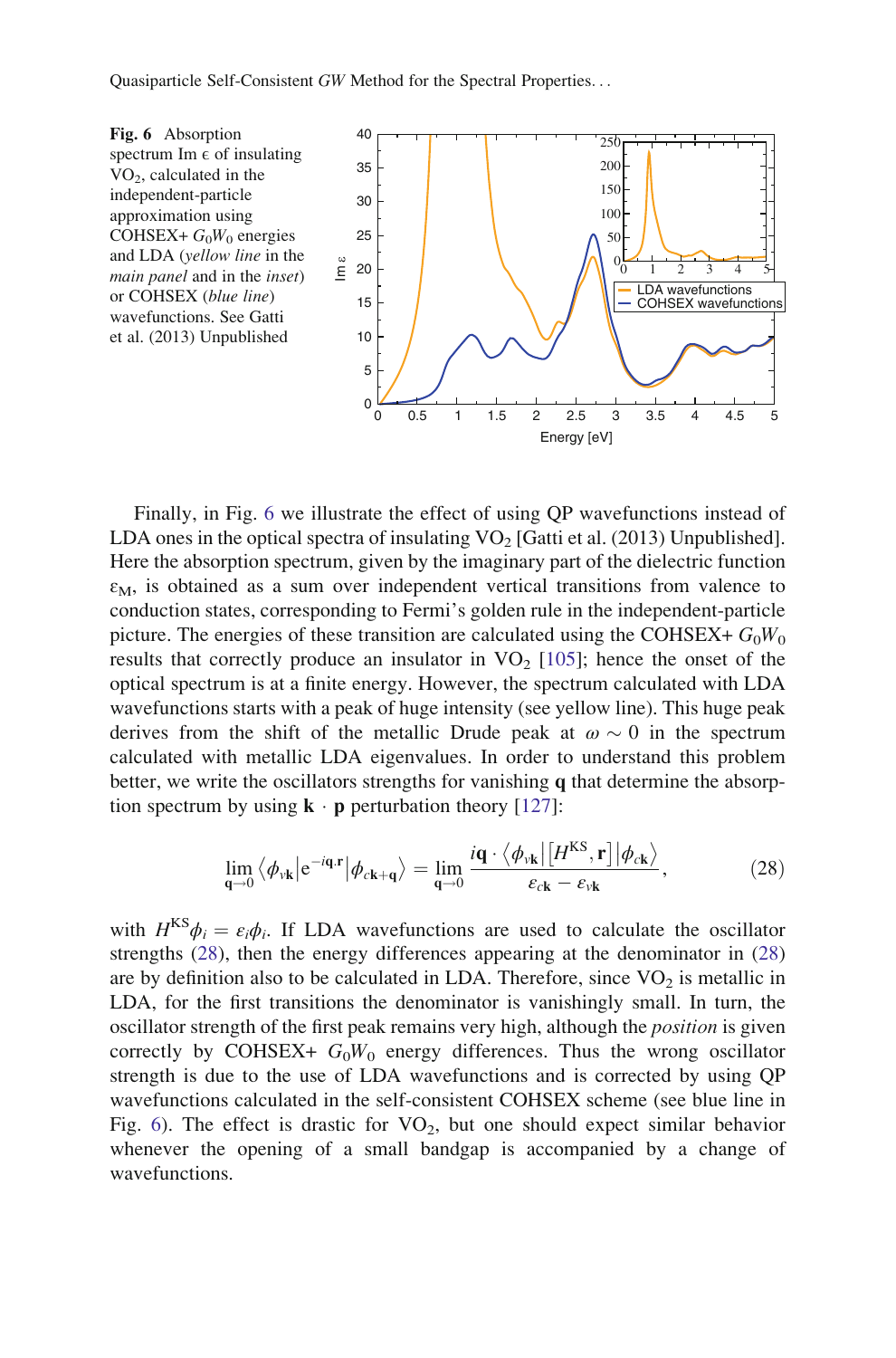#### <span id="page-21-0"></span>4 Quasiparticle Self-Consistent GW

For all the aforementioned reasons, it seems very attractive to get rid of the meanfield starting point which pervasively affects all the  $G_0W_0$  results. The natural way to do so would be to turn to self-consistent GW calculations, as pictured in the central panel of Fig. [2.](#page-9-0) However, the full self-consistent GW approach suffers from many drawbacks as we will show in the next paragraph. This is the main reason why Faleev, Kotani, and van Schilfgaarde introduced in 2004 the so-called "Quasiparticle-Self-consistent GW" scheme [[71\]](#page-33-0), to which this section is devoted.

#### 4.1 Full Self-Consistent GW

The full self-consistent GW is affected by two kinds of issues: there are some well identified theoretical problems and the calculations are extremely cumbersome.

In the self-consistent GW scheme, the Dyson equation [\(10](#page-7-0)) is solved selfconsistently using the GW self-energy. At first sight, self-consistent GW is appealing, since it is a conserving approximation, obeying conservation laws for particle number, energy, and momentum under the influence of external perturbations [\[129](#page-34-0)]. For instance, it has been shown to yield very accurate total energies [\[68](#page-32-0), [69\]](#page-33-0). However, in self-consistent GW the polarizability  $\tilde{\chi}$  is built from the interacting Green's functions G that contain dynamical self-energy effects. In contrast to  $G_0$ , the spectrum of the full Green's function G contains not only quasiparticles but also "incoherent" parts with a finite spectral weight. This transfer of spectral weight is measured by the renormalization factor Z, which is most often smaller than 1. When performing self-consistent GW without any vertex correction, the polarizability  $\tilde{\chi} = -iGG$  contains excitations renormalized with a factor  $Z^2$  [[118\]](#page-34-0). As a consequence, screening is reduced and the results are worse in practice. Furthermore, the resulting polarizability  $\tilde{\gamma}$  does not obey the f-sum rule [\[67](#page-32-0)]. To summarize, there are theoretical arguments that strongly hint towards the inclusion of both self-consistency and vertex corrections together [[130,](#page-34-0) [131\]](#page-34-0).

These problems do not appear to be too dramatic for atoms and molecules. For finite systems, self-consistent GW does not deteriorate  $G_0W_0$  results [\[93](#page-33-0), [95,](#page-33-0) [132](#page-34-0)] since, in this case, the dynamical effects in  $\Sigma$  are indeed negligible (i.e.,  $Z \sim 1$ ). However, as far as we are interested in solid-state systems, the full self-consistent approach appears to be questionable.

Besides these physical problems, the computational cost of self-consistent GW is very high. The GW self-energy is dynamical: the equations have a frequency dependence. For instance, the quasiparticle wavefunctions are not eigenvectors of the same Hamiltonian. The GW self-energy is non-Hermitian: one should distinguish left and right eigenvectors and the eigenvalues are complex. As a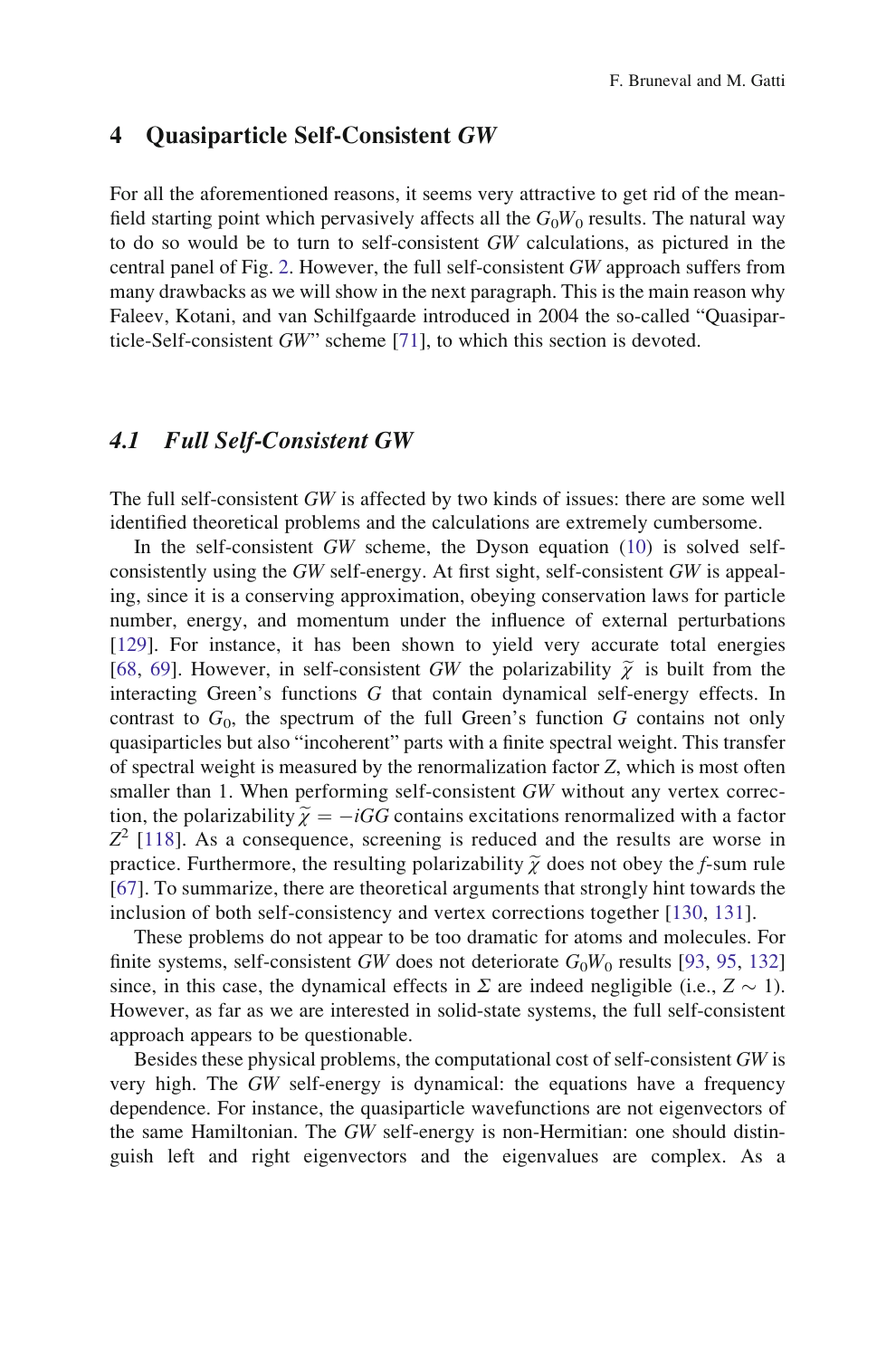consequence, the "wavefunctions" do not form an orthogonal basis. In summary, a fully self-consistent GW calculation is a formidable task and one can easily appreciate why its application to solid-state systems has been so scarce in the available literature.

## 4.2 The QSGW Approximation to the GW Self-Energy

A static and Hermitian approximation to the GW self-energy would be devoid of the issues mentioned in the previous paragraph. This would prevent the spectral weight from being transferred to the "incoherent part," then curing most the physical flaws of the self-consistent GW scheme. Furthermore, it would allow one to have an orthogonal set of wavefunctions that are eigenvectors of the same (non-local) Hamiltonian. The computational gain would be massive.

The problem is then to design a static and Hermitian approximation that still retains the accuracy of the full GW self-energy. Faleev, Kotani, and van Schilfgaarde made two proposals in their seminal paper of 2004 [[71\]](#page-33-0). One method was identified as clearly superior to the other: this is the method nowadays named QSGW. The matrix elements of the self-energy in the QSGW approximation read

$$
\langle \psi_i | \Sigma^{\text{QSGW}} | \psi_j \rangle = \frac{1}{4} \left\{ \langle \psi_i | \Sigma^{\text{GW}}(E_i) | \psi_j \rangle + \langle \psi_j | \Sigma^{\text{GW}}(E_i) | \psi_i \rangle^* \right. \\ \left. + \langle \psi_i | \Sigma^{\text{GW}}(E_j) | \psi_j \rangle + \langle \psi_j | \Sigma^{\text{GW}}(E_j) | \psi_i \rangle^* \right\} . \tag{29}
$$

The QSGW method was later justified as a way to optimize the quasiparticle Hamiltonian H<sub>0</sub> with respect to  $\Delta(\omega) = H(\omega) - H_0$ , where  $H(\omega) = h_0 + V_H +$  $\Sigma^{GW}(\omega)$  [[117\]](#page-34-0). QSGW is thus a self-consistent perturbation theory where selfconsistency determines the best  $H_0$  within the GWA. Here we see that this static and Hermitian approximation to  $\Sigma^{GW}$  was chosen to conserve the quality of the diagonal terms. Once self-consistency is achieved, the eigenvalues of  $H_0$  coincide with the (real part of the) poles of GW Green's function. In fact, at self-consistency the diagonal terms of the self-energy are precisely evaluated at the self-consistent quasiparticle energy  $E_i$ :

$$
\langle \psi_i | \Sigma^{\text{QSGW}} | \psi_i \rangle = \frac{1}{2} \left\{ \langle \psi_i | \Sigma^{\text{GW}}(E_i) | \psi_i \rangle + \langle \psi_i | \Sigma^{\text{GW}}(E_i) | \psi_i \rangle^* \right\} \tag{30}
$$

and the only approximation for these terms is the neglect of the imaginary parts. Then the calculated quasiparticle band structures should be very similar to the GW ones.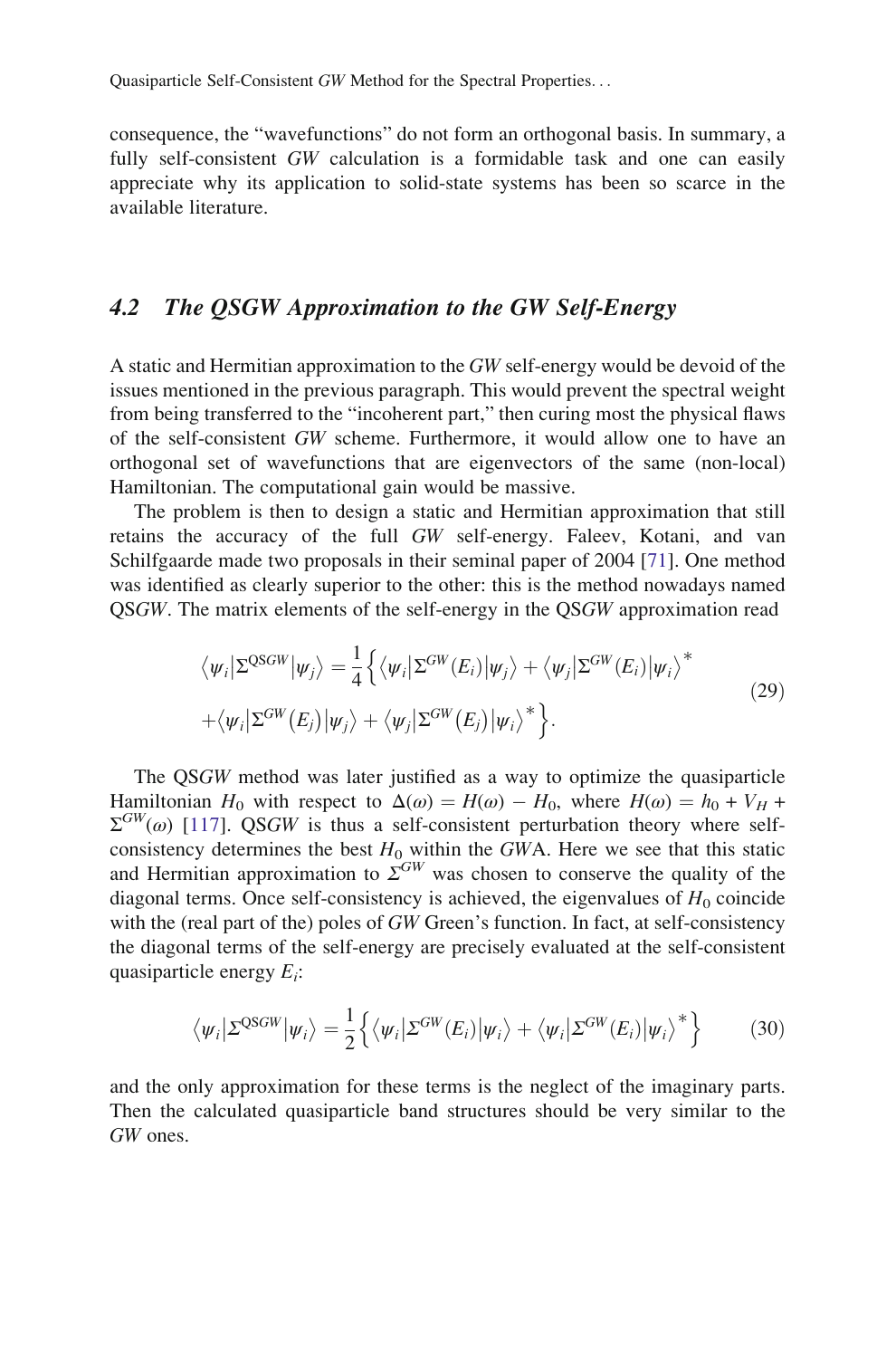#### 4.3 Practical Implementation of the QSGW Method

The extension of an existing  $G_0W_0$  code into a fully working QSGW code is straightforward. Instead of only calculating the diagonal matrix elements

$$
\langle \psi_i | \Sigma^{GW} | \psi_i \rangle, \tag{31}
$$

the implementation should also allow for  $i \neq j$ ,

$$
\langle \psi_i | \Sigma^{GW} | \psi_j \rangle. \tag{32}
$$

Then compared to a simple  $G_0W_0$  calculation, there is one additional convergence parameter: the extension of the range of states j. Indeed, after diagonalization of the QSGW Hamiltonian, the quasiparticle wavefunctions are expanded as a linear combination of Kohn–Sham orbitals:

$$
|\Psi_i\rangle = \sum_j c_{ji} |\phi_j\rangle. \tag{33}
$$

The  $c_{ii}$  coefficients form a unitary matrix, since both the quasiparticle wavefunctions and the Kohn–Sham wavefunctions form an orthonormal set. The accuracy of the expansion is of course governed by the flexibility of the basis set, i.e., the number of Kohn–Sham orbitals included in the right-hand side of (33). Fortunately, in all practical cases, the number of elements in the linear combination need not be as large as the original basis set.

Concerning computational time, there are two differences between QSGW and  $G_0W_0$ . Within QSGW, the GW self-energy has to be evaluated for all states used as a basis set in (33). For solids, this further implies the need to calculate the self-energy for all the k-points in the grid. However in practice, the calculation of the selfenergy is often not the limiting step of a QSGW run. This is rather the evaluation of the dielectric matrix used to construct W. This step is exactly the same for  $G_0W_0$  and for QSGW. If this operation dominates the computer time consumption, the QSGW would be slower that  $G_0W_0$  simply by the need to iterate the calculation of the dielectric matrix (typically 3–10 cycles). As a conclusion, the QSGW methods is roughly one order of magnitude slower than the usual  $G_0W_0$  approximation for the most common cases.

## 4.4 Results

As mentioned earlier in this chapter, the  $G_0W_0$  approach may experience problems when the starting point is inadequate. This is particularly true for crystals with very small or very large band gaps. In the first systematic study of QSGW for crystalline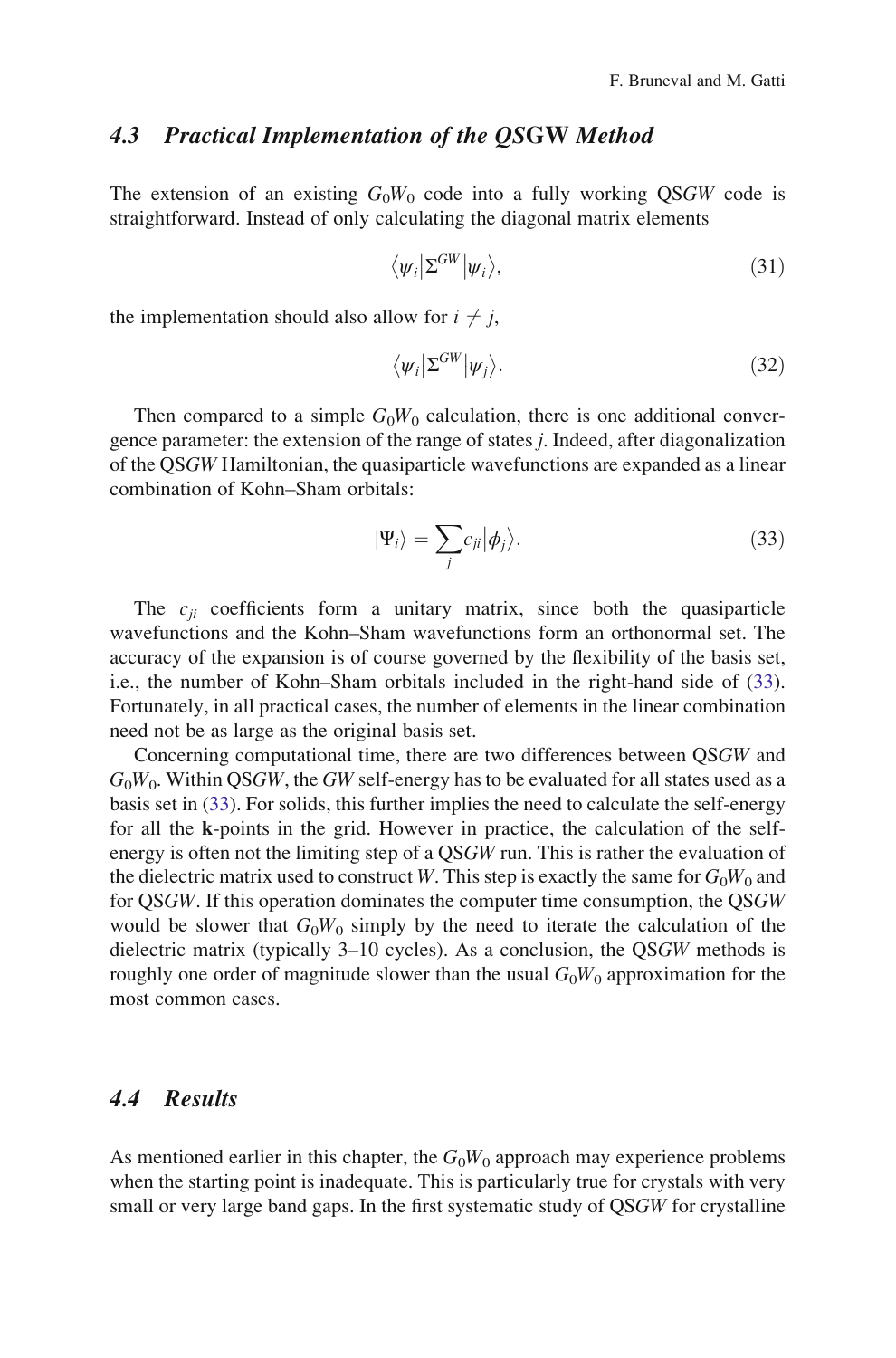

Fig. 7 Calculated band gaps compared to experimental band gaps within LDA and  $G_0W_0$  (left panel), or within QSGW (right panel).  $\Gamma - \Gamma$  direct gaps are shown as *circles* and other gaps as squares. The perfect agreement would be with all the points along the diagonal. Adapted from [[117](#page-34-0)]. Copyright 2006, The American Physical Society

systems, van Schilfgaarde et al. [\[117](#page-34-0)] demonstrated the deficiencies of  $G_0W_0$  (left panel of Fig. 7). The  $G_0W_0$  band gaps generally slightly underestimate the experimental data.

The QSGW method then brings a clear improvement, as can be appreciated in the right panel of Fig. 7. For the small band-gap semiconductors, for which LDA wrongly predicted a metallic band structure, the improvement is spectacular. Whereas the  $G_0W_0$  results were still affected by the wrong metallic starting point, the QSGW band gaps of InAs, InSb, and GaSb are quantitatively correct. For the large band-gap insulators, the LDA underestimation of the band gap is so dramatic that once again the  $G_0W_0$  gaps are strongly affected by the starting point. The QSGW band gaps of diamond, MgO, CaO, etc., are closer to the experimental values.

The QSGW has been found to be particularly important for transition metal oxides such as MnO and NiO [[71\]](#page-33-0). In particular, the elements with a complete d shell experience an unexpectedly large error in  $G_0W_0$ , as shown in Fig. 7 for ZnO and Cu<sub>2</sub>O. For Cu<sub>2</sub>O it was also shown that QSGW greatly improves both the photoemission spectroscopy and the optical spectrum [[133](#page-34-0)], as obtained from the solution of the Bethe–Salpeter equation [[14\]](#page-31-0).

In order to judge the performance of an electronic-structure method, one should always consider more properties than just the band gaps. Indeed, QSGW generally improves with respect to LDA, as for effective masses and gaps at other critical points [[118\]](#page-34-0). The bandwidth of Na is narrower in QSGW than in LDA, in agreement with experiment and with  $G_0W_0$  (self-consistent GW results on the homogeneous electron gas, which is a very good approximation to sodium, instead had shown an increase of the bandwidth  $[67, 130]$  $[67, 130]$  $[67, 130]$  $[67, 130]$ ). In 3d metals (e.g., Ti, Cr, Fe, Co, Ni), the 3d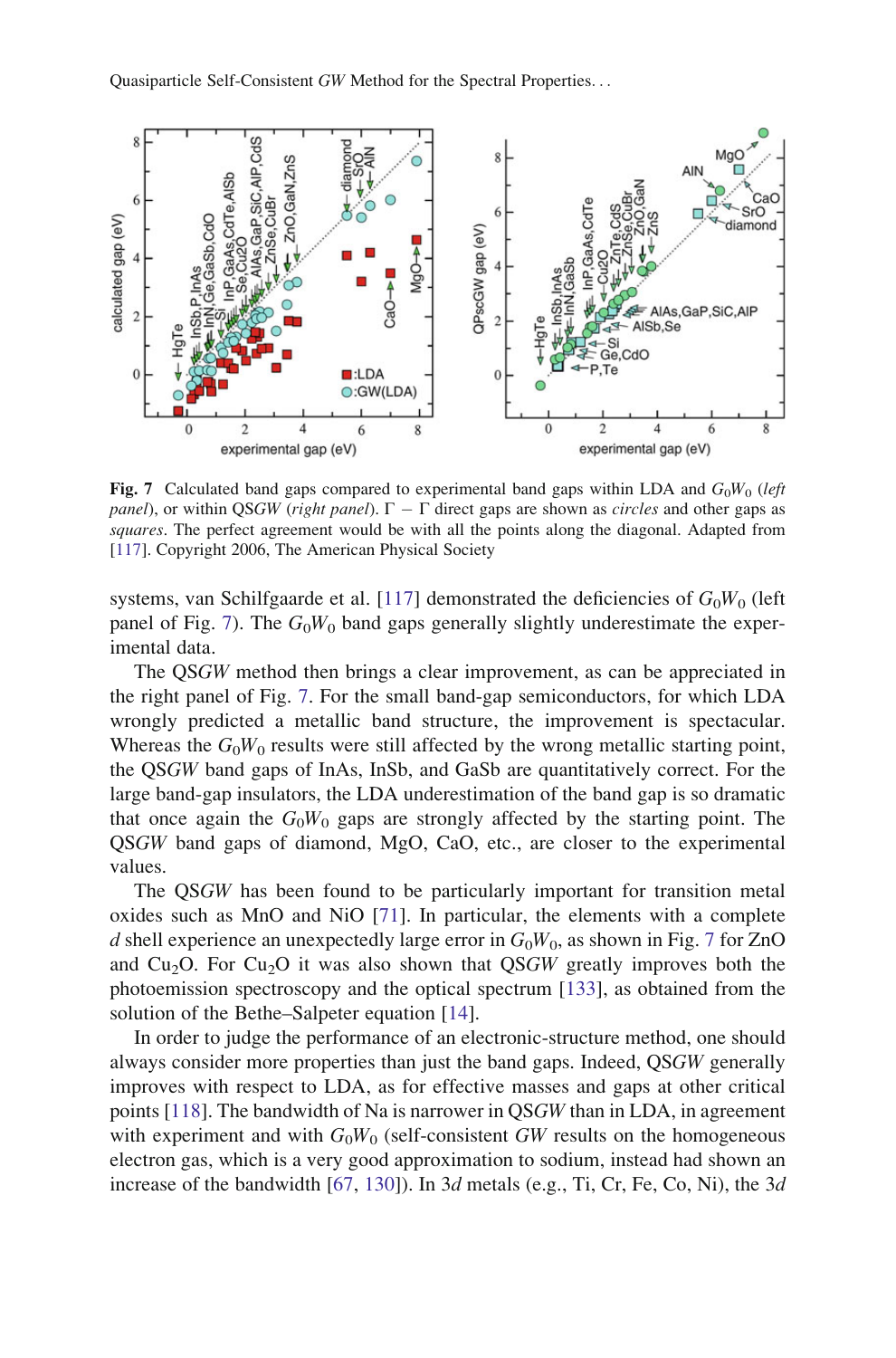bandwidths, the exchange splittings, and magnetic moments are generally improved with respect to LDA [\[117\]](#page-34-0), with some exceptions like Ni and other systems where LDA already overestimates the magnetic moment, and one expects that the coupling with spin fluctuations beyond GW should be taken into account [\[57](#page-32-0)]. In addition to spectroscopic data, some ground-state properties can also be successfully predicted with QSGW, such as electric field gradients [[134\]](#page-34-0). Finally, QSGW results have also been used as a starting point for other calculations, like impact ionization rates [[135\]](#page-35-0) and the transverse spin susceptibility [[136\]](#page-35-0), again finding good agreement with experiment.

There is still an overall slight overestimation of the band gaps by the QSGW method, which is systematic in all compounds studied [\[117](#page-34-0), [118](#page-34-0)]. The accuracy of QSGW somewhat deteriorates in d and f compounds with respect to sp systems. The unoccupied states are generally too high: by 0.2 eV for sp semiconductors, less than 1 eV for  $d^0$  compounds like SrTiO<sub>3</sub> and TiO<sub>2</sub>, more than 1 eV for other d materials like NiO, and up to 3 eV for f compounds like Gd and Er [\[119](#page-34-0)]. Most often these errors have been ascribed to the missing electron–hole interactions (excitonic effects) in the calculation of the polarization  $\tilde{\chi}$  and the screened interaction W, which is done at the RPA level in the GW approximation. The dielectric constants turn out to be too small (by  $\sim 20\%$ ) [[117\]](#page-34-0), resulting in a slight underscreening and, in turn, into too large gaps. Indeed, van Schilfgaarde and coworkers empirically found that by rescaling by 0.8 the screened interaction W, the results were improved (see, e.g., [[123,](#page-34-0) [124](#page-34-0), [137\]](#page-35-0)). This tendency was later confirmed by Shishkin et al. [[138\]](#page-35-0), who corrected the remaining error with the inclusion of electron-hole interaction in  $W$  using the Nanoquanta kernel of timedependent density-functional theory [[139\]](#page-35-0). These observations mean that vertex corrections in  $\Sigma$  – see ([13f](#page-9-0))] – would play a secondary role in a large variety of materials. However, for example, the localized d band in the occupied valence band of materials like GaAs, GaN, and GaP, which is slightly too shallow, cannot be corrected by this simple rescaling that corrects the QSGW underscreening. A more detailed investigation of the effects of vertex corrections beyond GW is thus still an open issue.

Of course, not all the features of the full GW self-energy can be retained in QSGW. The simplicity has a price. Being a quasiparticle-only theory, all the properties beyond quasiparticles are naturally absent in QSGW. For instance, the satellites in the photoemission spectra of correlated [\[57](#page-32-0)] and non-correlated [\[56](#page-32-0)] materials are no longer accessible. The finite lifetimes of quasiparticles [[58\]](#page-32-0) are also beyond QSGW. A way to overcome this limitation is to use the QSGW results at self-consistency as a starting point to calculate the Green's function in the GW approximation and hence the spectral function, as has been done recently for  $SrVO<sub>3</sub>$  [[107\]](#page-34-0).

The QSGW has mostly been applied to solids. Nowadays, the first applications to atoms and molecules are being carried out by several groups. Bruneval [\[34](#page-31-0)] first applied QSGW to the ionization potential of small sodium clusters. Then Ke [\[140](#page-35-0)] demonstrated the improvement of QSGW compared to  $G_0W_0$  based on Hartree– Fock for the conjugated molecules  $(C<sub>n</sub>H<sub>m</sub>)$  for electron affinities and ionization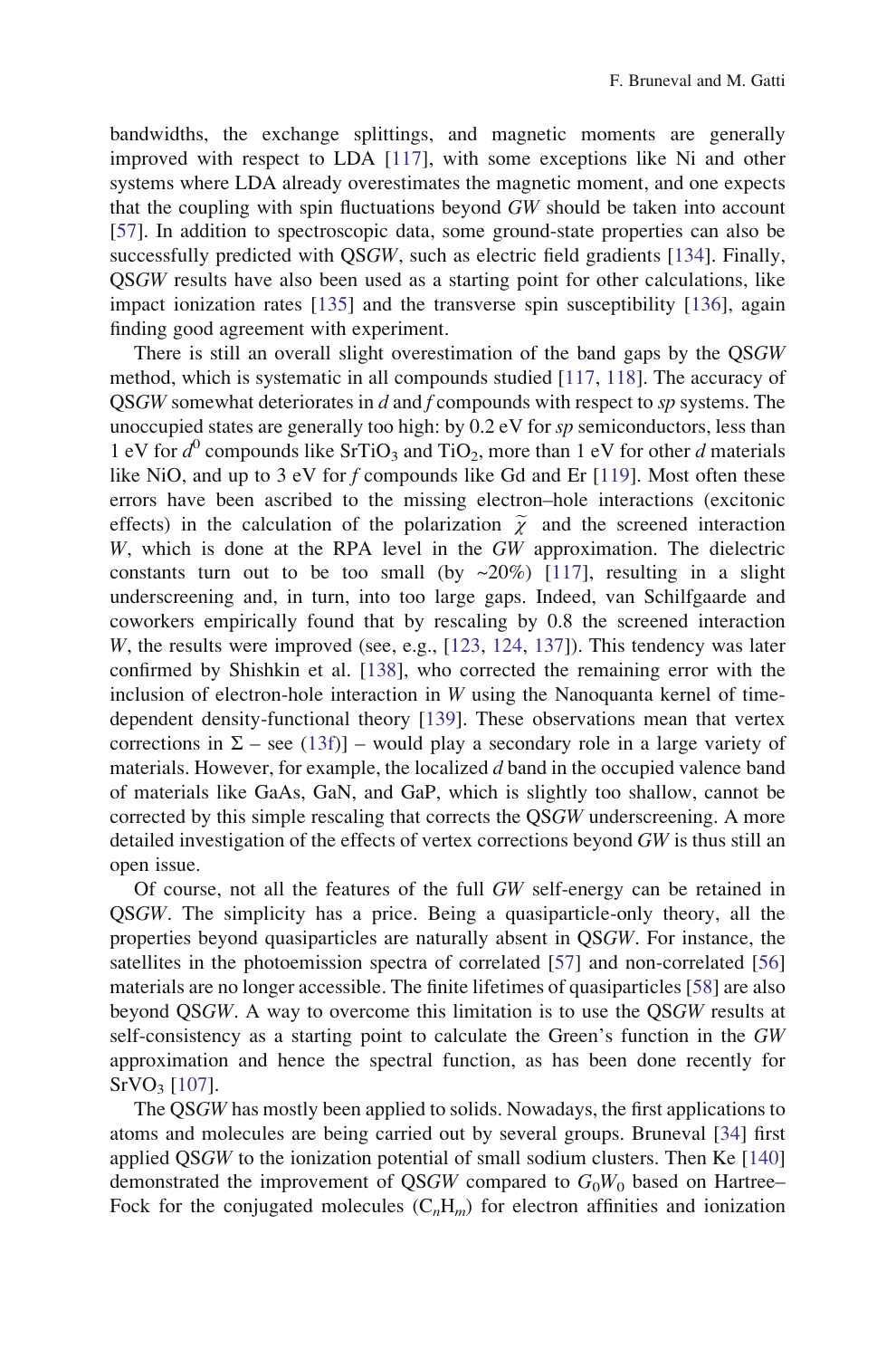<span id="page-26-0"></span>

Fig. 8 Deviation from the experimental ionization potential of atoms as obtained from the HOMO of the neutral atoms (left panel) or from the LUMO of the positive ions (right panel), i.e.,  $\varepsilon_{\text{HOMO}}$ LUMO  $-(-I)$ . HF is presented with *open bars*,  $G_0W_0$  based on HF inputs (GW@HF) with *striped* bars, and QSGW with filled bars. The mean absolute error (MAE) is also provided. Reprinted with permission from [\[141\]](#page-35-0). Copyright 2012, American Institute of Physics

potentials. More recently, Bruneval [[141\]](#page-35-0) investigated its performance for all the light atoms from H to Ar. As shown in Fig. 8, the improvement offered by QSGW is not systematic. On average QSGW performs better than  $G_0W_0$  based on HF with a relatively smaller mean absolute error, although for specific atoms the opposite can hold true. Note that the error in the LUMO of the positive ion (right panel) remains rather large even for QSGW. Of course, the application of QSGW to molecules is still in its early stage and its performance has to be evaluated for a wider range of molecules, especially for large molecules.

## 5 Relation with Alternative Self-Consistent Schemes

Although the QSGW method is a simplified version of the full self-consistent GW self-energy, the calculations may still be quite cumbersome. Many authors resort to even more approximated types of self-consistency. This section briefly describes the alternatives to QSGW.

## 5.1 Energy-Only Self-Consistency

In the energy-only self-consistent  $GW$  scheme, the eigenvalues used to build  $G$  and W are updated iteratively, while the wavefunctions are kept at the level of the meanfield starting point. This scheme corresponds to keeping only the diagonal terms of the QSGW Hamiltonian. Thus whenever the mean-field orbitals are a good approximation to QP wavefunctions, the two schemes will give very similar results. Of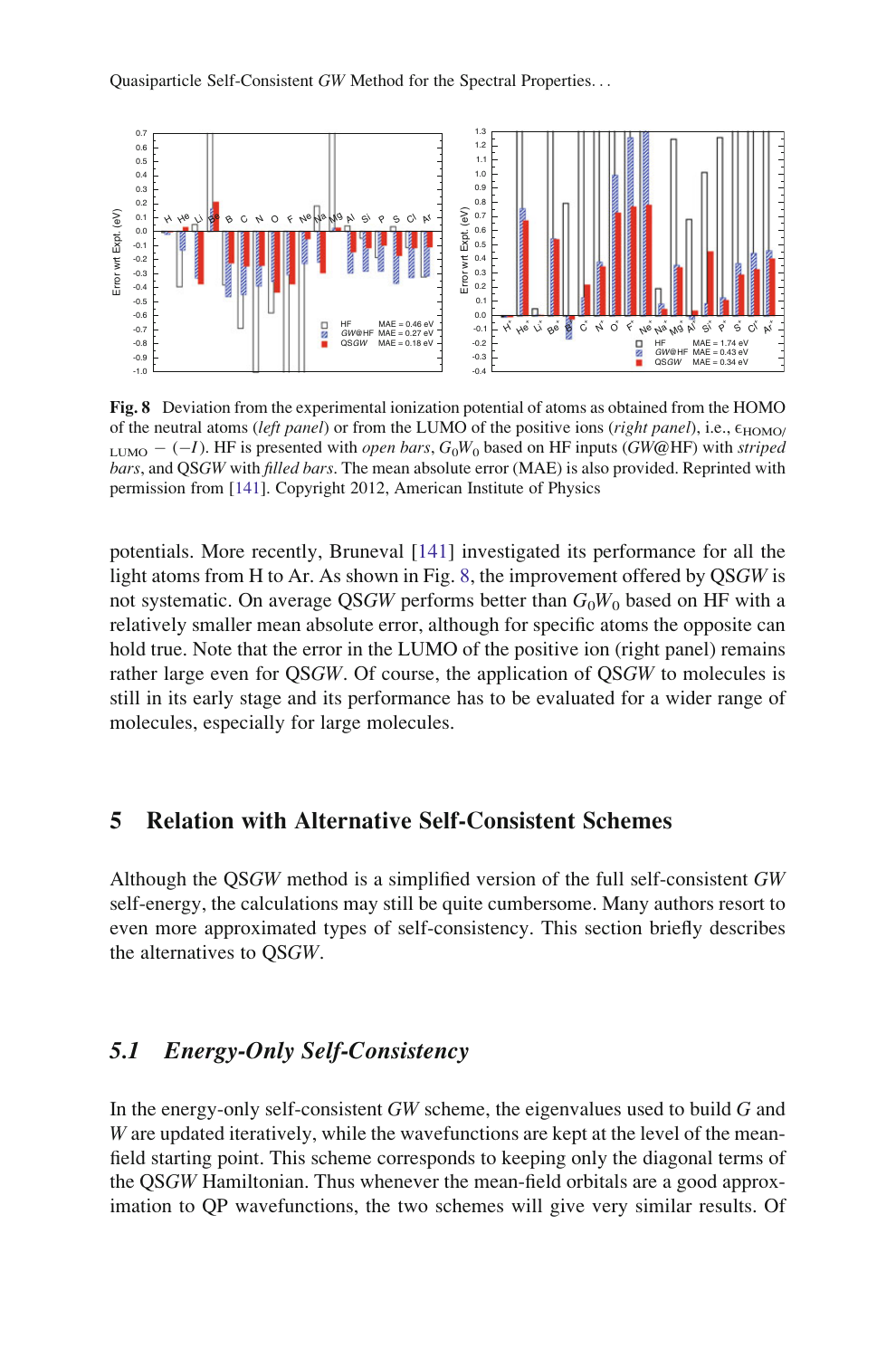

course, the energy-only self-consistent GW is computationally much cheaper than QSGW.

This scheme has been used many times in the past [[83,](#page-33-0) [142–145\]](#page-35-0) in order to improve band gaps and band widths with respect to  $G_0W_0$  results. Recently, Shishkin and Kresse [[145\]](#page-35-0) presented a systematic study of the band gap of several  $sp$  semiconductors and insulators. The conclusion of their analysis is that updating the eigenvalues in G while keeping W at the GGA level (the scheme is called  $GW_0$ ) gives the best results in comparison to experiment (see Fig. 9). This is due to a cancellation of effects between the band-gap opening and excitonic interactions in W that is verified in the class of materials considered in [[145\]](#page-35-0). In turn, the GGA screening is in better agreement with the physical one (i.e., the one that can be measured by loss spectroscopies) than the screening calculated self-consistently. In fact, updating the eigenvalues in  $W$  also leads to an underscreening and further opens the gaps, causing the results to deteriorate [\[145](#page-35-0)]. Similar conclusions can be reached in finite systems. For instance, Blase and coworkers [\[94](#page-33-0), [146\]](#page-35-0) recently found that in a set of organic molecules and DNA/RNA nucleobases the energyonly self-consistent GW scheme provides much better results than  $G_0W_0$  on top of LDA.

#### 5.2 Alternatives to the QSGW: COHSEX and Others

COHSEX is a static and Hermitian approximation to the GW self-energy (see Sect. [2.4](#page-10-0)). In this respect it parallels the self-energy of the QSGW approximation.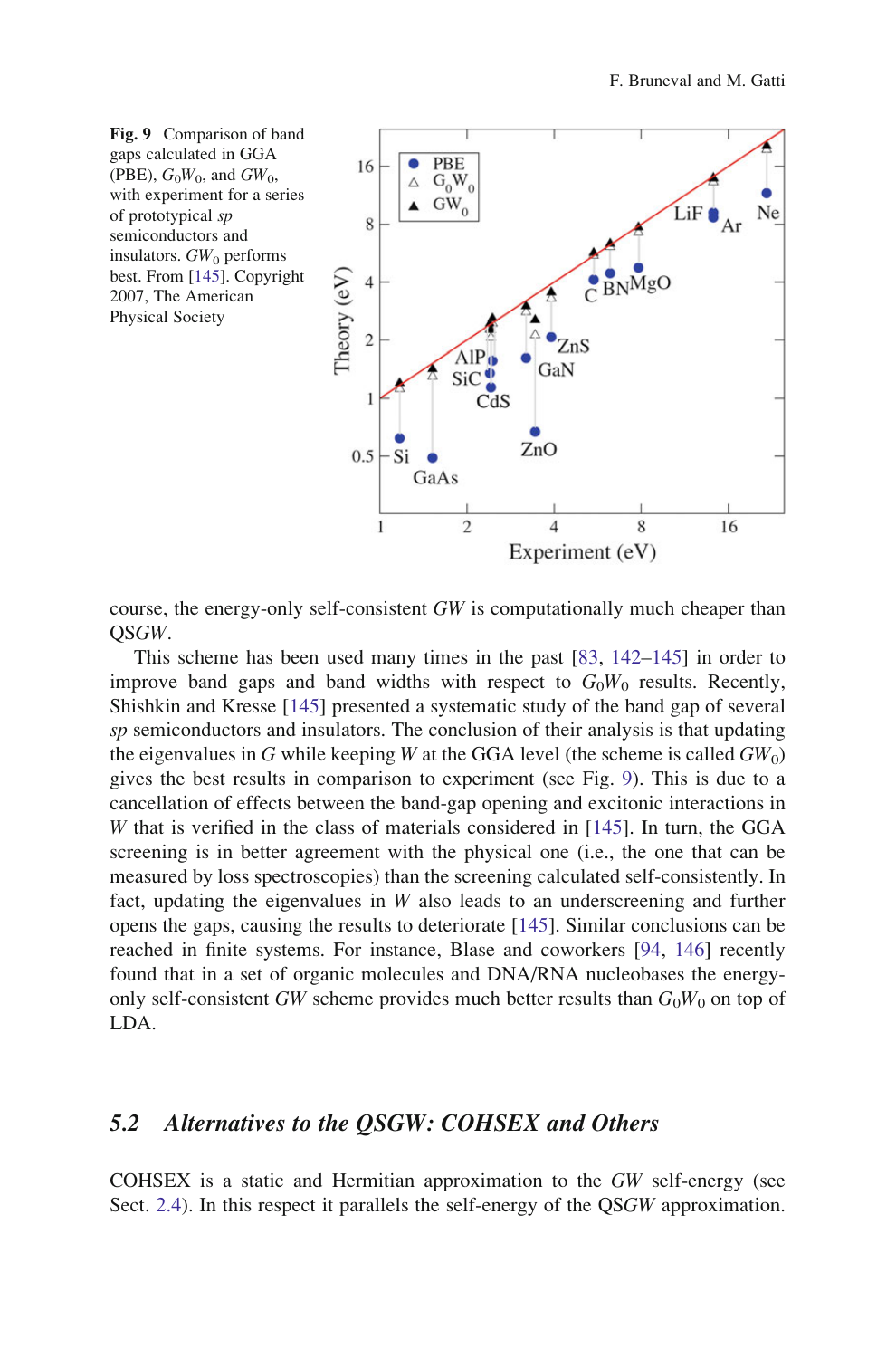The difference between the two approximations is the fact that in COHSEX the screening is static (i.e., it is calculated only at  $\omega = 0$ ), while it is fully dynamical in QSGW.

Bruneval, Vast, and Reining [[112\]](#page-34-0) proposed to combine self-consistent COHSEX with a subsequent  $G_0W_0$  calculation, giving very similar results to QSGW [\[112](#page-34-0), [133\]](#page-34-0) at a much lower computational cost. In fact, in COHSEX both the calculations of the screening (only static) and the self-energy (depending only on occupied states) are cheaper than in GW. COHSEX alone generally overestimates band gaps and dynamical effects contained in the GW self-energy are needed to correct this overestimation. In many cases a perturbative  $G_0W_0$  correction is sufficient, while, for example, in prototypical transition metal oxides like NiO and MnO, a self-consistent update of the eigenvalues is needed to get results similar to QSGW [\[147](#page-35-0), Gatti and Rubio (2013) Unpublished].

The COHSEX+  $G_0W_0$  scheme has been successfully applied in a wide range of materials: from transition metal compounds (e.g.,  $Cu_2O$ ,  $VO_2$ ,  $NiS_{2-x}Se_x$  [[105,](#page-34-0) [126](#page-34-0), [133\]](#page-34-0)) to CIGS and quaternary chalcogenides [\[120](#page-34-0), [125](#page-34-0), [148\]](#page-35-0), delafossite transparent conductive oxides [[121,](#page-34-0) [149](#page-35-0)], and intermediate-band materials [[150,](#page-35-0) [151\]](#page-35-0).

In an earlier work, Gygi and Baldereschi derived a simplified model static selfenergy from the GW approximation [[152\]](#page-35-0) that was later used in a self-consistent manner in several transition metal oxides (e.g., MnO, NiO, CaCuO<sub>2</sub>, and VO<sub>2</sub>  $[153–155]$  $[153–155]$ ). These applications employed a model screened interaction W in which the static dielectric constant was a parameter taken from experiment. Nevertheless, together with the work of Aryasetiawan and Gunnarsson on NiO [[156\]](#page-35-0), in which the self-consistency was simulated by adding to LDA a static correction term for the Ni  $e<sub>g</sub>$  bands, they provided the first meaningful GW descriptions of these transition metal oxides beyond the  $G_0W_0$  scheme.

More recently, Sakuma, Miyake, and Aryasetiawan have proposed an alternative self-consistent quasiparticle scheme that is based on Löwdin's method of symmetric orthogonalization [[157\]](#page-35-0). Results have been found to be very close to those in the QSGW scheme.

#### 5.3 Hybrid Functionals and LDA+U

Hybrid functionals [\[158](#page-35-0)] and the LDA+U approach [\[159\]](#page-35-0) have become very popular as improved exchange-correlation DFT functionals in solids. At the same time, both can be seen as an approximation to the GW self-energy [\[160](#page-35-0), [161](#page-35-0)]. In hybrids like the Heyd–Scuseria–Ernzerhof (HSE) functional [[158\]](#page-35-0) the  $\alpha$  and  $\omega$  parameters, which are obtained by considerations of the adiabatic-connection formula and numerically fitting the results against a benchmark set of data, play the role of effective screening. In LDA+U the on-site Hubbard  $U$  correction is only applied to a subset of states (and a double-counting correction is introduced). The electron–electron local interaction is treated at the Hartree–Fock level and the screening of the interaction is effectively obtained by reducing  $U$  from its atomic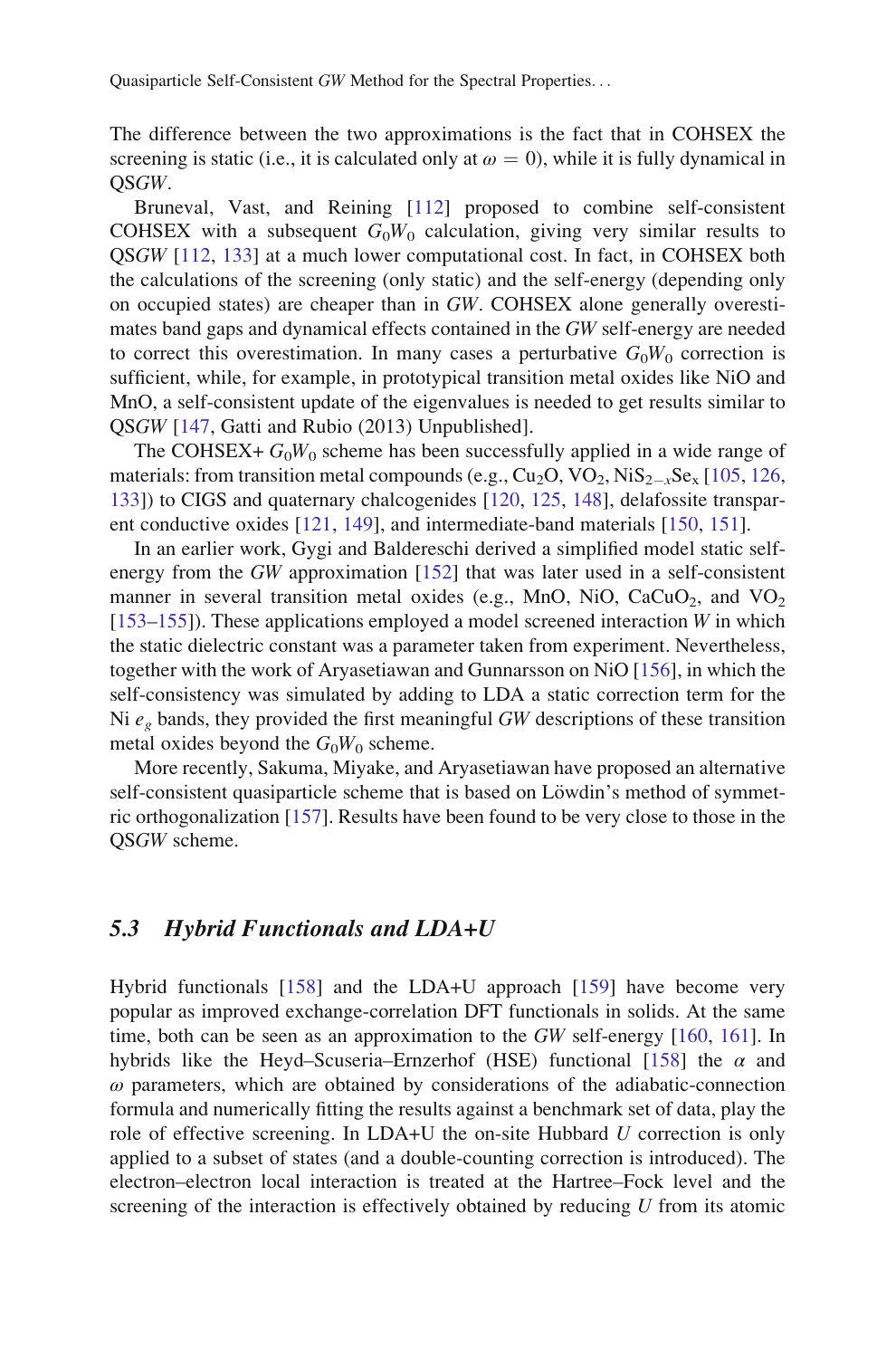



values. The Hubbard  $U$  can be pragmatically used as fitting parameter or calculated for example in RPA: in this case all the electrons not belonging to the chosen subset of states are then providing the effective screening of  $U$  [\[162](#page-35-0)]. The common effect of both hybrid functionals and LDA+U is to produce, as a result of an exchange effect, a localization of the LDA orbitals that for  $d$  and  $f$  electrons are generally too delocalized.

Even though both methods depend on parameters, they can be seen as a cheap way to perform self-consistent quasiparticle calculations. In fact, in recent years they have been proposed as an improved starting point for subsequent  $G_0W_0$ calculations. In particular, Rödl and coworkers  $[163-165]$  $[163-165]$  have shown that in prototypical transition metal oxides it is possible to fit the more expensive HSE results from GGA+U calculations with an additional scissor shift, producing results in good agreement with experiments. The application of these computationally efficient schemes is also gaining quite a large popularity in the GW community (see, e.g., [\[99–101](#page-33-0), [122,](#page-34-0) [163](#page-35-0)[–173](#page-36-0)] and [\[102](#page-33-0)] for an early review; Fig. 10 contains a collection of results from the latter).

Besides the presence of parameters, the most important drawback with respect to QSGW is their limited transferability, which is restricted by the limited flexibility of their description of the screening of the Coulomb interaction (which in GW is explicitly accounted for). This can become an important issue in situations where the screening is substantially changing as a function of an external control parameter: for example, in the study of metal-insulator transitions under pressure [Gatti and Rubio (2013) Unpublished] and for materials characterized by a strong interplay between structure and electronic properties such as the CIGS [[120\]](#page-34-0). In these cases QSGW is expected to be better (also with respect to  $G_0W_0$ ).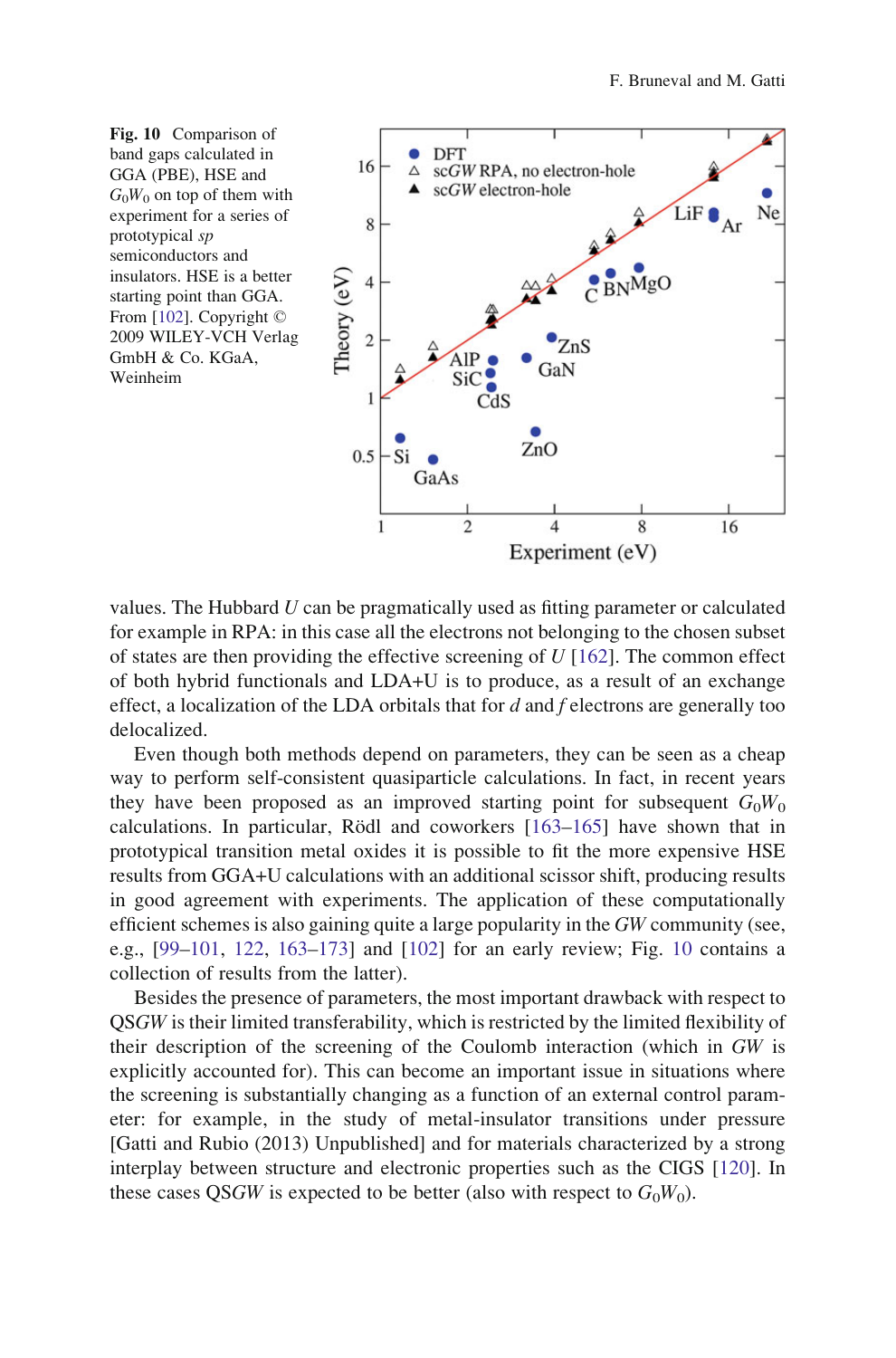## <span id="page-30-0"></span>6 Conclusions and Outlook

The present chapter aimed at presenting the robustness and the simplicity of the QSGW when addressing the spectral properties of materials. The QSGW method is nowadays a mature theory that offers a remarkable trade-off between speed and accuracy.

It has been applied to an impressively wide variety of materials, covering the range from sodium [\[113](#page-34-0)] to uranium and plutonium [[174,](#page-36-0) [175\]](#page-36-0), and including metals, semi-conductors, insulators, atoms, and molecules. The comparison to experiment is in general very favorable. Therefore, in our opinion, QSGW is, to date, the best ab initio method available to calculate the quasiparticle spectrum of photoemission (and inverse photoemission) for solid state systems and can be thought of as a predictive theory.

Furthermore, QSGW is readily available in popular codes, such as Abinit [\[176](#page-36-0)] or Vasp [\[177](#page-36-0)]. On the other hand, the increasing popularity of the method nowadays goes hand in hand with the need for optimizing the computational algorithms, in order to prevent slow convergence in the self-consistency (see, e.g., [[178\]](#page-36-0)).

The QSGW method has enlarged the range of compounds that can be described by the GW approximation. It has demonstrated that, for materials for which  $G_0W_0$ was performing badly and thus considered out of reach for ab initio methods (e.g. "strongly correlated" transition metal oxides), the failure was to be ascribed to the perturbative scheme of  $G_0W_0$ , and not to the GW approximation itself [\[71](#page-33-0)].

QSGW has provided an accurate reference from which it now makes sense to investigate more refined features of the electronic structure of materials, such as electron–phonon coupling [[61,](#page-32-0) [62\]](#page-32-0) and lattice polarization [\[179](#page-36-0)], which now are larger than the error bar of the method. Analogously, the field is now ready to study effects of electron interaction beyond the GW approximation (i.e., vertex corrections, for example, through the coupling with other approximations), without the bias that the perturbative  $G_0W_0$  scheme introduces.

Acknowledgments We thank Mark van Schilfgaarde for a critical reading of the chapter.

## References

- 1. Hüfner S (2010) Photoelectron spectroscopy, 3rd edn. Springer, Berlin
- 2. Damascelli A, Hussain Z, Shen ZX (2003) Rev Mod Phys 75:473. doi[:10.1103/RevModPhys.](http://dx.doi.org/10.1103/RevModPhys.75.473) [75.473](http://dx.doi.org/10.1103/RevModPhys.75.473)
- 3. Bardyszewski W, Hedin L (1985) Phys Scripta 32(4):439
- 4. Hedin L, Michiels J, Inglesfield J (1998) Phys Rev B 58:15565. doi[:10.1103/PhysRevB.58.](http://dx.doi.org/10.1103/PhysRevB.58.15565) [15565](http://dx.doi.org/10.1103/PhysRevB.58.15565)
- 5. Hedin L (1999) J Phys Condens Matter 11(42):R489
- 6. Braun J (1996) Rep Prog Phys 59(10):1267
- 7. Mina´r J, Braun J, Mankovsky S, Ebert H (2011) advances in vacuum ultraviolet and X-ray physics: the 37th international conference on vacuum ultraviolet and X-ray physics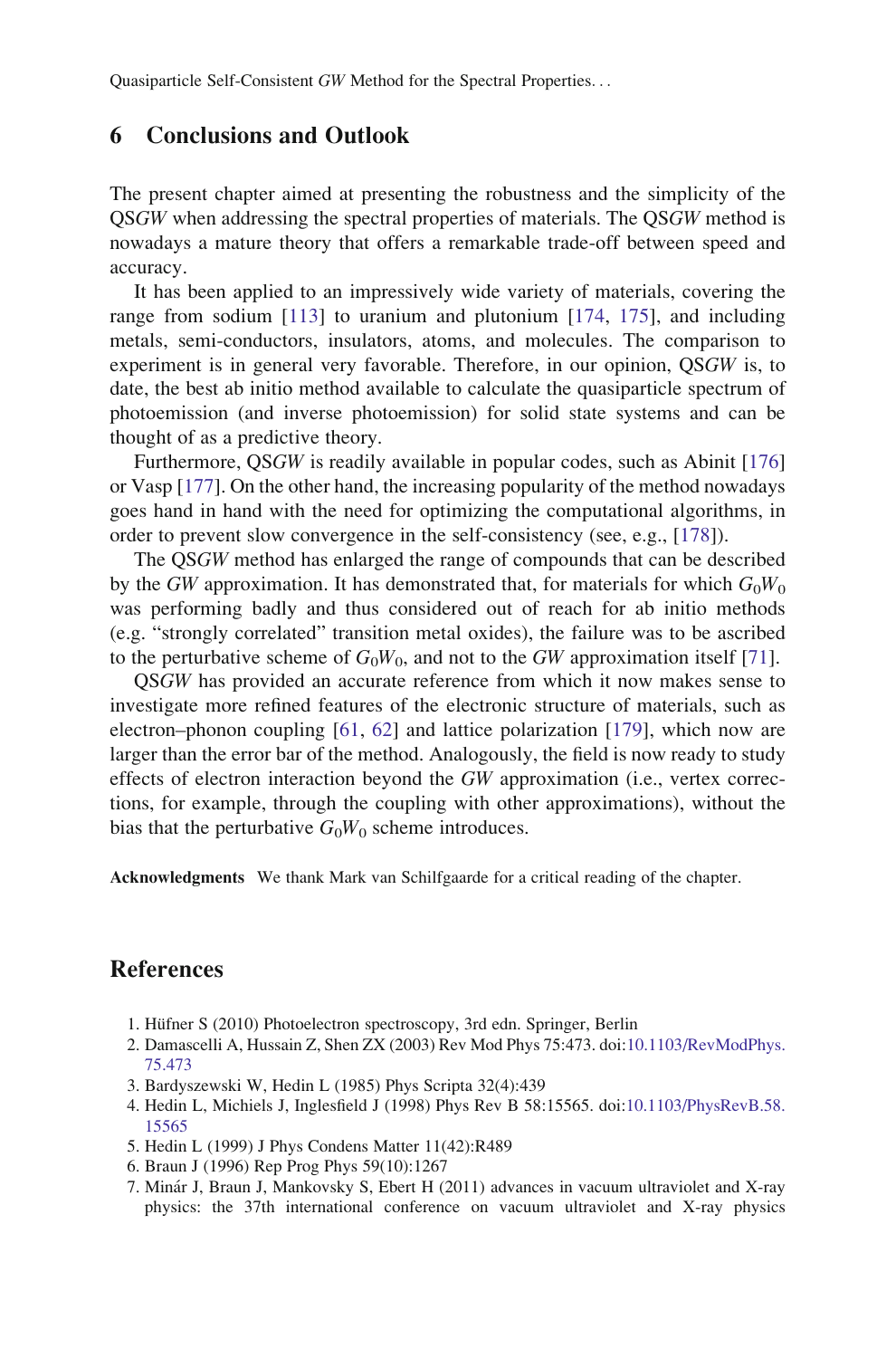<span id="page-31-0"></span>(VUVX2010). J Electron Spectros Relat Phenomena 184(36):91. doi:[10.1016/j.elspec.2011.](http://dx.doi.org/10.1016/j.elspec.2011.01.009) [01.009](http://dx.doi.org/10.1016/j.elspec.2011.01.009)

- 8. Mina´r J, Braun J, Ebert H (2012) J Electron Spectrosc Relat Phenomena (0). doi[:10.1016/j.](http://dx.doi.org/10.1016/j.elspec.2012.10.003) [elspec.2012.10.003](http://dx.doi.org/10.1016/j.elspec.2012.10.003)
- 9. Papalazarou E, Gatti M, Marsi M, Brouet V, Iori F, Reining L, Annese E, Vobornik I, Offi F, Fondacaro A, Huotari S, Lacovig P, Tjernberg O, Brookes NB, Sacchi M, Metcalf P, Panaccione G (2009) Phys Rev B 80:155115. doi[:10.1103/PhysRevB.80.155115](http://dx.doi.org/10.1103/PhysRevB.80.155115)
- 10. Hohenberg P, Kohn W (1964) Phys Rev 136(3B):B864. doi[:10.1103/PhysRev.136.B864](http://dx.doi.org/10.1103/PhysRev.136.B864)
- 11. Kohn W, Sham LJ (1965) Phys Rev 140:A1133. doi:[10.1103/PhysRev.140.A1133](http://dx.doi.org/10.1103/PhysRev.140.A1133)
- 12. Sham LJ, Kohn W (1966) Phys Rev 145:561. doi:[10.1103/PhysRev.145.561](http://dx.doi.org/10.1103/PhysRev.145.561)
- 13. Janak JF (1978) Phys Rev B 18:7165. doi[:10.1103/PhysRevB.18.7165](http://dx.doi.org/10.1103/PhysRevB.18.7165)
- 14. Onida G, Reining L, Rubio A (2002) Rev Mod Phys 74:601. doi:[10.1103/RevModPhys.74.](http://dx.doi.org/10.1103/RevModPhys.74.601) [601](http://dx.doi.org/10.1103/RevModPhys.74.601)
- 15. Godby RW, White ID (1998) Phys Rev Lett 80:3161. doi[:10.1103/PhysRevLett.80.3161](http://dx.doi.org/10.1103/PhysRevLett.80.3161)
- 16. Sham LJ, Schlüter M (1983) Phys Rev Lett 51:1888. doi:[10.1103/PhysRevLett.51.1888](http://dx.doi.org/10.1103/PhysRevLett.51.1888)
- 17. Perdew JP, Levy M (1983) Phys Rev Lett 51:1884. doi[:10.1103/PhysRevLett.51.1884](http://dx.doi.org/10.1103/PhysRevLett.51.1884)
- 18. Godby RW, Schlüter M, Sham LJ (1986) Phys Rev Lett 56:2415. doi:[10.1103/PhysRevLett.](http://dx.doi.org/10.1103/PhysRevLett.56.2415) [56.2415](http://dx.doi.org/10.1103/PhysRevLett.56.2415)
- 19. Holzmann M, Bernu B, Pierleoni C, McMinis J, Ceperley DM, Olevano V, Delle Site L (2011) Phys Rev Lett 107:110402. doi[:10.1103/PhysRevLett.107.110402](http://dx.doi.org/10.1103/PhysRevLett.107.110402)
- 20. Gatti M, Olevano V, Reining L, Tokatly IV (2007) Phys Rev Lett 99:057401. doi:[10.1103/](http://dx.doi.org/10.1103/PhysRevLett.99.057401) [PhysRevLett.99.057401](http://dx.doi.org/10.1103/PhysRevLett.99.057401)
- 21. Booth GH, Gruneis A, Kresse G, Alavi A (2013) Nature 493(7432):365
- 22. Fetter AL, Walecka JD (1971) Quantum theory of many-particle systems. MacGraw-Hill, New York
- 23. Mahan GD (1981) Many-particle physics. Plenum, New York
- 24. Gross EKU, Runge E, Heinonen O (1991) Many-particle theory. Adam Hilger, Bristol
- 25. Hedin L (1965) Phys Rev 139:A796. doi[:10.1103/PhysRev.139.A796](http://dx.doi.org/10.1103/PhysRev.139.A796)
- 26. Hedin L, Lundqvist S (1970) Academic, pp 1–181. doi[:10.1016/S0081-1947\(08\)60615-3](http://dx.doi.org/10.1016/S0081-1947(08)60615-3)
- 27. Aryasetiawan F, Gunnarsson O (1998) Rep Prog Phys 61(3):237
- 28. Aulbur WG, Jönsson L, Wilkins JW (1999) Academic, pp 1–218. doi:[10.1016/S0081-](http://dx.doi.org/10.1016/S0081-1947(08)60248-9) [1947\(08\)60248-9](http://dx.doi.org/10.1016/S0081-1947(08)60248-9)
- 29. Shaltaf R, Rignanese GM, Gonze X, Giustino F, Pasquarello A (2008) Phys Rev Lett 100:186401. doi[:10.1103/PhysRevLett.100.186401](http://dx.doi.org/10.1103/PhysRevLett.100.186401)
- 30. Wang NP, Rohlfing M, Krüger P, Pollmann J (2005) Phys Rev B 71:045407. doi:[10.1103/](http://dx.doi.org/10.1103/PhysRevB.71.045407) [PhysRevB.71.045407](http://dx.doi.org/10.1103/PhysRevB.71.045407)
- 31. Thygesen KS, Rubio A (2009) Phys Rev Lett 102:046802. doi:[10.1103/PhysRevLett.102.](http://dx.doi.org/10.1103/PhysRevLett.102.046802) [046802](http://dx.doi.org/10.1103/PhysRevLett.102.046802)
- 32. Garcia-Lastra JM, Rostgaard C, Rubio A, Thygesen KS (2009) Phys Rev B 80:245427. doi[:10.1103/PhysRevB.80.245427](http://dx.doi.org/10.1103/PhysRevB.80.245427)
- 33. Rinke P, Janotti A, Scheffler M, Van de Walle CG (2009) Phys Rev Lett 102:026402. doi:[10.](http://dx.doi.org/10.1103/PhysRevLett.102.026402) [1103/PhysRevLett.102.026402](http://dx.doi.org/10.1103/PhysRevLett.102.026402)
- 34. Bruneval F (2009) Phys Rev Lett 103:176403. doi:[10.1103/PhysRevLett.103.176403](http://dx.doi.org/10.1103/PhysRevLett.103.176403)
- 35. Bockstedte M, Marini A, Pankratov O, Rubio A (2010) Phys Rev Lett 105:026401. doi:[10.](http://dx.doi.org/10.1103/PhysRevLett.105.026401) [1103/PhysRevLett.105.026401](http://dx.doi.org/10.1103/PhysRevLett.105.026401)
- 36. Ma Y, Rohlfing M, Gali A (2010) Phys Rev B 81:041204. doi:[10.1103/PhysRevB.81.041204](http://dx.doi.org/10.1103/PhysRevB.81.041204)
- 37. Jain M, Chelikowsky JR, Louie SG (2011) Phys Rev Lett 107:216803. doi:[10.1103/](http://dx.doi.org/10.1103/PhysRevLett.107.216803) [PhysRevLett.107.216803](http://dx.doi.org/10.1103/PhysRevLett.107.216803)
- 38. Bruneval F, Roma G (2011) Phys Rev B 83:144116. doi:[10.1103/PhysRevB.83.144116](http://dx.doi.org/10.1103/PhysRevB.83.144116)
- 39. Neaton JB, Hybertsen MS, Louie SG (2006) Phys Rev Lett 97:216405. doi:[10.1103/](http://dx.doi.org/10.1103/PhysRevLett.97.216405) [PhysRevLett.97.216405](http://dx.doi.org/10.1103/PhysRevLett.97.216405)
- 40. Darancet P, Ferretti A, Mayou D, Olevano V (2007) Phys Rev B 75:075102. doi:[10.1103/](http://dx.doi.org/10.1103/PhysRevB.75.075102) [PhysRevB.75.075102](http://dx.doi.org/10.1103/PhysRevB.75.075102)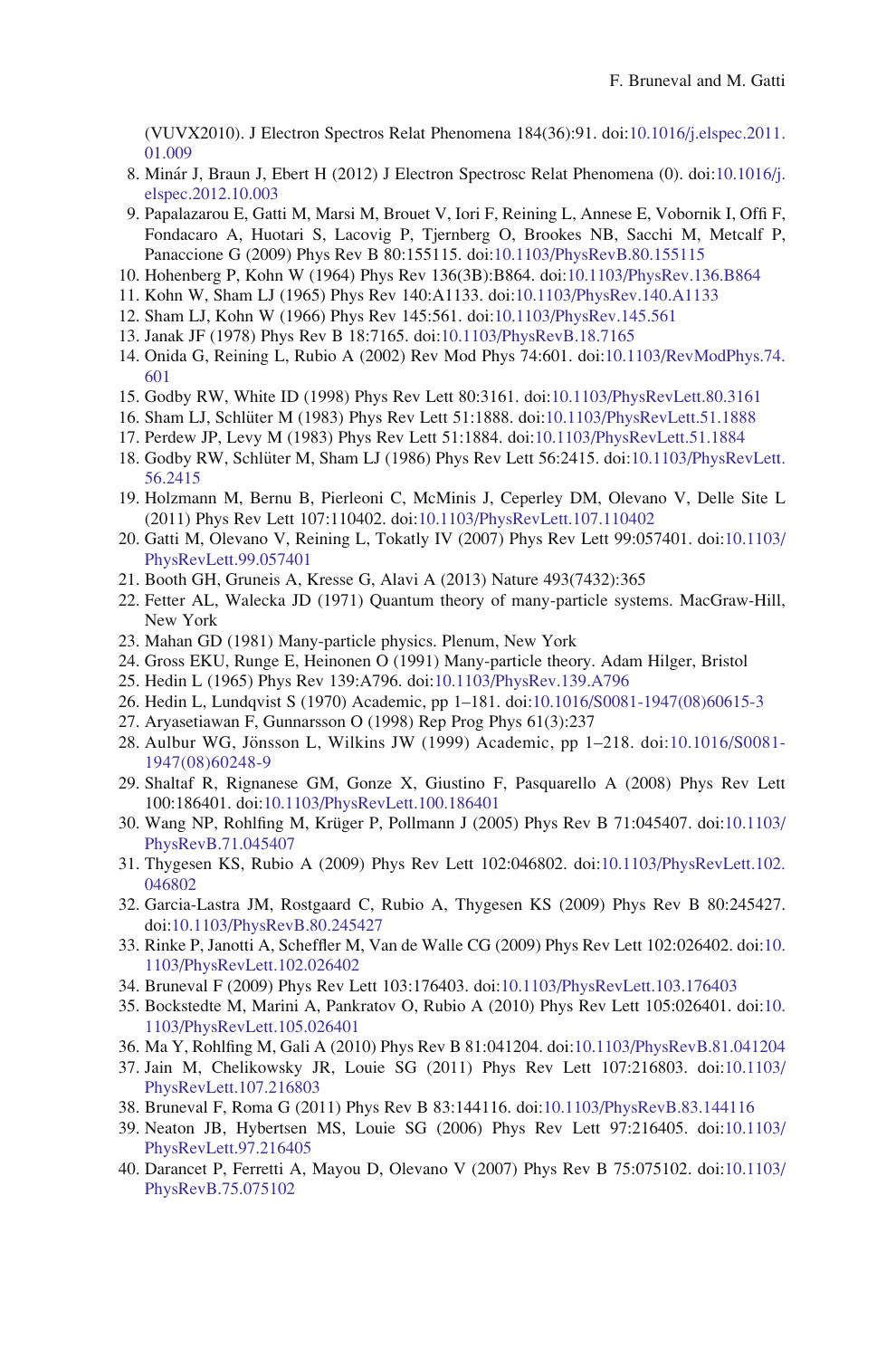- <span id="page-32-0"></span>41. Thygesen KS, Rubio A (2008) Phys Rev B 77:115333. doi:[10.1103/PhysRevB.77.115333](http://dx.doi.org/10.1103/PhysRevB.77.115333)
- 42. Myöhänen P, Stan A, Stefanucci G, van Leeuwen R (2009) Phys Rev B 80:115107. doi:[10.](http://dx.doi.org/10.1103/PhysRevB.80.115107) [1103/PhysRevB.80.115107](http://dx.doi.org/10.1103/PhysRevB.80.115107)
- 43. Rangel T, Ferretti A, Trevisanutto PE, Olevano V, Rignanese GM (2011) Phys Rev B 84:045426. doi[:10.1103/PhysRevB.84.045426](http://dx.doi.org/10.1103/PhysRevB.84.045426)
- 44. Reining L, Onida G, Godby RW (1997) Phys Rev B 56:R4301. doi[:10.1103/PhysRevB.56.](http://dx.doi.org/10.1103/PhysRevB.56.R4301) [R4301](http://dx.doi.org/10.1103/PhysRevB.56.R4301)
- 45. Bruneval F, Gonze X (2008) Phys Rev B 78:085125. doi[:10.1103/PhysRevB.78.085125](http://dx.doi.org/10.1103/PhysRevB.78.085125)
- 46. Umari P, Stenuit G, Baroni S (2010) Phys Rev B 81:115104. doi[:10.1103/PhysRevB.81.](http://dx.doi.org/10.1103/PhysRevB.81.115104) [115104](http://dx.doi.org/10.1103/PhysRevB.81.115104)
- 47. Giustino F, Cohen ML, Louie SG (2010) Phys Rev B 81:115105. doi[:10.1103/PhysRevB.81.](http://dx.doi.org/10.1103/PhysRevB.81.115105) [115105](http://dx.doi.org/10.1103/PhysRevB.81.115105)
- 48. Berger JA, Reining L, Sottile F (2010) Phys Rev B 82:041103. doi[:10.1103/PhysRevB.82.](http://dx.doi.org/10.1103/PhysRevB.82.041103) [041103](http://dx.doi.org/10.1103/PhysRevB.82.041103)
- 49. Nguyen HV, Pham TA, Rocca D, Galli G (2012) Phys Rev B 85:081101. doi:[10.1103/](http://dx.doi.org/10.1103/PhysRevB.85.081101) [PhysRevB.85.081101](http://dx.doi.org/10.1103/PhysRevB.85.081101)
- 50. Bruneval F, Sottile F, Olevano V, Del Sole R, Reining L (2005) Phys Rev Lett 94:186402. doi[:10.1103/PhysRevLett.94.186402. URL](http://dx.doi.org/10.1103/PhysRevLett.94.186402.%20URL)
- 51. Nelson W, Bokes P, Rinke P, Godby RW (2007) Phys Rev A 75:032505. doi:[10.1103/](http://dx.doi.org/10.1103/PhysRevA.75.032505) [PhysRevA.75.032505](http://dx.doi.org/10.1103/PhysRevA.75.032505)
- 52. Morris AJ, Stankovski M, Delaney KT, Rinke P, García-González P, Godby RW (2007) Phys Rev B 76:155106. doi[:10.1103/PhysRevB.76.155106](http://dx.doi.org/10.1103/PhysRevB.76.155106)
- 53. Romaniello P, Guyot S, Reining L (2009) J Chem Phys 131(15):154111. doi[:10.1063/1.](http://dx.doi.org/10.1063/1.3249965) [3249965](http://dx.doi.org/10.1063/1.3249965)
- 54. Caruso F, Rohr DR, Hellgren M, Ren X, Rinke P, Rubio A, Scheffler M (2013) Phys Rev Lett 110:146403. doi[:10.1103/PhysRevLett.110.146403](http://dx.doi.org/10.1103/PhysRevLett.110.146403)
- 55. Aryasetiawan F, Hedin L, Karlsson K (1996) Phys Rev Lett 77:2268. doi:[10.1103/](http://dx.doi.org/10.1103/PhysRevLett.77.2268) [PhysRevLett.77.2268](http://dx.doi.org/10.1103/PhysRevLett.77.2268)
- 56. Guzzo M, Lani G, Sottile F, Romaniello P, Gatti M, Kas JJ, Rehr JJ, Silly MG, Sirotti F, Reining L (2011) Phys Rev Lett 107:166401. doi:[10.1103/PhysRevLett.107.166401](http://dx.doi.org/10.1103/PhysRevLett.107.166401)
- 57. Springer M, Aryasetiawan F, Karlsson K (1998) Phys Rev Lett 80:2389. doi:[10.1103/](http://dx.doi.org/10.1103/PhysRevLett.80.2389) [PhysRevLett.80.2389](http://dx.doi.org/10.1103/PhysRevLett.80.2389)
- 58. Zhukov VP, Chulkov EV, Echenique PM (2004) Phys Rev Lett 93:096401. doi:[10.1103/](http://dx.doi.org/10.1103/PhysRevLett.93.096401) [PhysRevLett.93.096401](http://dx.doi.org/10.1103/PhysRevLett.93.096401)
- 59. Romaniello P, Bechstedt F, Reining L (2012) Phys Rev B 85:155131. doi:[10.1103/](http://dx.doi.org/10.1103/PhysRevB.85.155131) [PhysRevB.85.155131](http://dx.doi.org/10.1103/PhysRevB.85.155131)
- 60. Biermann S, Aryasetiawan F, Georges A (2003) Phys Rev Lett 90:086402. doi:[10.1103/](http://dx.doi.org/10.1103/PhysRevLett.90.086402) [PhysRevLett.90.086402](http://dx.doi.org/10.1103/PhysRevLett.90.086402)
- 61. Giustino F, Louie SG, Cohen ML (2010) Phys Rev Lett 105:265501. doi:[10.1103/](http://dx.doi.org/10.1103/PhysRevLett.105.265501) [PhysRevLett.105.265501](http://dx.doi.org/10.1103/PhysRevLett.105.265501)
- 62. Cannuccia E, Marini A (2011) Phys Rev Lett 107:255501. doi:[10.1103/PhysRevLett.107.](http://dx.doi.org/10.1103/PhysRevLett.107.255501) [255501](http://dx.doi.org/10.1103/PhysRevLett.107.255501)
- 63. Dahlen NE, van Leeuwen R (2007) Phys Rev Lett 98:153004. doi[:10.1103/PhysRevLett.98.](http://dx.doi.org/10.1103/PhysRevLett.98.153004) [153004](http://dx.doi.org/10.1103/PhysRevLett.98.153004)
- 64. von Friesen MP, Verdozzi C, Almbladh CO (2009) Phys Rev Lett 103:176404. doi:[10.1103/](http://dx.doi.org/10.1103/PhysRevLett.103.176404) [PhysRevLett.103.176404](http://dx.doi.org/10.1103/PhysRevLett.103.176404)
- 65. Puig von Friesen M, Verdozzi C, Almbladh CO (2010) Phys Rev B 82:155108. doi:[10.1103/](http://dx.doi.org/10.1103/PhysRevB.82.155108) [PhysRevB.82.155108](http://dx.doi.org/10.1103/PhysRevB.82.155108)
- 66. Schindlmayr A, Pollehn TJ, Godby RW (1998) Phys Rev B 58:12684. doi:[10.1103/](http://dx.doi.org/10.1103/PhysRevB.58.12684) [PhysRevB.58.12684](http://dx.doi.org/10.1103/PhysRevB.58.12684)
- 67. Holm B, von Barth U (1998) Phys Rev B 57:2108. doi:[10.1103/PhysRevB.57.2108](http://dx.doi.org/10.1103/PhysRevB.57.2108)
- 68. Holm B (1999) Phys Rev Lett 83:788. doi:[10.1103/PhysRevLett.83.788](http://dx.doi.org/10.1103/PhysRevLett.83.788)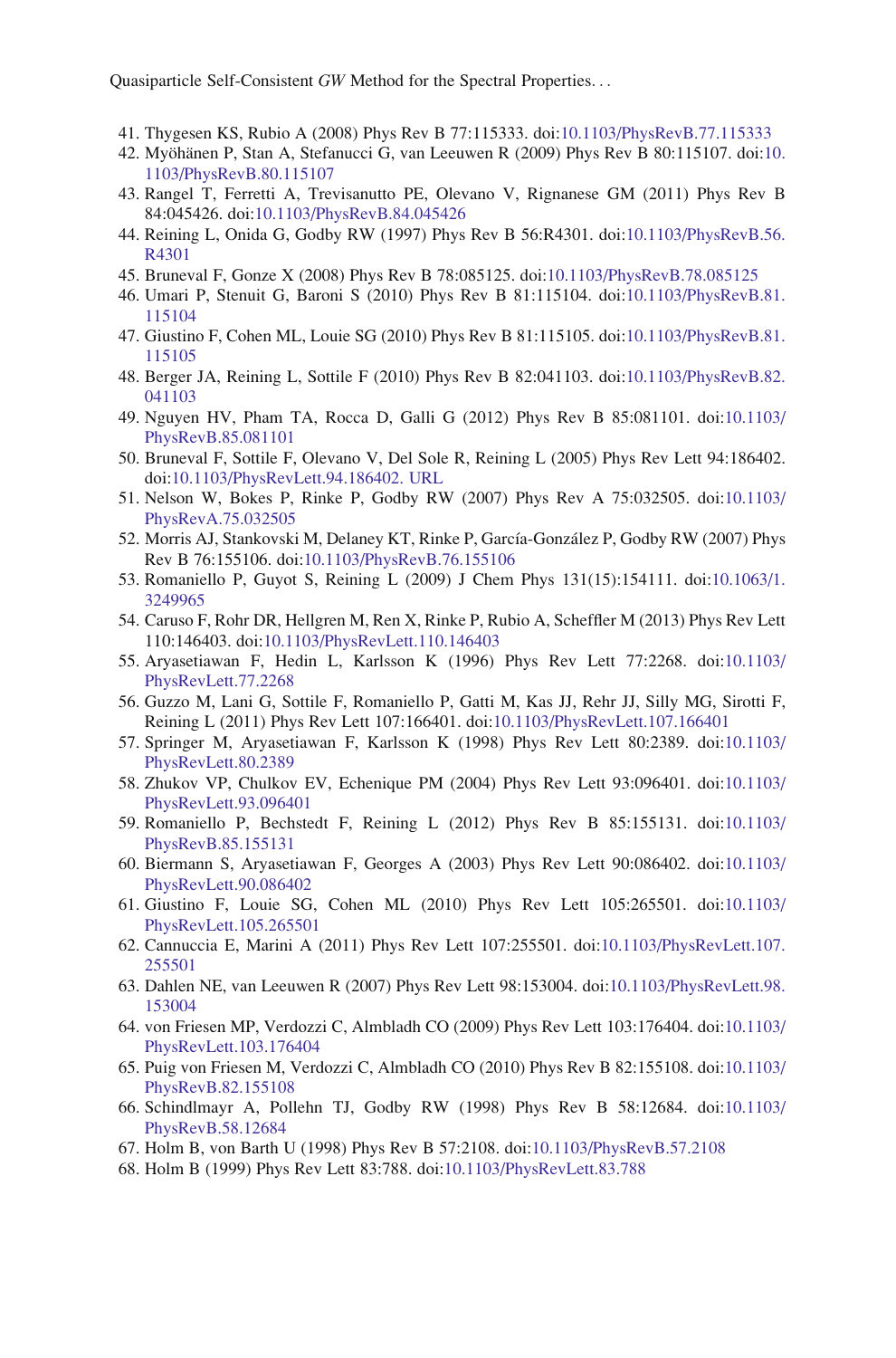- <span id="page-33-0"></span>69. García-González P, Godby RW (2001) Phys Rev B 63:075112. doi[:10.1103/PhysRevB.63.](http://dx.doi.org/10.1103/PhysRevB.63.075112) [075112](http://dx.doi.org/10.1103/PhysRevB.63.075112)
- 70. Ismail-Beigi S (2010) Phys Rev B 81:195126. doi:[10.1103/PhysRevB.81.195126](http://dx.doi.org/10.1103/PhysRevB.81.195126)
- 71. Faleev SV, van Schilfgaarde M, Kotani T (2004) Phys Rev Lett 93:126406. doi:[10.1103/](http://dx.doi.org/10.1103/PhysRevLett.93.126406) [PhysRevLett.93.126406](http://dx.doi.org/10.1103/PhysRevLett.93.126406)
- 72. Strinati G (1988) Rivista del Nuovo Cimento 11:1
- 73. Møller C, Plesset MS (1934) Phys Rev 46:618. doi[:10.1103/PhysRev.46.618](http://dx.doi.org/10.1103/PhysRev.46.618)
- 74. Adler SL (1963) Phys Rev 130:1654. doi:[10.1103/PhysRev.130.1654](http://dx.doi.org/10.1103/PhysRev.130.1654)
- 75. Wiser N (1963) Phys Rev 129:62. doi[:10.1103/PhysRev.129.62](http://dx.doi.org/10.1103/PhysRev.129.62)
- 76. Strinati G, Mattausch HJ, Hanke W (1980) Phys Rev Lett 45:290. doi:[10.1103/PhysRevLett.](http://dx.doi.org/10.1103/PhysRevLett.45.290) [45.290](http://dx.doi.org/10.1103/PhysRevLett.45.290)
- 77. Hybertsen MS, Louie SG (1985) Phys Rev Lett 55:1418. doi:[10.1103/PhysRevLett.55.1418](http://dx.doi.org/10.1103/PhysRevLett.55.1418)
- 78. Shirley EL, Martin RM (1993) Phys Rev B 47:15404. doi[:10.1103/PhysRevB.47.15404](http://dx.doi.org/10.1103/PhysRevB.47.15404)
- 79. Hedin L, Lundqvist B, Lundqvist S (1967) Solid State Commun 5(4):237. doi:[10.1016/0038-](http://dx.doi.org/10.1016/0038-1098(67)90264-5) [1098\(67\)90264-5](http://dx.doi.org/10.1016/0038-1098(67)90264-5)
- 80. Lundqvist B (1967) Physik der kondensierten Materie 6(3):193. doi[:10.1007/BF02422716](http://dx.doi.org/10.1007/BF02422716)
- 81. Blomberg C, Bergersen B (1972) Can J Phys 50(19):2286. doi[:10.1139/p72-303](http://dx.doi.org/10.1139/p72-303)
- 82. Bergersen B, Kus FW, Blomberg C (1973) Can J Phys 51(1):102. doi[:10.1139/p73-012](http://dx.doi.org/10.1139/p73-012)
- 83. Hybertsen MS, Louie SG (1986) Phys Rev B 34:5390. doi:[10.1103/PhysRevB.34.5390](http://dx.doi.org/10.1103/PhysRevB.34.5390)
- 84. Godby RW, Needs RJ (1989) Phys Rev Lett 62(10):1169. doi[:10.1103/PhysRevLett.62.1169](http://dx.doi.org/10.1103/PhysRevLett.62.1169)
- 85. Lebe`gue S, Arnaud B, Alouani M, Bloechl PE (2003) Phys Rev B 67(15):155208. doi:[10.](http://dx.doi.org/10.1103/PhysRevB.67.155208) [1103/PhysRevB.67.155208](http://dx.doi.org/10.1103/PhysRevB.67.155208)
- 86. Morin FJ (1959) Phys Rev Lett 3(1):34. doi[:10.1103/PhysRevLett.3.34](http://dx.doi.org/10.1103/PhysRevLett.3.34)
- 87. Del Sole R, Reining L, Godby RW (1994) Phys Rev B 49:8024. doi[:10.1103/PhysRevB.49.](http://dx.doi.org/10.1103/PhysRevB.49.8024) [8024](http://dx.doi.org/10.1103/PhysRevB.49.8024)
- 88. Cazzaniga M (2012) Phys Rev B 86:035120. doi[:10.1103/PhysRevB.86.035120](http://dx.doi.org/10.1103/PhysRevB.86.035120)
- 89. Marini A, Rubio A (2004) Phys Rev B 70:081103. doi[:10.1103/PhysRevB.70.081103](http://dx.doi.org/10.1103/PhysRevB.70.081103)
- 90. Stankovski M (2008) Local and non-local vertex corrections beyond the GW approximation. Ph.D. thesis, University of York
- 91. Rostgaard C, Jacobsen KW, Thygesen KS (2010) Phys Rev B 81:085103. doi:[10.1103/](http://dx.doi.org/10.1103/PhysRevB.81.085103) [PhysRevB.81.085103](http://dx.doi.org/10.1103/PhysRevB.81.085103)
- 92. Bruneval F, Marques MAL (2013) J Chem Theory Comput 9(1):324. doi:[10.1021/ct300835h](http://dx.doi.org/10.1021/ct300835h)
- 93. Stan A, Dahlen NE, van Leeuwen R (2006) Europhys Lett 76(2):298
- 94. Blase X, Attaccalite C, Olevano V (2011) Phys Rev B 83:115103. doi[:10.1103/PhysRevB.83.](http://dx.doi.org/10.1103/PhysRevB.83.115103) [115103](http://dx.doi.org/10.1103/PhysRevB.83.115103)
- 95. Caruso F, Rinke P, Ren X, Scheffler M, Rubio A (2012) Phys Rev B 86:081102. doi:[10.1103/](http://dx.doi.org/10.1103/PhysRevB.86.081102) [PhysRevB.86.081102](http://dx.doi.org/10.1103/PhysRevB.86.081102)
- 96. Marom N, Caruso F, Ren X, Hofmann OT, Körzdörfer T, Chelikowsky JR, Rubio A, Scheffler M, Rinke P (2012) Phys Rev B 86:245127. doi[:10.1103/PhysRevB.86.245127](http://dx.doi.org/10.1103/PhysRevB.86.245127)
- 97. Rinke P, Qteish A, Neugebauer J, Freysoldt C, Scheffler M (2005) New J Phys 7(1):126
- 98. Rinke P, Qteish A, Neugebauer J, Scheffler M (2008) Phys Status Solidi B 245(5):929. doi[:10.1002/pssb.200743380](http://dx.doi.org/10.1002/pssb.200743380)
- 99. Miyake T, Zhang P, Cohen ML, Louie SG (2006) Phys Rev B 74:245213. doi:[10.1103/](http://dx.doi.org/10.1103/PhysRevB.74.245213) [PhysRevB.74.245213](http://dx.doi.org/10.1103/PhysRevB.74.245213)
- 100. Jiang H, Gomez-Abal RI, Rinke P, Scheffler M (2009) Phys Rev Lett 102:126403. doi:[10.](http://dx.doi.org/10.1103/PhysRevLett.102.126403) [1103/PhysRevLett.102.126403](http://dx.doi.org/10.1103/PhysRevLett.102.126403)
- 101. Fuchs F, Furthmüller J, Bechstedt F, Shishkin M, Kresse G (2007) Phys Rev B 76:115109. doi[:10.1103/PhysRevB.76.115109](http://dx.doi.org/10.1103/PhysRevB.76.115109)
- 102. Bechstedt F, Fuchs F, Kresse G (2009) Phys Status Solidi B 246(8):1877. doi:[10.1002/pssb.](http://dx.doi.org/10.1002/pssb.200945074) [200945074](http://dx.doi.org/10.1002/pssb.200945074)
- 103. Koethe TC, Hu Z, Haverkort MW, Schüßler-Langeheine C, Venturini F, Brookes NB, Tjernberg O, Reichelt W, Hsieh HH, Lin HJ, Chen CT, Tjeng LH (2006) Phys Rev Lett 97:116402. doi[:10.1103/PhysRevLett.97.116402](http://dx.doi.org/10.1103/PhysRevLett.97.116402)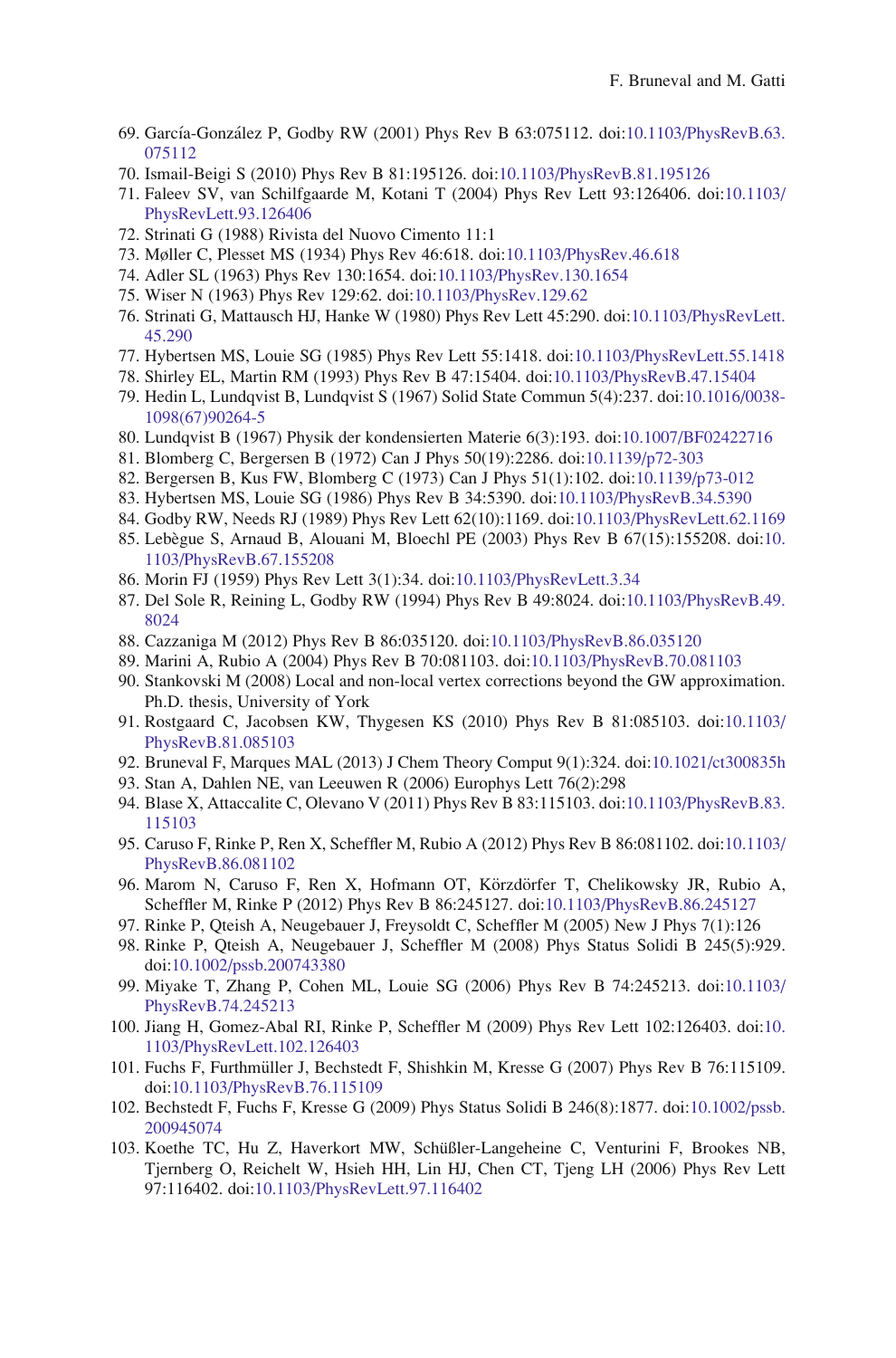- <span id="page-34-0"></span>104. Sakuma R, Miyake T, Aryasetiawan F (2008) Phys Rev B 78:075106. doi:[10.1103/](http://dx.doi.org/10.1103/PhysRevB.78.075106) [PhysRevB.78.075106](http://dx.doi.org/10.1103/PhysRevB.78.075106)
- 105. Gatti M, Bruneval F, Olevano V, Reining L (2007) Phys Rev Lett 99:266402. doi:[10.1103/](http://dx.doi.org/10.1103/PhysRevLett.99.266402) [PhysRevLett.99.266402](http://dx.doi.org/10.1103/PhysRevLett.99.266402)
- 106. Pollehn TJ, Schindlmayr A, Godby RW (1998) J Phys Condens Matter 10(6):1273
- 107. Gatti M, Guzzo M (2013) Phys Rev B 87:155147. doi:[10.1103/PhysRevB.87.155147](http://dx.doi.org/10.1103/PhysRevB.87.155147)
- 108. Rohlfing M, Louie SG (2000) Phys Rev B 62:4927. doi:[10.1103/PhysRevB.62.4927](http://dx.doi.org/10.1103/PhysRevB.62.4927)
- 109. White ID, Godby RW, Rieger MM, Needs RJ (1998) Phys Rev Lett 80:4265. doi:[10.1103/](http://dx.doi.org/10.1103/PhysRevLett.80.4265) [PhysRevLett.80.4265](http://dx.doi.org/10.1103/PhysRevLett.80.4265)
- 110. Pulci O, Bechstedt F, Onida G, Del Sole R, Reining L (1999) Phys Rev B 60:16758. doi:[10.](http://dx.doi.org/10.1103/PhysRevB.60.16758) [1103/PhysRevB.60.16758](http://dx.doi.org/10.1103/PhysRevB.60.16758)
- 111. Rohlfing M, Wang NP, Krüger P, Pollmann J (2003) Phys Rev Lett 91:256802. doi:[10.1103/](http://dx.doi.org/10.1103/PhysRevLett.91.256802) [PhysRevLett.91.256802](http://dx.doi.org/10.1103/PhysRevLett.91.256802)
- 112. Bruneval F, Vast N, Reining L (2006) Phys Rev B 74:045102. doi[:10.1103/PhysRevB.74.](http://dx.doi.org/10.1103/PhysRevB.74.045102) [045102](http://dx.doi.org/10.1103/PhysRevB.74.045102)
- 113. van Schilfgaarde M, Kotani T, Faleev SV (2006) Phys Rev B 74:245125. doi:[10.1103/](http://dx.doi.org/10.1103/PhysRevB.74.245125) [PhysRevB.74.245125](http://dx.doi.org/10.1103/PhysRevB.74.245125)
- 114. Marsili M, Pulci O, Bechstedt F, Del Sole R (2005) Phys Rev B 72:115415. doi:[10.1103/](http://dx.doi.org/10.1103/PhysRevB.72.115415) [PhysRevB.72.115415](http://dx.doi.org/10.1103/PhysRevB.72.115415)
- 115. Wentzcovitch RM, Schulz WW, Allen PB (1994) Phys Rev Lett 72:3389. doi:[10.1103/](http://dx.doi.org/10.1103/PhysRevLett.72.3389) [PhysRevLett.72.3389](http://dx.doi.org/10.1103/PhysRevLett.72.3389)
- 116. Zylbersztejn A, Mott NF (1975) Phys Rev B 11:4383. doi:[10.1103/PhysRevB.11.4383](http://dx.doi.org/10.1103/PhysRevB.11.4383)
- 117. van Schilfgaarde M, Kotani T, Faleev S (2006) Phys Rev Lett 96:226402. doi:[10.1103/](http://dx.doi.org/10.1103/PhysRevLett.96.226402) [PhysRevLett.96.226402](http://dx.doi.org/10.1103/PhysRevLett.96.226402)
- 118. Kotani T, van Schilfgaarde M, Faleev SV (2007) Phys Rev B 76:165106. doi:[10.1103/](http://dx.doi.org/10.1103/PhysRevB.76.165106) [PhysRevB.76.165106](http://dx.doi.org/10.1103/PhysRevB.76.165106)
- 119. Chantis AN, van Schilfgaarde M, Kotani T (2007) Phys Rev B 76:165126. doi:[10.1103/](http://dx.doi.org/10.1103/PhysRevB.76.165126) [PhysRevB.76.165126](http://dx.doi.org/10.1103/PhysRevB.76.165126)
- 120. Vidal J, Botti S, Olsson P, Guillemoles JF, Reining L (2010) Phys Rev Lett 104:056401
- 121. Vidal J, Trani F, Bruneval F, Marques MAL, Botti S (2010) Phys Rev Lett 104:136401. doi[:10.1103/PhysRevLett.104.136401](http://dx.doi.org/10.1103/PhysRevLett.104.136401)
- 122. Franchini C, Sanna A, Marsman M, Kresse G (2010) Phys Rev B 81:085213. doi:[10.1103/](http://dx.doi.org/10.1103/PhysRevB.81.085213) [PhysRevB.81.085213](http://dx.doi.org/10.1103/PhysRevB.81.085213)
- 123. Svane A, Christensen NE, Cardona M, Chantis AN, van Schilfgaarde M, Kotani T (2010) Phys Rev B 81:245120. doi:[10.1103/PhysRevB.81.245120](http://dx.doi.org/10.1103/PhysRevB.81.245120)
- 124. Svane A, Christensen NE, Cardona M, Chantis AN, van Schilfgaarde M, Kotani T (2011) Phys Rev B 84:205205. doi:[10.1103/PhysRevB.84.205205](http://dx.doi.org/10.1103/PhysRevB.84.205205)
- 125. Aguilera I, Vidal J, Wahno´n P, Reining L, Botti S (2011) Phys Rev B 84:085145. doi:[10.](http://dx.doi.org/10.1103/PhysRevB.84.085145) [1103/PhysRevB.84.085145](http://dx.doi.org/10.1103/PhysRevB.84.085145)
- 126. Schuster C, Gatti M, Rubio A (2012) Eur Phys J B 85:1. doi:[10.1140/epjb/e2012-30384-7](http://dx.doi.org/10.1140/epjb/e2012-30384-7)
- 127. Baroni S, Resta R (1986) Phys Rev B 33(10):7017. doi[:10.1103/PhysRevB.33.7017](http://dx.doi.org/10.1103/PhysRevB.33.7017)
- 128. Baym G, Kadanoff LP (1961) Phys Rev 124:287. doi[:10.1103/PhysRev.124.287](http://dx.doi.org/10.1103/PhysRev.124.287)
- 129. Schindlmayr A, García-González P, Godby RW (2001) Phys Rev B 64:235106. doi:[10.1103/](http://dx.doi.org/10.1103/PhysRevB.64.235106) [PhysRevB.64.235106](http://dx.doi.org/10.1103/PhysRevB.64.235106)
- 130. Shirley EL (1996) Phys Rev B 54:7758. doi[:10.1103/PhysRevB.54.7758](http://dx.doi.org/10.1103/PhysRevB.54.7758)
- 131. Bechstedt F, Tenelsen K, Adolph B, Del Sole R (1997) Phys Rev Lett 78:1528. doi:[10.1103/](http://dx.doi.org/10.1103/PhysRevLett.78.1528) [PhysRevLett.78.1528](http://dx.doi.org/10.1103/PhysRevLett.78.1528)
- 132. Stan A, Dahlen NE, van Leeuwen R (2009) J Chem Phys 130(11):114105. doi[:10.1063/1.](http://dx.doi.org/10.1063/1.3089567) [3089567](http://dx.doi.org/10.1063/1.3089567)
- 133. Bruneval F, Vast N, Reining L, Izquierdo M, Sirotti F, Barrett N (2006) Phys Rev Lett 97:267601. doi[:10.1103/PhysRevLett.97.267601](http://dx.doi.org/10.1103/PhysRevLett.97.267601)
- 134. Christensen NE, Svane A, Laskowski R, Palanivel B, Modak P, Chantis AN, van Schilfgaarde M, Kotani T (2010) Phys Rev B 81:045203. doi:[10.1103/PhysRevB.81.045203](http://dx.doi.org/10.1103/PhysRevB.81.045203)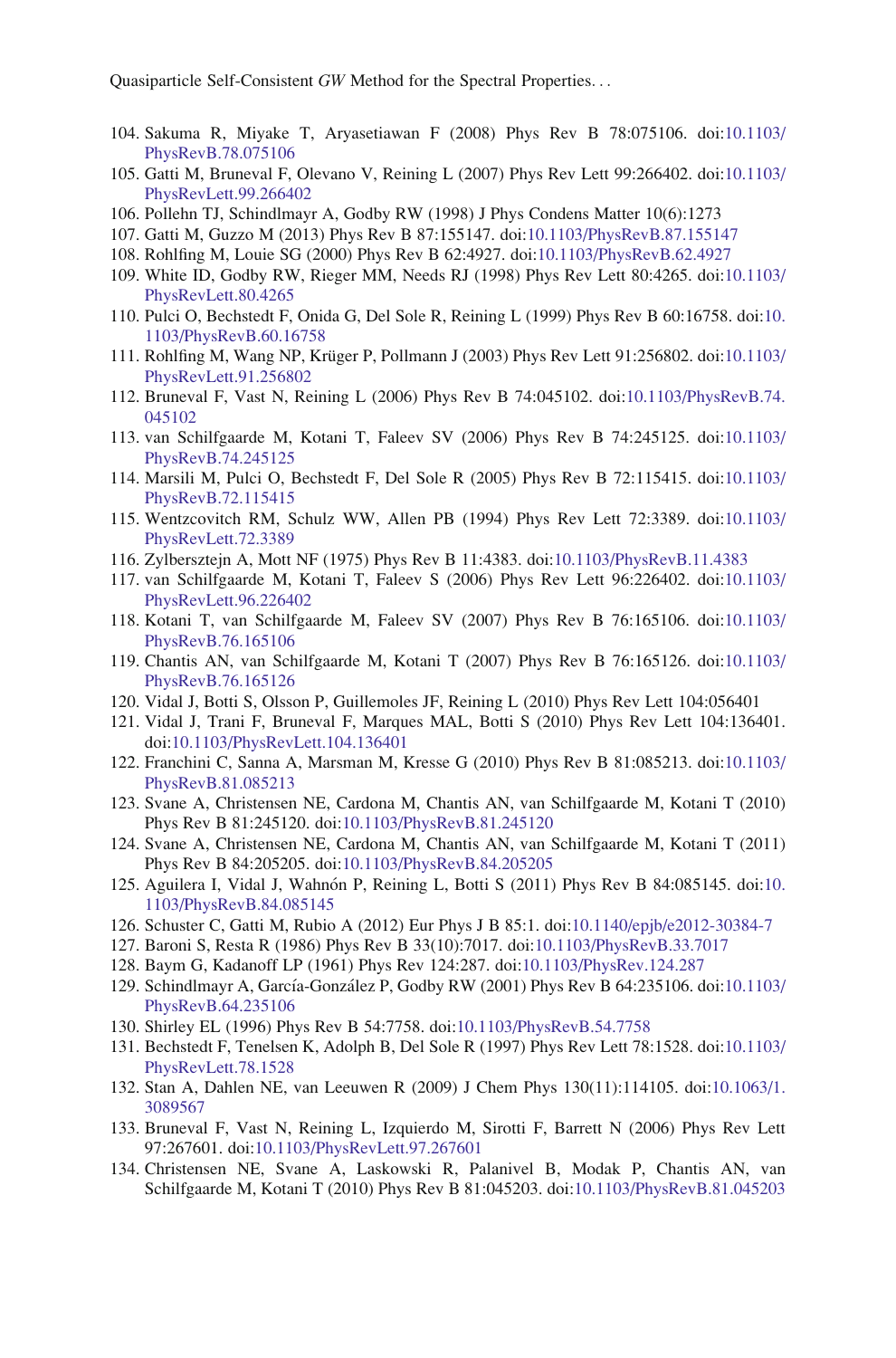- <span id="page-35-0"></span>135. Kotani T, van Schilfgaarde M (2010) Phys Rev B 81:125201. doi[:10.1103/PhysRevB.81.](http://dx.doi.org/10.1103/PhysRevB.81.125201) [125201](http://dx.doi.org/10.1103/PhysRevB.81.125201)
- 136. Kotani T, van Schilfgaarde M (2008) J Phys Condens Matter 20(29):295214
- 137. Punya A, Lambrecht WRL, van Schilfgaarde M (2011) Phys Rev B 84:165204. doi:[10.1103/](http://dx.doi.org/10.1103/PhysRevB.84.165204) [PhysRevB.84.165204](http://dx.doi.org/10.1103/PhysRevB.84.165204)
- 138. Shishkin M, Marsman M, Kresse G (2007) Phys Rev Lett 99:246403. doi:[10.1103/](http://dx.doi.org/10.1103/PhysRevLett.99.246403) [PhysRevLett.99.246403](http://dx.doi.org/10.1103/PhysRevLett.99.246403)
- 139. Botti S, Schindlmayr A, Sole RD, Reining L (2007) Rep Prog Phys 70(3):357
- 140. Ke SH (2011) Phys Rev B 84:205415. doi[:10.1103/PhysRevB.84.205415](http://dx.doi.org/10.1103/PhysRevB.84.205415)
- 141. Bruneval F (2012) J Chem Phys 136(19):194107. doi:[10.1063/1.4718428](http://dx.doi.org/10.1063/1.4718428)
- 142. Northrup JE, Hybertsen MS, Louie SG (1987) Phys Rev Lett 59:819. doi:[10.1103/](http://dx.doi.org/10.1103/PhysRevLett.59.819) [PhysRevLett.59.819](http://dx.doi.org/10.1103/PhysRevLett.59.819)
- 143. Luo W, Ismail-Beigi S, Cohen ML, Louie SG (2002) Phys Rev B 66:195215. doi:[10.1103/](http://dx.doi.org/10.1103/PhysRevB.66.195215) [PhysRevB.66.195215](http://dx.doi.org/10.1103/PhysRevB.66.195215)
- 144. Fleszar A, Hanke W (2005) Phys Rev B 71:045207. doi[:10.1103/PhysRevB.71.045207](http://dx.doi.org/10.1103/PhysRevB.71.045207)
- 145. Shishkin M, Kresse G (2007) Phys Rev B 75:235102. doi:[10.1103/PhysRevB.75.235102](http://dx.doi.org/10.1103/PhysRevB.75.235102)
- 146. Faber C, Attaccalite C, Olevano V, Runge E, Blase X (2011) Phys Rev B 83:115123. doi:[10.](http://dx.doi.org/10.1103/PhysRevB.83.115123) [1103/PhysRevB.83.115123](http://dx.doi.org/10.1103/PhysRevB.83.115123)
- 147. Guzzo M (2008) Exchange and correlation effects in the electronic properties of transition metal oxides: the example of NiO. Master's thesis, Universita` degli studi di Milano-Bicocca
- 148. Botti S, Kammerlander D, Marques MAL (2011) Appl Phys Lett, 98(24). doi: 10.1063/ 1.3600060
- 149. Trani F, Vidal J, Botti S, Marques MAL (2010) Phys Rev B 82:085115. doi:[10.1103/](http://dx.doi.org/10.1103/PhysRevB.82.085115) [PhysRevB.82.085115](http://dx.doi.org/10.1103/PhysRevB.82.085115)
- 150. Aguilera I, Palacios P, Wahnón P (2011) Phys Rev B 84:115106. doi[:10.1103/PhysRevB.84.](http://dx.doi.org/10.1103/PhysRevB.84.115106) [115106](http://dx.doi.org/10.1103/PhysRevB.84.115106)
- 151. Lucero MJ, Aguilera I, Diaconu CV, Palacios P, Wahnón P, Scuseria GE (2011) Phys Rev B 83:205128. doi[:10.1103/PhysRevB.83.205128](http://dx.doi.org/10.1103/PhysRevB.83.205128)
- 152. Gygi F, Baldereschi A (1989) Phys Rev Lett 62:2160. doi:[10.1103/PhysRevLett.62.2160](http://dx.doi.org/10.1103/PhysRevLett.62.2160)
- 153. Massidda S, Continenza A, Posternak M, Baldereschi A (1995) Phys Rev Lett 74:2323. doi[:10.1103/PhysRevLett.74.2323](http://dx.doi.org/10.1103/PhysRevLett.74.2323)
- 154. Massidda S, Continenza A, Posternak M, Baldereschi A (1997) Phys Rev B 55:13494. doi:[10.](http://dx.doi.org/10.1103/PhysRevB.55.13494) [1103/PhysRevB.55.13494](http://dx.doi.org/10.1103/PhysRevB.55.13494)
- 155. Continenza A, Massidda S, Posternak M (1999) Phys Rev B 60:15699. doi:[10.1103/](http://dx.doi.org/10.1103/PhysRevB.60.15699) [PhysRevB.60.15699](http://dx.doi.org/10.1103/PhysRevB.60.15699)
- 156. Aryasetiawan F, Gunnarsson O (1995) Phys Rev Lett 74:3221. doi[:10.1103/PhysRevLett.74.](http://dx.doi.org/10.1103/PhysRevLett.74.3221) [3221](http://dx.doi.org/10.1103/PhysRevLett.74.3221)
- 157. Sakuma R, Miyake T, Aryasetiawan F (2009) Phys Rev B 80:235128. doi:[10.1103/](http://dx.doi.org/10.1103/PhysRevB.80.235128) [PhysRevB.80.235128](http://dx.doi.org/10.1103/PhysRevB.80.235128)
- 158. Heyd J, Scuseria GE, Ernzerhof M (2006) J Chem Phys 124(21):219906. doi[:10.1063/1.](http://dx.doi.org/10.1063/1.2204597) [2204597](http://dx.doi.org/10.1063/1.2204597)
- 159. Anisimov VI, Zaanen J, Andersen OK (1991) Phys Rev B 44:943. doi[:10.1103/PhysRevB.44.](http://dx.doi.org/10.1103/PhysRevB.44.943) [943](http://dx.doi.org/10.1103/PhysRevB.44.943)
- 160. Anisimov VI, Aryasetiawan F, Lichtenstein AI (1997) J Phys Condens Matter 9(4):767
- 161. Marques MAL, Vidal J, Oliveira MJT, Reining L, Botti S (2011) Phys Rev B 83:035119. doi[:10.1103/PhysRevB.83.035119](http://dx.doi.org/10.1103/PhysRevB.83.035119)
- 162. Aryasetiawan F, Karlsson K, Jepsen O, Schönberger U (2006) Phys Rev B 74:125106. doi:[10.](http://dx.doi.org/10.1103/PhysRevB.74.125106) [1103/PhysRevB.74.125106](http://dx.doi.org/10.1103/PhysRevB.74.125106)
- 163. Rödl C, Fuchs F, Furthmüller J, Bechstedt F (2008) Phys Rev B 77:184408. doi:[10.1103/](http://dx.doi.org/10.1103/PhysRevB.77.184408) [PhysRevB.77.184408](http://dx.doi.org/10.1103/PhysRevB.77.184408)
- 164. Rödl C, Fuchs F, Furthmüller J, Bechstedt F (2009) Phys Rev B 79:235114. doi:[10.1103/](http://dx.doi.org/10.1103/PhysRevB.79.235114) [PhysRevB.79.235114](http://dx.doi.org/10.1103/PhysRevB.79.235114)